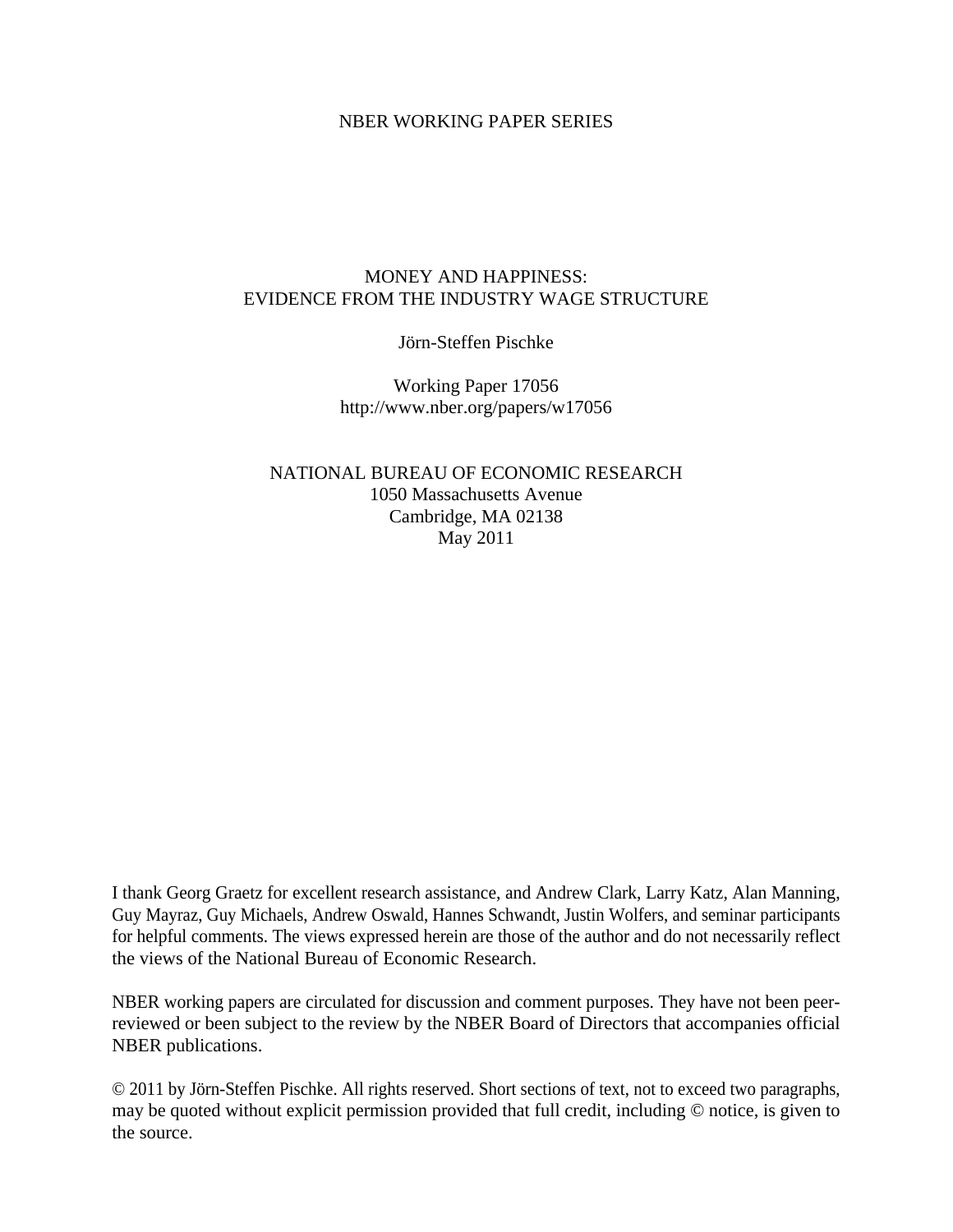Money and Happiness: Evidence from the Industry Wage Structure Jörn-Steffen Pischke NBER Working Paper No. 17056 May 2011 JEL No. D1,J31

## **ABSTRACT**

There is a well-established positive correlation between life-satisfaction measures and income in individual level cross-sectional data. This paper attempts to provide some evidence on whether this correlation reflects causality running from money to happiness. I use industry wage differentials as instruments for income. This is based on the idea that at least part of these differentials are due to rents, and part of the pattern of industry affiliations of individuals is random. To probe the validity of these assumptions, I compare estimates for life satisfaction with those for job satisfaction, present fixed effects estimates, and present estimates for married women using their husbands' industry as the instrument. All these specifications paint a fairly uniform picture across three different data sets. IV estimates are similar to the OLS estimates suggesting that most of the association of income and well-being is causal.

Jörn-Steffen Pischke CEP London School of Economics Houghton Street London WC2A 2AE UNITED KINGDOM and NBER s.pischke@lse.ac.uk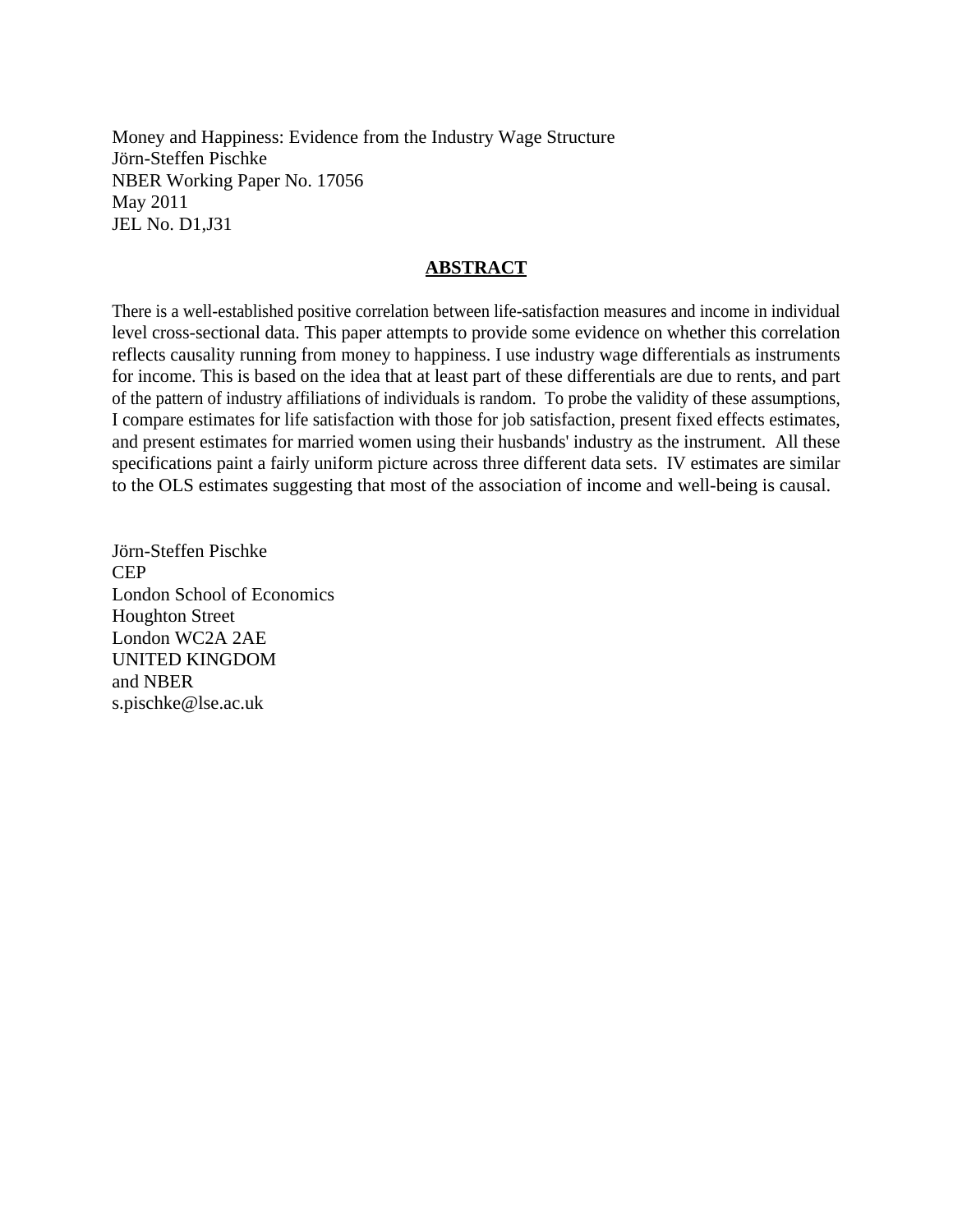Money cannot buy you happiness, and happiness cannot buy you money. That might be a wise crack, but I doubt it. **Groucho** Marx

## 1 Introduction

Economists have taken an increasing interest in the study of life satisfaction data during the past two decades (witness for example the surveys by Frey and Stutzer, 2002 and Di Tella and MacCulloch, 2006). Much of this literature is interested in the impact of income on happiness (e.g. Easterlin, 1974; Deaton, 2008; Stevenson and Wolfers, 2008a; Layard, Mayraz, and Nickell, 2008). One of the underlying questions is whether labor productivity growth improves the well-being of individuals most if it translates (mostly) into higher income rather than, say, more leisure or a cleaner environment. Answering this question involves many steps. Here I am concerned with one of these steps: disentangling the causality between life satisfaction and own income. Regressions of well being on income and other determinants are also being used by researchers to value intangibles, see e.g. Luechinger  $(2009)$ . This approach also requires knowledge of the causal effect of income. That this is difficult has not escaped a keen observer of human nature like Groucho Marx. But research is just beginning to make some progress on the causality question to help Groucho out.

This paper tries to provide some evidence on the question of whether "money can buy happiness" using industry wage differentials as instruments for family income. The motivation for these instruments stems from the literature on the reasons for industry wage differentials. Many researchers working in this area concluded that these wage differentials most likely reflect rents rather than differences in unobserved skills and worker sorting.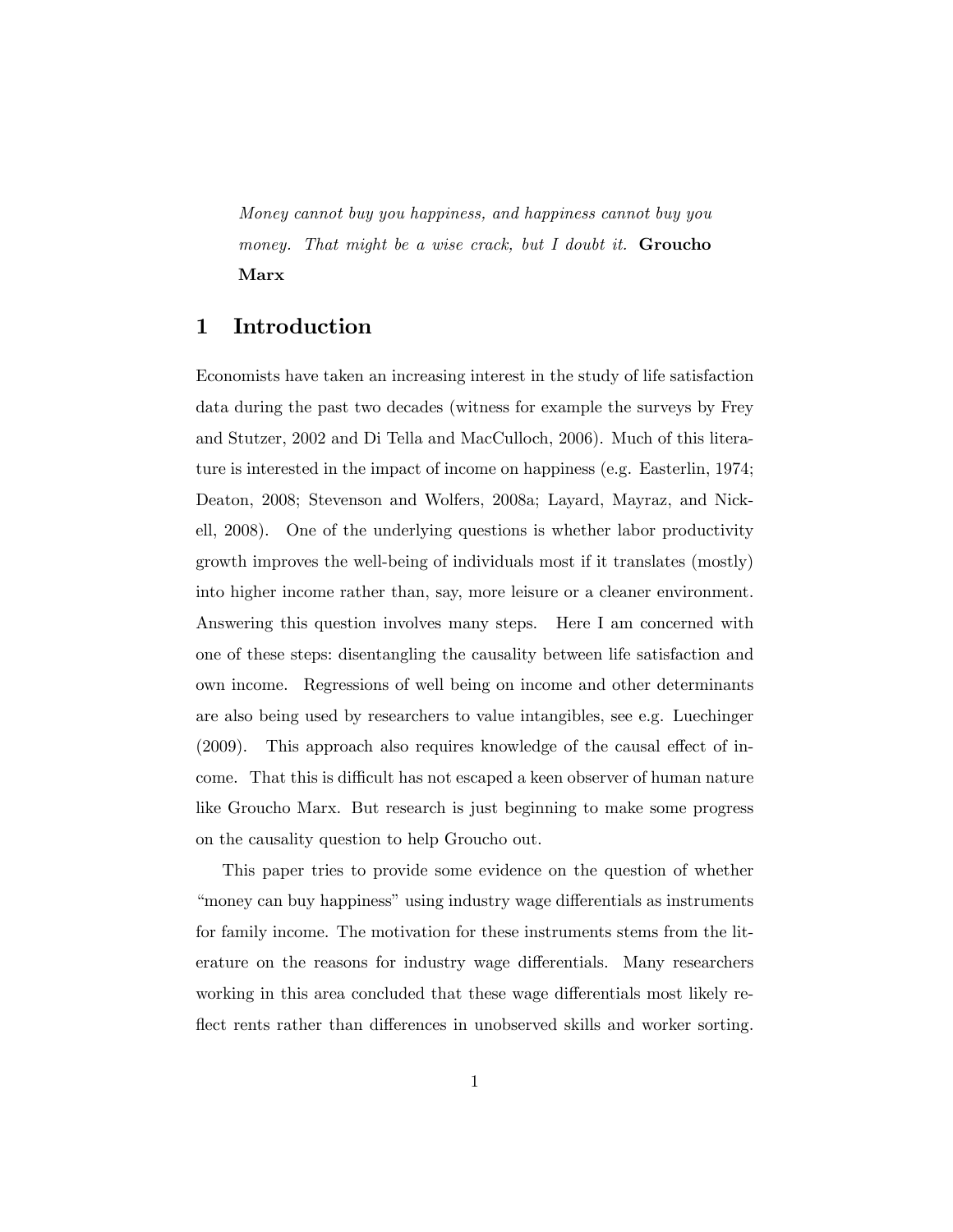Workers in a high wage and a low wage industry may therefore not be very different in terms of other characteristics but workers in high wage industries will generally have higher wages, earnings, and family incomes. This approach follows Shea  $(2000)$ , who has used industry affiliation as an instrument for income in regressions of intergenerational persistence. Using surveys from various countries I find that workers in high wage industries tend to be happier than those in low wage industries. IV estimates of the effect of income are of similar magnitudes as OLS estimates.

There are various complications with the interpretation of these results. First, even if industry wage differentials mostly reflect rents rather than unobserved skills, there could still be sorting of workers into industries. This could lead to the same type of reverse causality problem as when simply regressing happiness on income. Secondly, there may be third factors which affect both industry affiliation and hence income, and happiness. A good example are mission oriented industries. These industries offer low pay but might attract relatively happy individuals. More generally, industries may differ in job attributes in addition to the different wages they offer. The theory of compensating differentials suggests that job attributes, which are likely to affect happiness directly, will be systematically related to wages. I will discuss these problems in the next section.

In order to overcome these complications I offer various alternative approaches. I start by controlling for potentially omitted factors, like occupations. But this approach is also problematic as these controls all tend to be choice variables of the individuals. One particular conditioning approach is individual fixed effects, and studying industry switchers. I also contrast results using life satisfaction and job satisfaction, since I would expect both to be subject to similar biases. An alternative approach is to look at mar-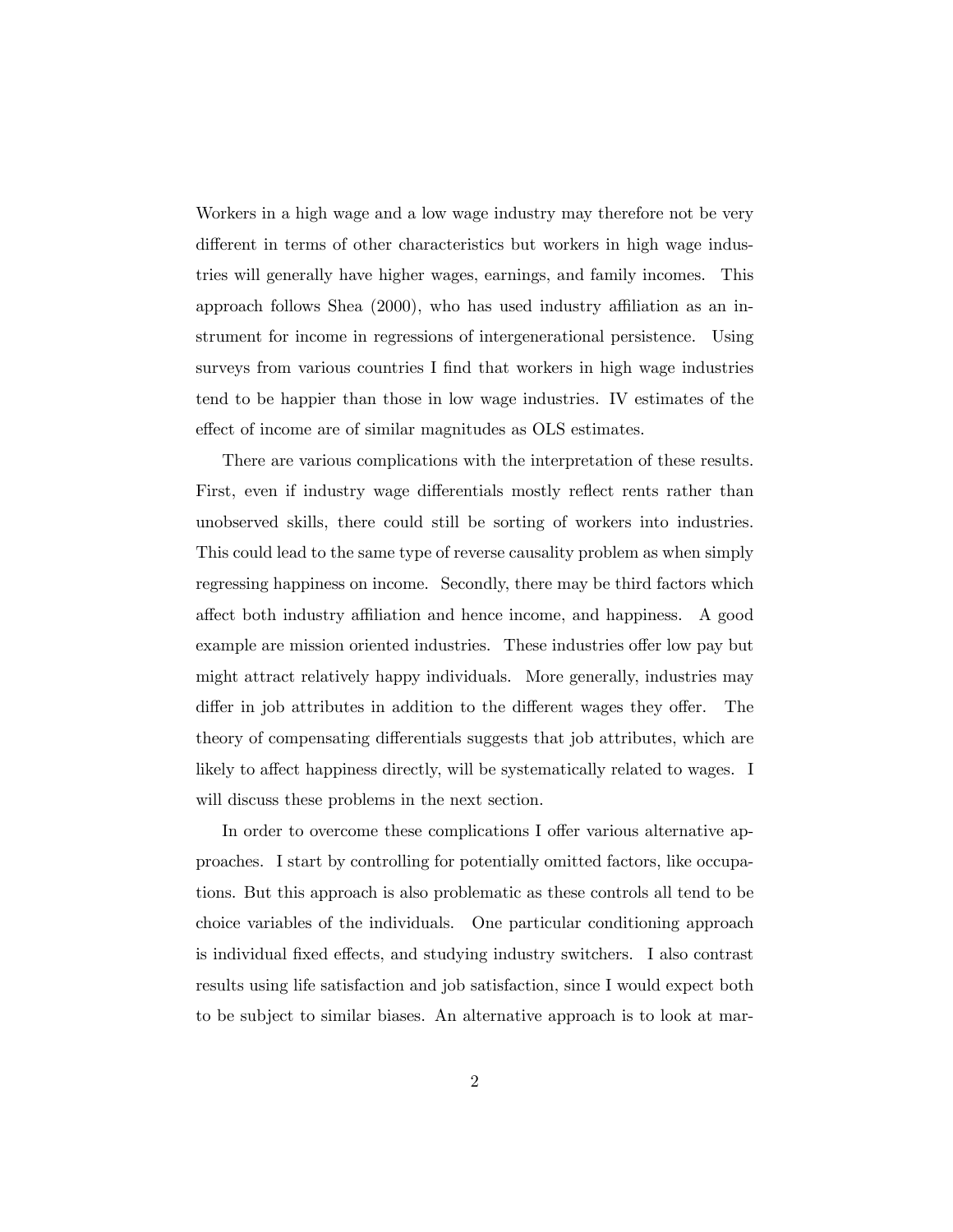ried couples. Here, I instrument the family income of married women with the industry affiliation of their husbands. With random mating, the wives should not be affected directly by the potential biases identified above. Even with assortative mating, these biases should be reduced in the wives sample. Neither of these approaches suggests that the effect of income on happiness is overestimated in the simpler specifications.

An important theme in the happiness literature is the idea that life satisfaction may depend on relative rather than absolute income. I will have relatively little to say on this topic. As there is little existing work on the causal effect of income in any specification of a happiness equation, examining the simplest model with only own income seems like a natural starting point. Expanding such an investigation to more complex models will be an important next step. In section 5 of the paper I discuss the implications of a relative income specification for my estimates. This is not meant to provide a test of the relative income specification against one with only absolute income. Nevertheless, it is important to consider because comparison groups in a relative income specification may well consist of workers in the same industry. In this case, my OLS and IV estimates will be influenced by the relative income coefficient to different degrees. I show that this leads to IV estimates which are lower than the corresponding OLS estimates. Since I Önd relatively high IV estimates I conclude that these findings are not simply due to the presence of omitted relative income effects.

While the happiness literature has investigated many aspects of the relationship between income and life satisfaction, there are only a handful of papers which have tried to address the causality question. One approach is to control for individual effects as in Frijters, Haisken-DeNew, and Shields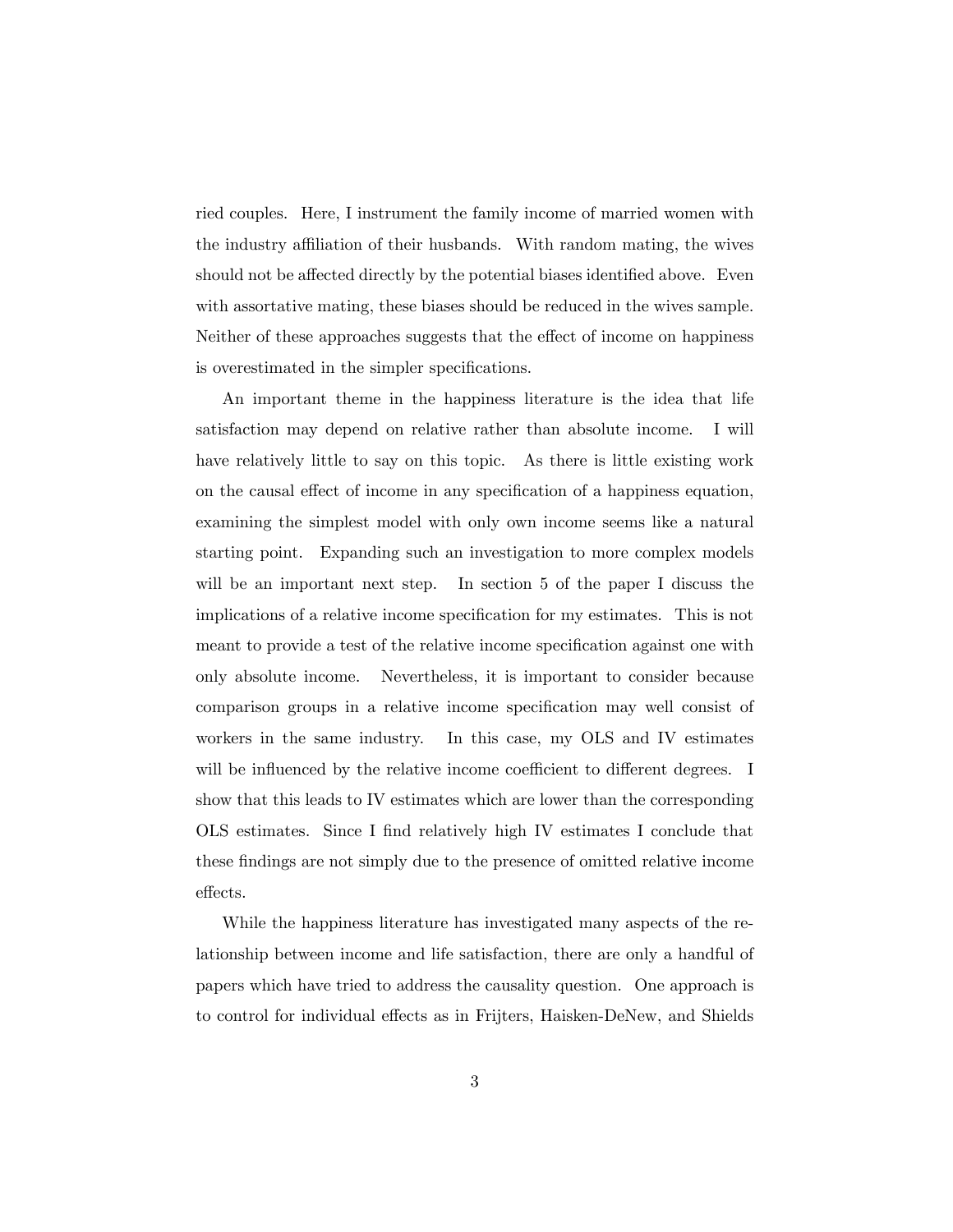$(2004)$ , who find positive income effects for east Germans after unification. But individual fixed effects are unlikely to be a complete solution as omitted factors may also be time varying. More promising are the attempts by Gardner and Oswald (2007) and Apouey and Clark (2009) to use lottery winners. Both papers find positive effects. In order to produce reasonable sized samples of winners, these studies have to rely on relatively small shocks to income as most wins are small, so that results tend to be imprecise. In a similar vein, Engelhardt and Gruber  $(2005)$  look at the effect of the Social Security notch on various variables, including income and happiness. Unfortunately, their estimates are too noisy to be informative. A concurrent paper, Li et al. (2011) considers within twin pair estimates of Chinese twins and also uses industry wage differentials as instruments. They find large effects of income.

The closest study to mine is Luttmer (2005), who instruments income with industry x occupation interactions of the respondent and spouse, and finds IV estimates three times as high as corresponding OLS estimates. Luttmer's interest is primarily in comparison income of a reference group, and the instrument for individual income in his paper is not particularly strongly motivated. I will revisit his results below, showing that the occupation instruments are responsible for the high IV estimates. I argue that industry is a more plausible instrument than occupation.

Clark (2003) investigates a somewhat different question. He studies how industry and occupation effects in job satisfaction are related to industry and occupation effects in wages. Clark thinks about these relationships as telling us something about rents. His regressions essentially correspond to the reduced forms I analyze. I find similar results to Clark (2003) when I analyze job satisfaction but different results when analyzing life satisfaction.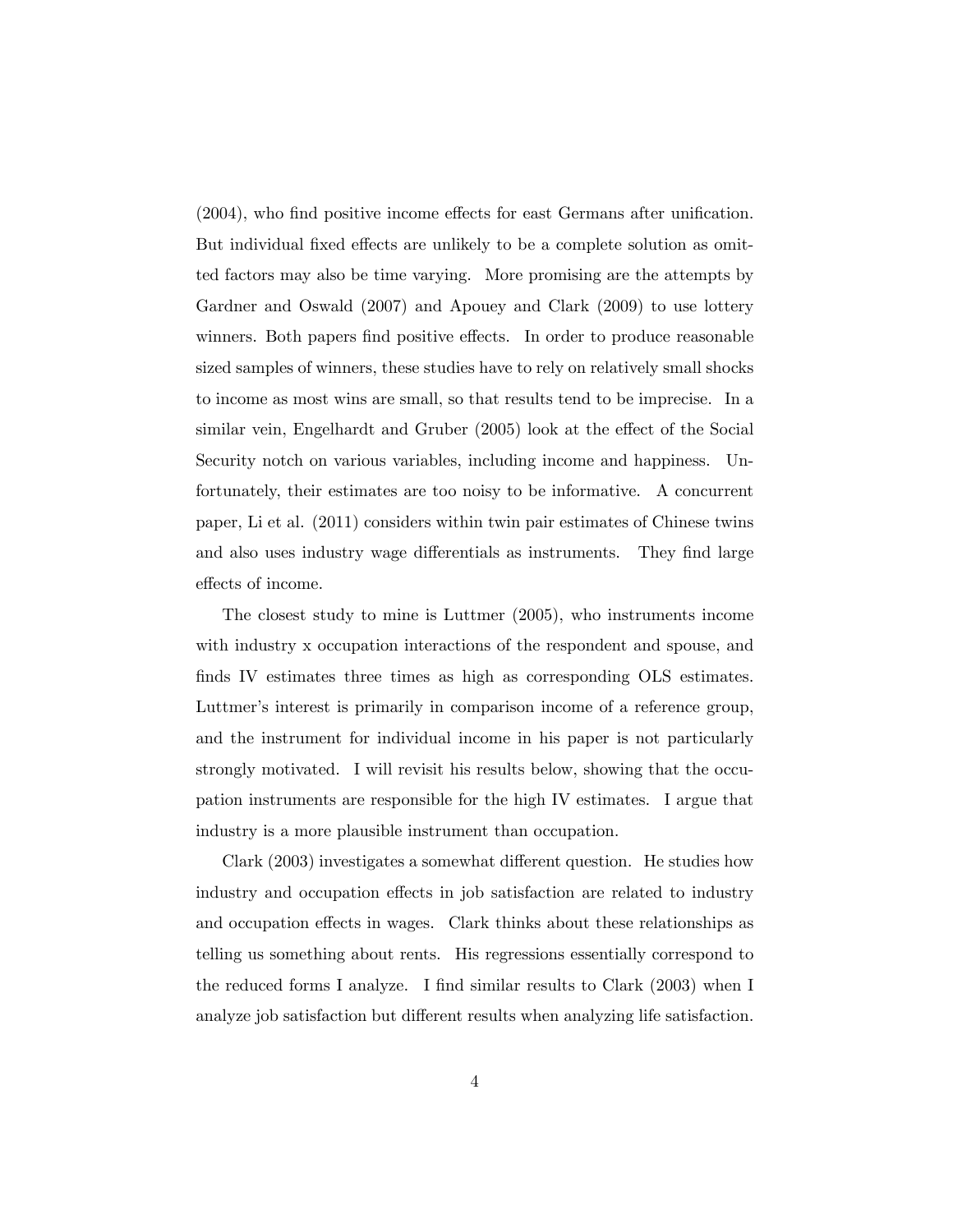Chevalier and Lydon (2002) directly regress job satisfaction on wages. They instrument the wage with the wage of the spouse, finding IV estimates about twice the size of the OLS effects.

The possibility of reverse causality running from happiness to income is raised in a paper by Diener et al. (2002). Using the College and Beyond dataset for a sample of elite college graduates, they correlate "cheerfulness" at the time of college entry with income measured 19 years later. They find a substantial positive association between the early affect measure and later income, particularly at below average levels of cheerfulness. I can replicate this Önding in my data for income but early life-satisfaction does not predict working in a better paying industry in ones first job.

Oswald, Proto, and Sgroi (2009) investigate more directly whether there is a causal effect from happiness to productivity by studying individual output in a laboratory setting. They use variation in happiness coming from two sources. The first is a manipulation of mood by showing some of the subjects a short comedy clip. These individuals report higher satisfaction before starting a task which takes effort. The second approach uses variation in life satisfaction which is due to adverse circumstances like bereavement or illness of family members. In both cases they find that individuals who report higher satisfaction are more productive on the lab task. While these results are intriguing, it is an open question to what degree they carry over to settings outside the lab and alternative sources of differences in life satisfaction, like personality.

## 2 Motivating the instrument

I am interested in estimating regressions of the following form:

$$
LS_i = \alpha + \beta y_i + \gamma x_i + e_i
$$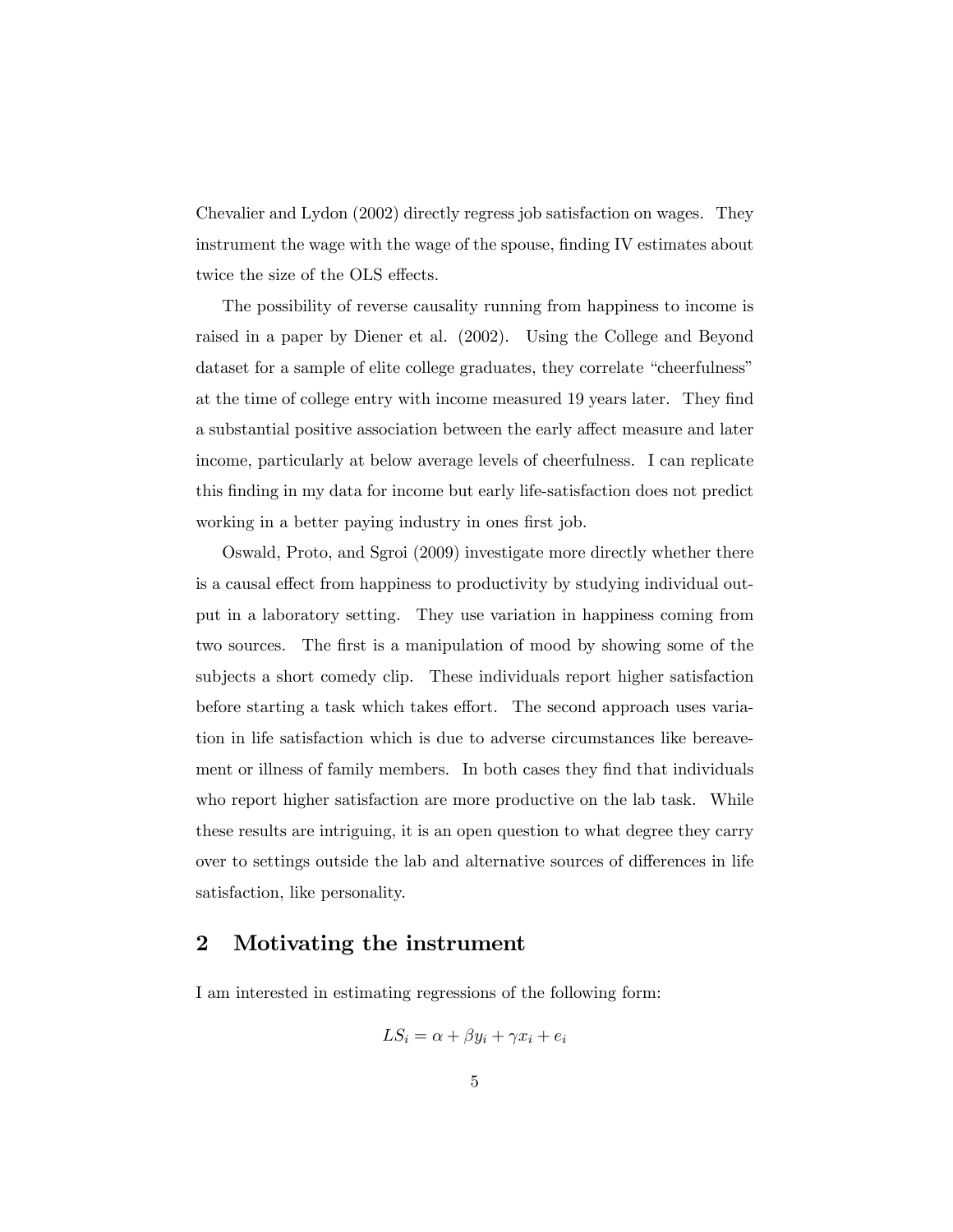where  $LS_i$  is a measure of life-satisfaction,  $y_i$  is the logarithm of household income, and  $x_i$  is a set of possible covariates. This is a happiness equation typically estimated in the literature on cross-sectional data. The worry is that there may either be reverse causality or other factors which affect both life satisfaction and productivity and hence income. Extreme examples of this would be health problems or disability which limit the ability to work. But it is easy to think of less extreme examples, like not having your life together, mid-life crisis, etc. Alternatively, people who tend to report themselves as more cheerful may also differ in their productivity. I expect these omitted variables to affect happiness and income in the same direction, so the coefficient on income in the happiness equation should be biased up.

It is easy to imagine that these factors could be time varying, so individual fixed effects would not solve the problem. Frijters, Haisken-DeNew, and Shields (2004) look at income changes of east Germans after reunification. They argue that post-unification income growth in east Germany was more exogenous than other income changes. But they control for year effects, hence taking out any aggregate income growth. It is unclear why individual level income changes for east Germans should be any more exogenous than those for other individuals.

Finding an instrument for income is an obvious alternative. There are two big challenges in this undertaking. First, data sets with LS variables tend to be relatively small by today's standards in fields like labor economics: a few 10,000 observations. This implies that any candidate instrument needs to move income a lot in order to give any reasonable level of precision. The second challenge lies in the fact that most candidate instruments exploit some more aggregate information about individuals or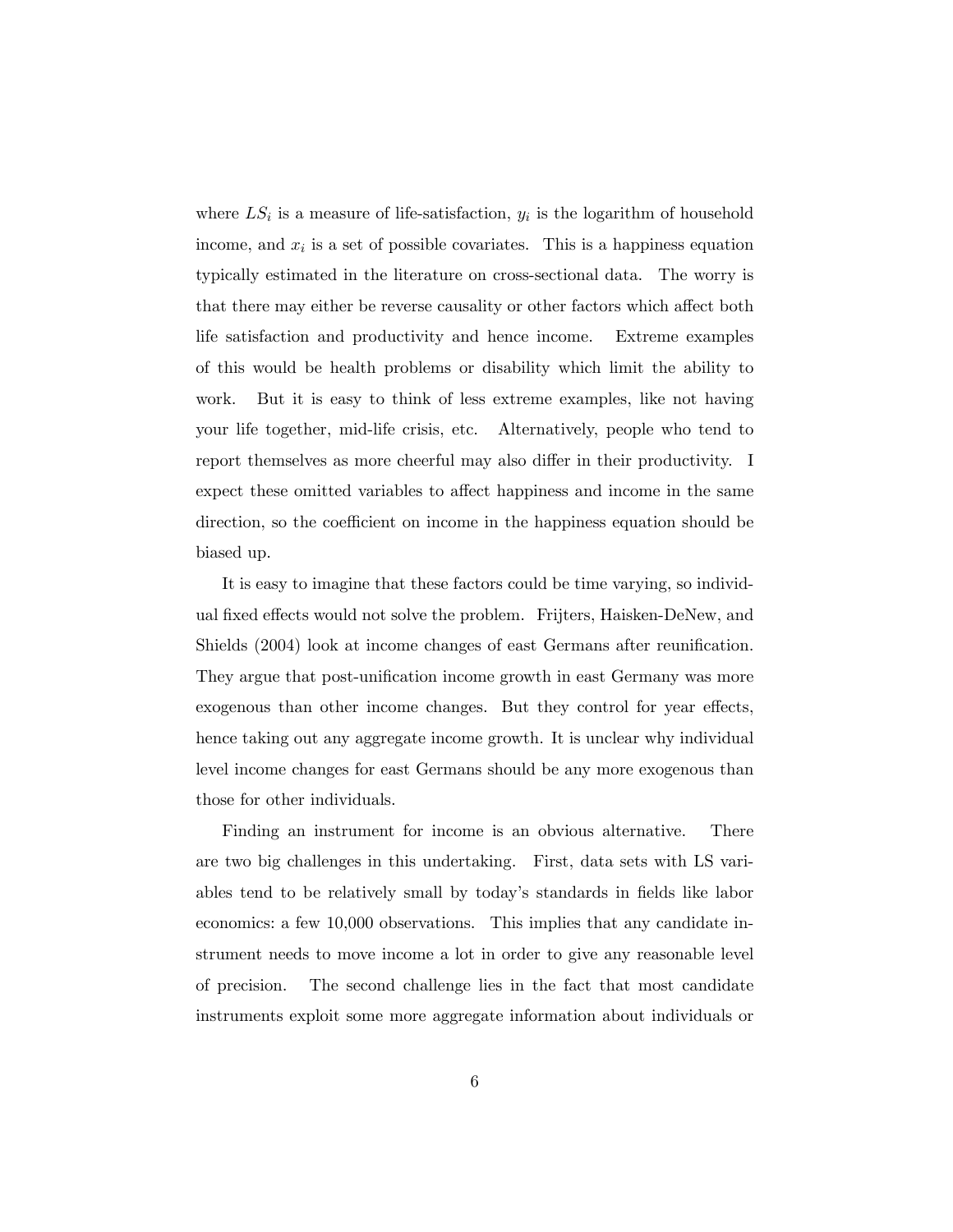sub-groups of them. But lots of things including macroeconomic variables could affect life satisfaction directly.

Industry wage differentials are a candidate instrument which has the potential to overcome both problems. These differentials are large: in the US there is a 50 log point spread in household incomes between those working in the top and bottom 2-digit industries. Despite this level of variation, my IV estimates tend to be imprecise, and my instruments are close to the weak instrument discomfort zone. This suggests that much more refined instruments, relying on smaller amounts of variation in the data, are unlikely of much use.

My argument that income variation due to industry wage differentials is informative in this context rests on a series of assumptions. The first is that at least part of the variation in industry wage differentials is due to rents rather than employee characteristics. Many researchers in the 1980s concluded that a large part of the industry wage structure is indeed due to rents (e.g. Dickens and Katz, 1987; Katz and Summers, 1989; and Holzer, Katz and Krueger, 1991; but see Murphy and Topel, 1987 and 1989, for a dissenting view). Even if industry wage differentials only reflect rents, there could be much sorting into industries. The best evidence on this issue is probably the study by Gibbons and Katz (1992) who compare industry switchers who lost their jobs in plant closings (and who are therefore likely to choose their new industry more randomly than those who quit) to other industry switchers. Their results are largely inconclusive, although they are suggestive of some sorting.

As a result it is important to consider the possibility that the industry wage structure is correlated with unobserved skills. If happier workers are also more productive this could imply that happier workers systemati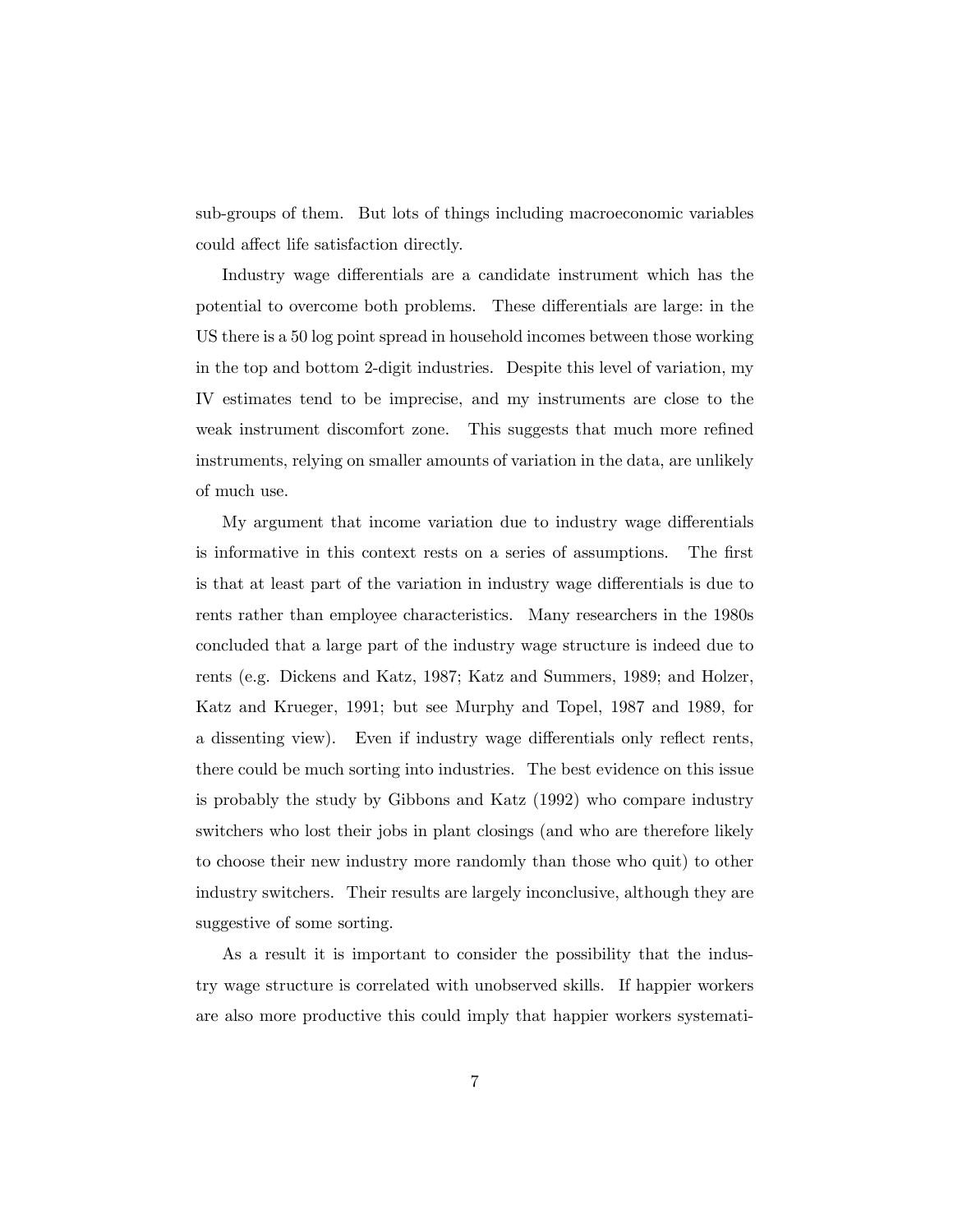cally sort into higher paying industries and my IV strategy does not solve the reverse causality problem. Even when there is no sorting on the basis of unobserved skill there could still be sorting into industries directly on the basis of satisfaction, which turns out to be correlated with incomes. Holzer, Katz, and Krueger (1991) demonstrate that jobs in high wage industries tend to attract longer job queues. As a result, the employers in these sectors have more choice. Even if applicants look similar in terms of their productive characteristics, employers may prefer to hire more cheerful or happier workers. This would also invalidate the exclusion restriction.

A particular sorting story has to do with compensating differentials. The jobs in certain industries may be more pleasant than in others. Industry wage differentials may, at least partly, reflect these compensating differentials. The theory of compensating differentials in competitive labor markets suggests that wages and amenities are negatively related in equilibrium. Since amenities should enter life satisfaction this would lead to a downward bias of any income effects on happiness in my IV estimates. Of course, one premise of my investigation is that there are rents in the labor market. Labor markets where firms have wage setting power will generally lead to a tendency of wages and amenities to be more positively correlated. Firms will use both higher wages and more amenities to attract workers (see e.g. Manning, 2003). This leads to a countervailing force to the standard association between wages and amenities in compensating differentials models. As a result, the equilibrium correlation between wages and amenities may be positive or negative. If this correlation is positive, my IV estimates would be biased upward.

I pursue a number of strategies to address these sorting issues. The first is to control for occupation. The idea here is that occupation is a much more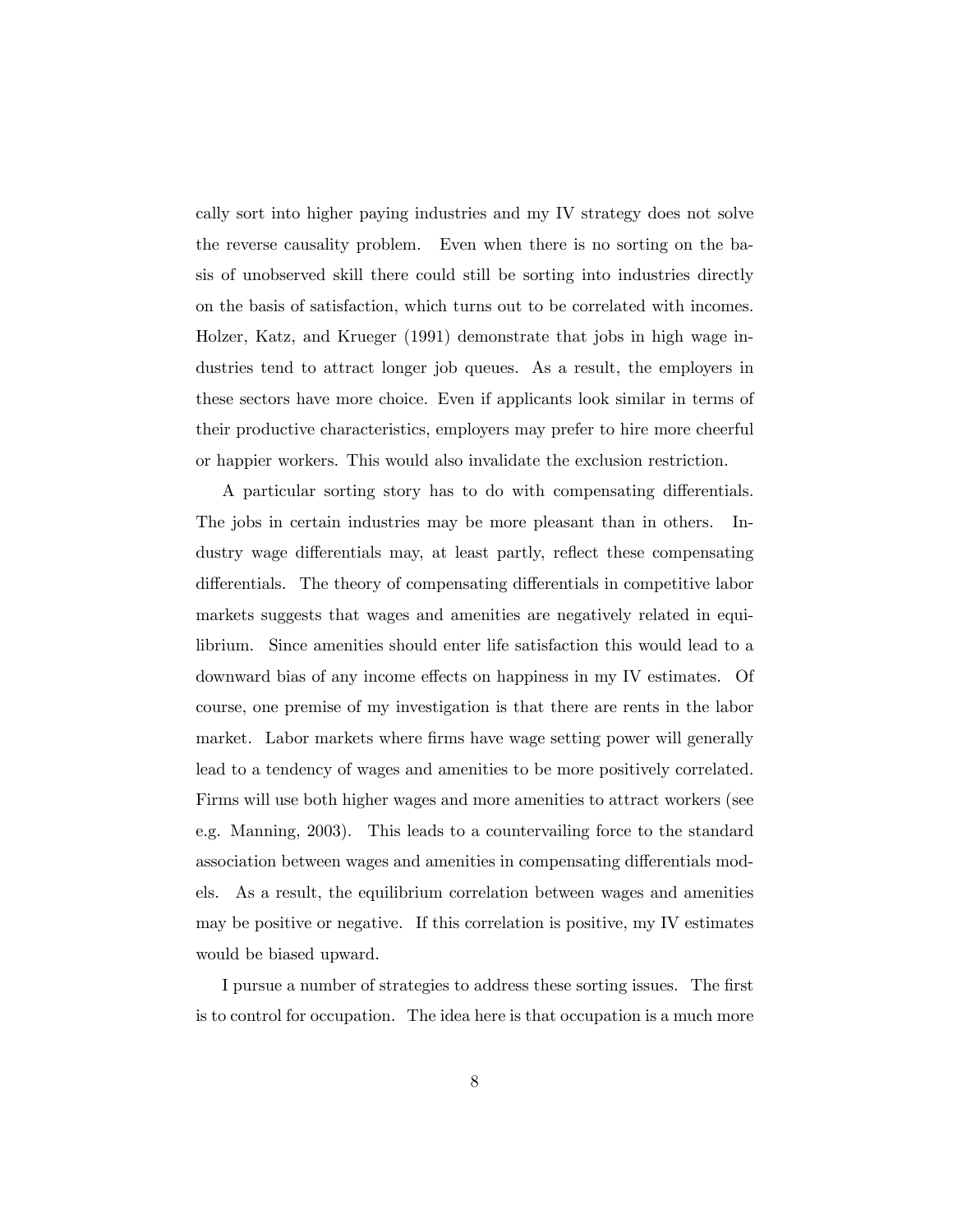deliberate and important choice individual make, as compared to industry affiliation but the two are correlated, of course. For example, someone may decide to become a lawyer, and many lawyers work in legal services. On the other hand, there are many occupations not tied to particular sectors, like managers, secretaries, janitors, etc. Controlling for occupation means relying primarily on the variation coming from the occupations which are spread across sectors while controlling for those which are concentrated in certain sectors. A similar strategy has been pursued in the industry wage differentials literature, see e.g. Katz and Summers (1989).

The second approach is to compare the estimates for life satisfaction to similar estimates for job satisfaction. If the causality runs from happiness to productivity I would expect the cheerful and productive workers also to report higher job satisfaction. I would therefore expect to see similar effects of income, instrumented by industry affiliation, in equations for life satisfaction and job satisfaction. If the causality runs from income to satisfaction, I would expect an effect on life satisfaction but not job satisfaction if the answers to the job satisfaction question only refer to non-wage aspects of the job.<sup>1</sup> I will show that there is no strong relationship between industry income differentials and job satisfaction. If anything, workers in high wage industries tend to have lower job satisfaction. This seems to be more consistent with a story where the IV estimates truly work through income, and income only affects life satisfaction but not job satisfaction.

The job satisfaction results are also informative regarding biases resulting from workplace amenities. The negative association between job satisfac-

<sup>&</sup>lt;sup>1</sup>The wording of the questions is not particularly informative on whether individuals will think of the answers as including only non-monetary job attributes or wages as well. The GSS question is: "On the whole, how satisfied are you with the work you do?" while the GSOEP question is: "How satisfied are you today with the following areas of your life?  $[...]$  How satisfied are you with your job?"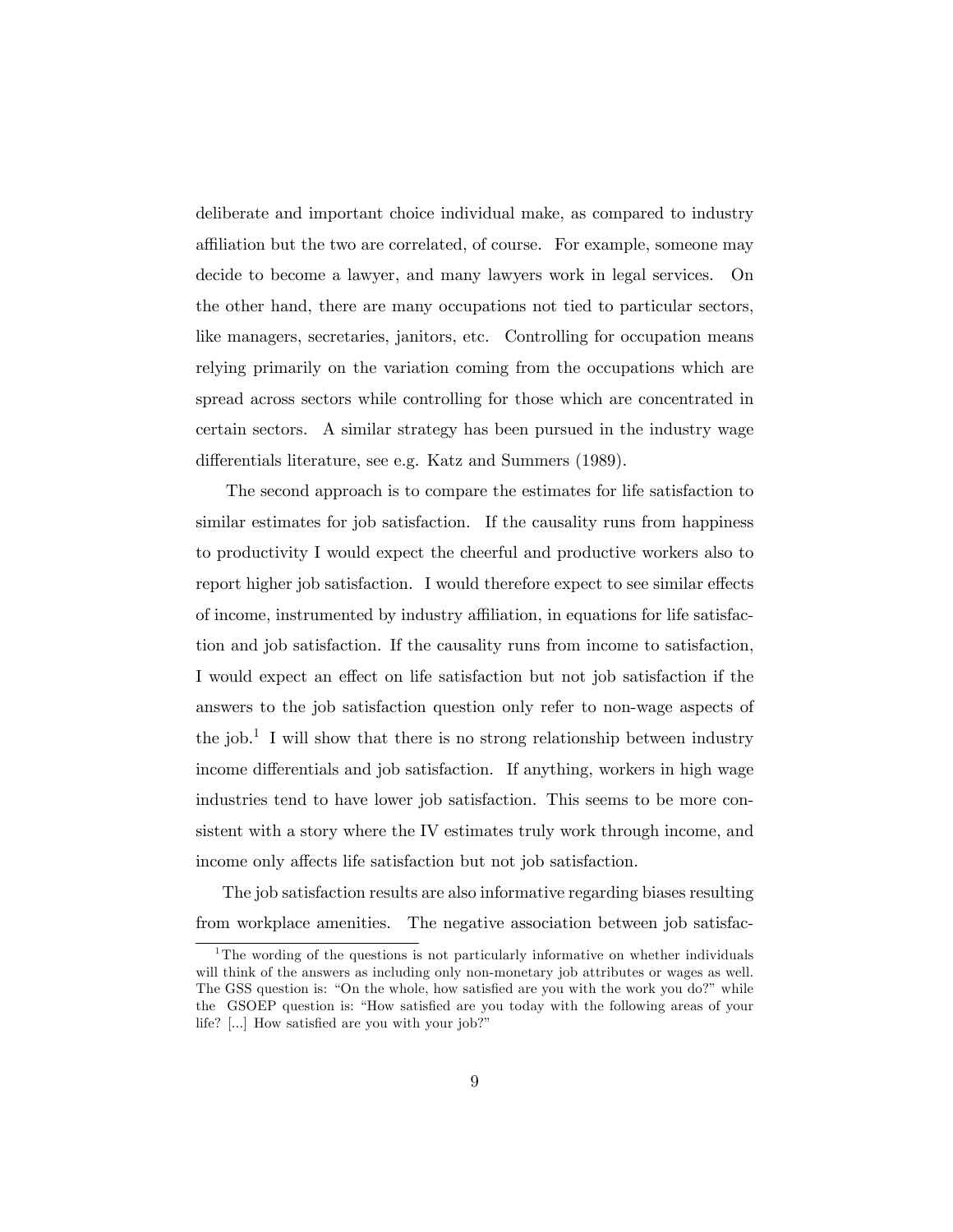tion and income differentials across industries points towards the traditional compensating differentials story dominating (and this is more pronounced in the US data than in the German data). As a result, it seems that the IV estimates of income on happiness are more likely biased downwards than upwards.

An example of compensating differentials is mission oriented sectors. Some individuals may both be relatively content and not care as much about income but put a lot of emphasis on doing a meaningful job. They will tend to work in mission oriented sectors, which tend to be low paying on average. One interpretation is that workers in these sectors pay a compensating differential for a particular amenity they value.

Figure 1 illustrates that this is likely an important issue in my data. IV estimation with an exhaustive set of dummy variables, like industry dummies, is equivalent to grouping the data by industry (after partialling out covariates) and regressing industry mean happiness on industry mean income. Figure 1 shows this "visual IV" graph (after removing effects due to education, age, and race). It shows clearly that higher paying industries are associated with happier individuals on average (the slope of regression line in this graph is 0.19 with a standard error of 0.10 and corresponds to the estimate in column (1) of Table 1 below). One notable outlier on the top left is "welfare and religious services". Priests and social workers are among the most content individuals despite the fact that they work in the lowest income industry. Most other industries line up reasonably well around the regression line. Mining and legal services are the highest income industries, and they tend to have very happy workers. However, these two industries are located much above the regression line as well.

Figure 2 repeats the same exercise for job satisfaction instead of happi-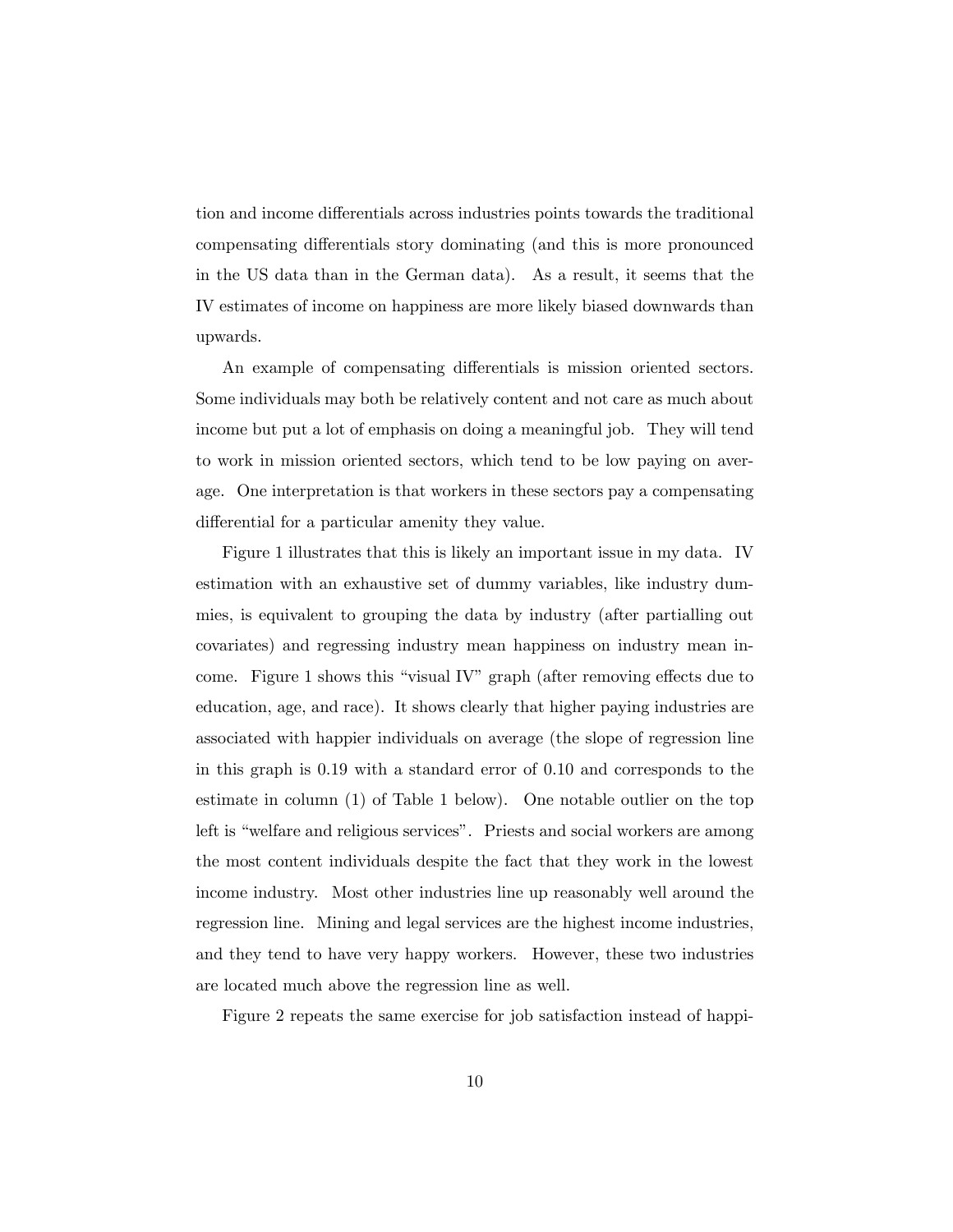ness. Higher income in industries is not related to higher job satisfaction. In fact, the relationship is weakly negative. "Welfare and religious services" are again an outlier. Workers in this sector are highly satisfied with their low paying jobs. This is in line with the competitive version of the compensating differentials model. Ignoring "welfare and religious services," there is little relationship between income and job satisfaction. This suggests that amenities and compensating differentials probably do not play a large role in biasing the estimates for income. To the extent there is a bias it will tend to reduce my IV estimates.

The third strategy to address the sorting of individuals into particular industries is to look at estimates controlling for individual fixed effects. This is feasible in one of the data set I analyze, which is a panel spanning 24 years. The fixed effects estimates will improve on the cross-sectional estimates if industry switches are more random than initial industry affiliation. Using fixed effects in the IV context, where the identification comes of income changes induced by industry switching may be a much more plausible strategy than relying on fixed effects in direct estimates relating life satisfaction to income, as in Frijters, Haisken-DeNew, and Shields (2004). It turns out that the fixed effects results in the IV context are similar to the OLS estimates. But clearly, this strategy is no panacea.

The final strategy I pursue is to consider married men and women. I find similar effects in the subsample of married men. Repeating the same exercise for married women, using their husband's industry affiliation as instruments for their family income, again yields fairly similar results. Even if there is assortative mating on the basis of happiness or if there are spillovers from the happiness of the men on the happiness of the women, I would generally expect these effects to be weaker for the women than the direct effects for the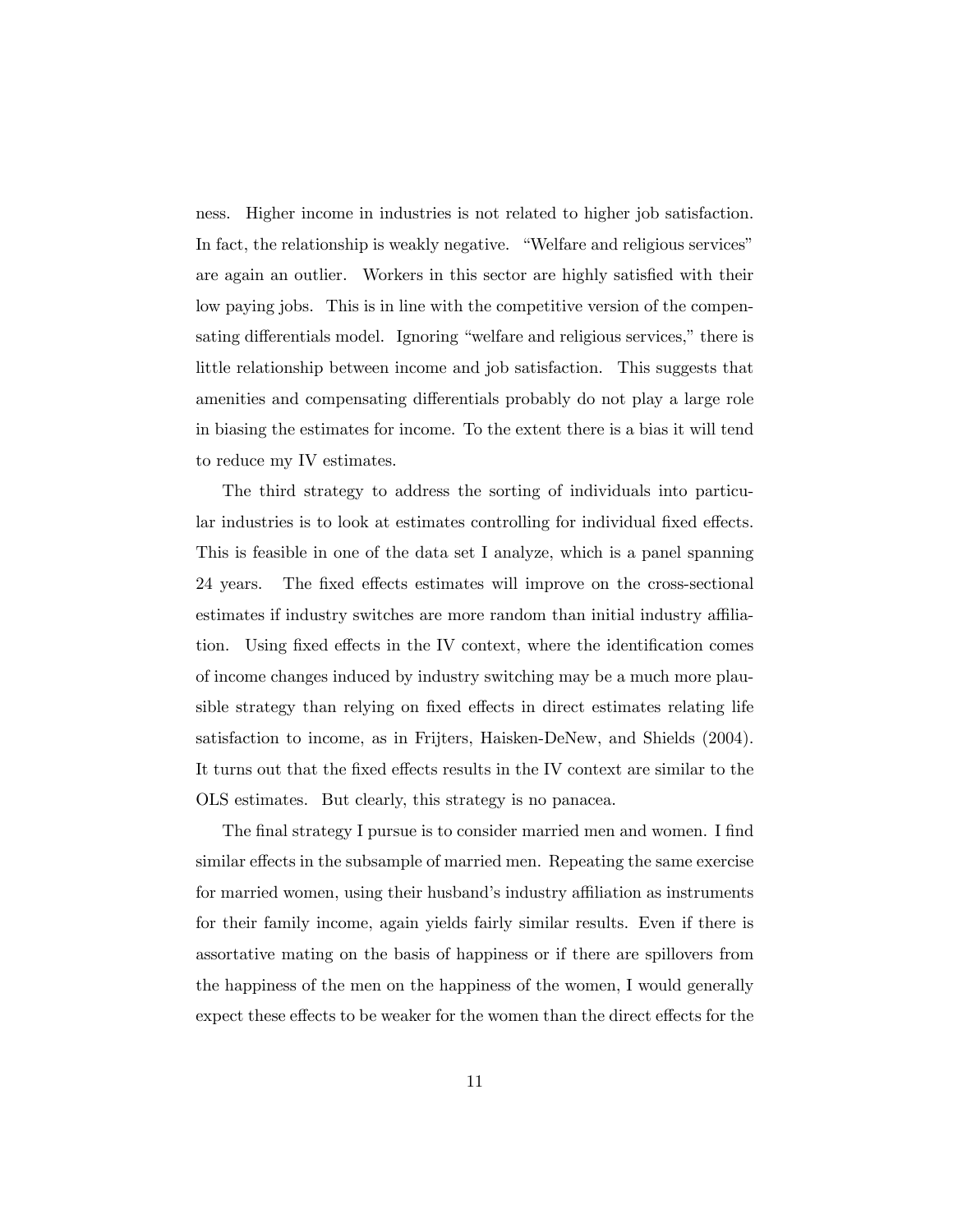men. The reverse causality stories would therefore suggest more attenuated IV estimates, which is not what I find. This also seems to point towards a story where income is causal. Neither of these approaches is necessarily compelling on its own to rule out alternative explanations. Nevertheless, the results fairly uniformly point towards an explanation where life satisfaction is correlated with industry affiliation because of effects running through income.

## 3 Data

The data come from three sources: The US General Social Survey (GSS), the European Social Survey (ESS) and the German Socio Economic Panel (GSOEP). The GSS is a relatively consistent repeated cross-sectional survey. I use the 26 waves from 1972 to 2006. The basic life satisfaction measure in the GSS asks "Taken all together, how would you say things are these days-would you say that you are very happy, pretty happy, or not too happy?", i.e. it allows answers in three categories. Other measures I use are recorded on different scales. In order to make results from these different measures comparable I follow the approach of van Praag and Ferrer-i-Carbonell (2008), and transform the categories to the means implied by an ordered probit Ötted to the raw sample fractions. All regressions are then run on the transformed values (van Praag and Ferrer-i-Carbonell refer to this as probit-adapted OLS). This means that all the results can be interpreted in terms of standard deviation units of the satisfaction measures. Other scalings give qualitatively very similar results. The question on job satisfaction allows four answers, which I transform in the same way.

My second main regressor, family income, is also a bracketed variable. I assign midpoints to the brackets as in Layard, Mayraz, and Nickell (2008).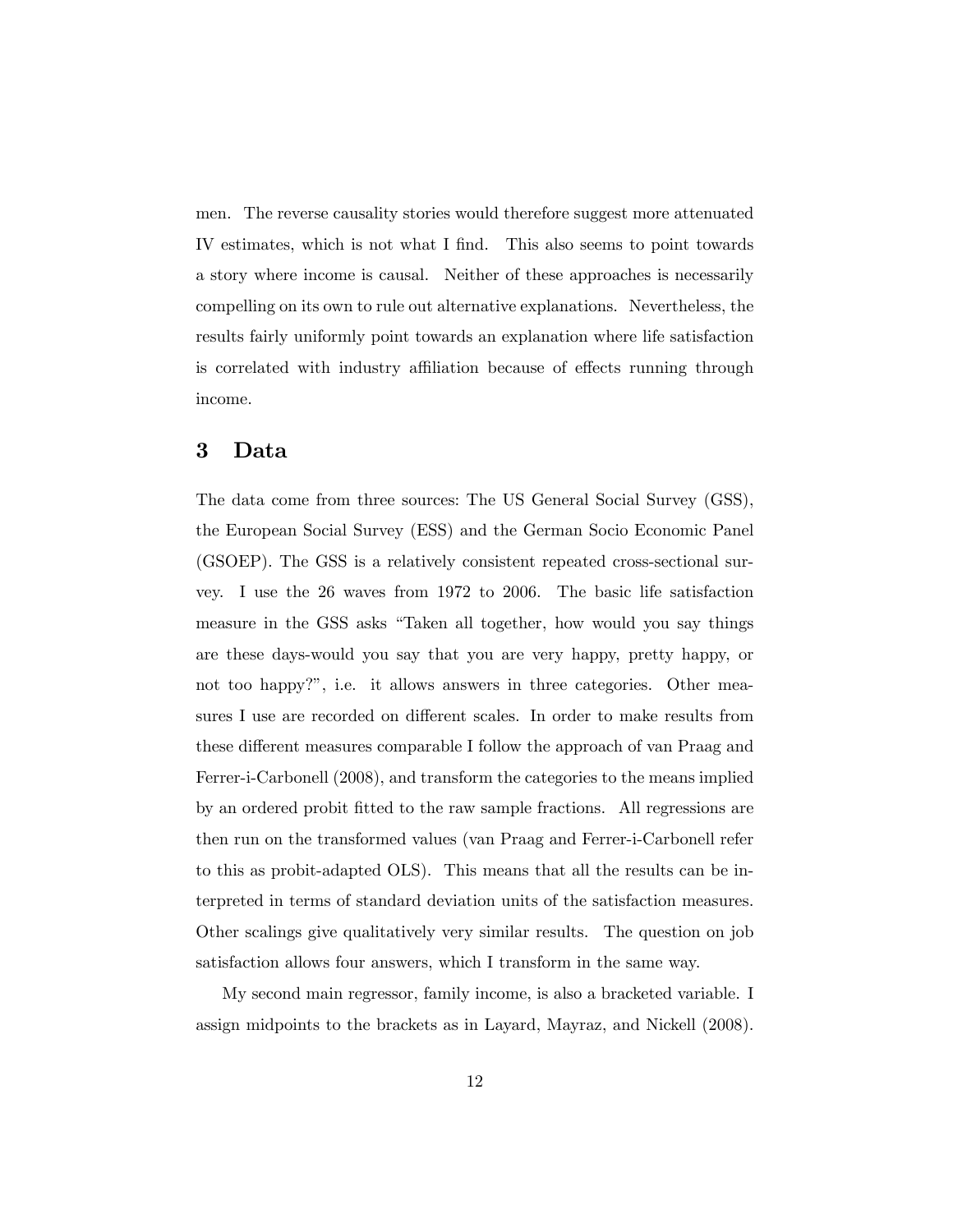I use Hout's (2004) conventions for assigning values to the top bracket, and use a value of \$187,500 for 2006.

The main sample consists of employed men aged 20 to 64. I use a consistent sample without missing values for marital status, education, occupation, industry, happiness, or job satisfaction. Like Stevenson and Wolfers (2008b), I delete the black oversamples and the Spanish language sample, and I weight all regressions by the weight WTSSALL. The male sample has 12,121 observations.

I use the industry and occupation affiliation of the respondent. These are coded in 3-digit codes following the 1970 and 1980 Census classifications. In order to reduce the number of instruments and controls, I aggregated the industries into 33 and the occupations into 22 consistent categories. Details are given in the appendix. For the wives sample, I selected married females aged 20 to 64 with employed husbands. The industry and occupation variables I use in this sample refer to the husband, while other controls (age, education, race) refer to the respondent.

The ESS is also a repeated cross-section survey which has been carried out in 2002, 2004, 2006, and 2008 in 24 European countries. The set of countries differs somewhat between waves of the survey so that there are between 15 and 20 countries in each particular wave. One advantage of the ESS is that it has two well-being questions, one on happiness and one on life-satisfaction. The former is similar to the question in the GSS and the latter to the one in the GSOEP. The happiness question is "Taking all things together, how happy would you say you are?" while the life satisfaction question asks: "All things considered, how satisfied are you with your life as a whole nowadays?" The answers to both questions are on an 11 point scale.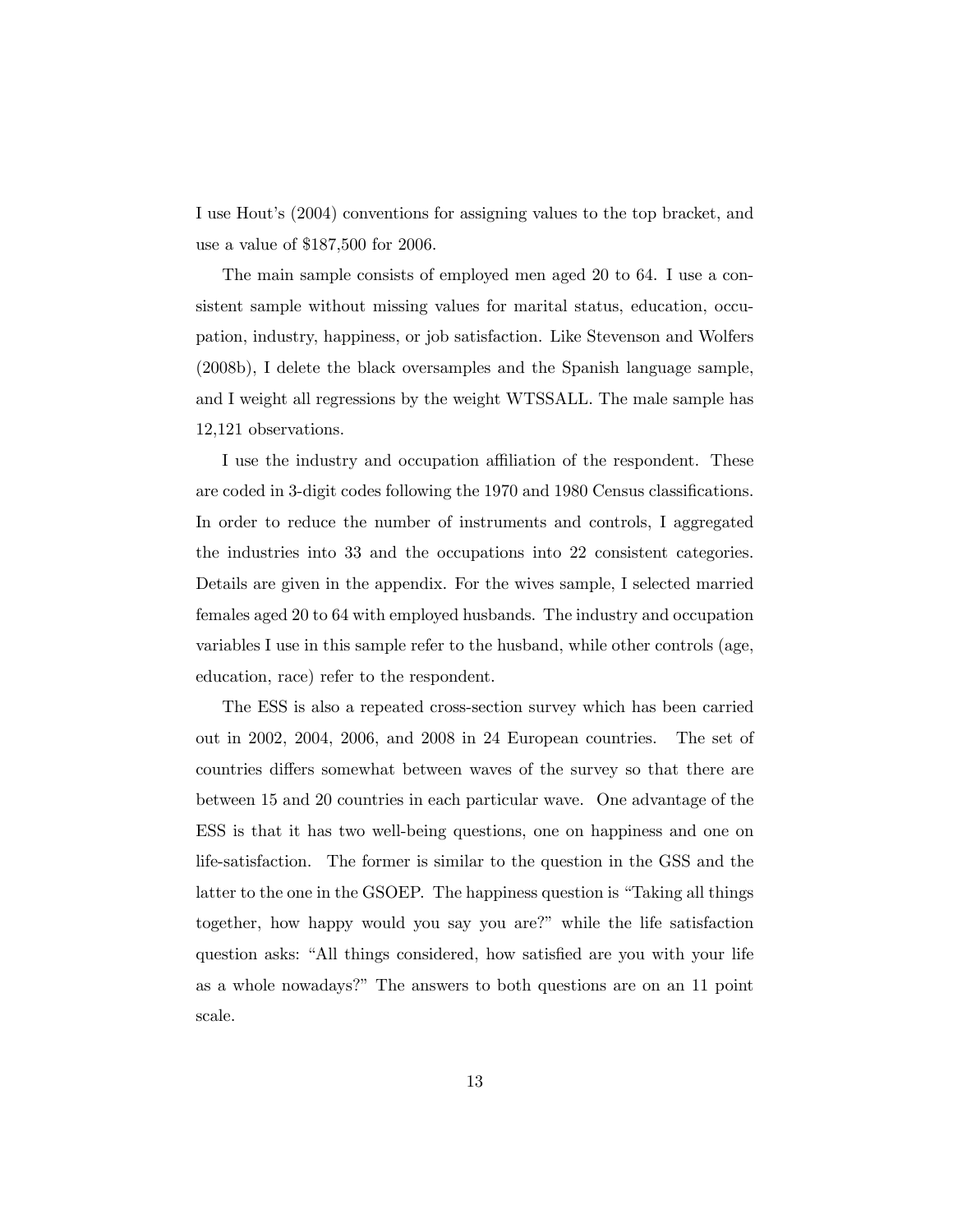Household income is also bracketed in the ESS. I follow Layard, Mayraz, and Nickell (2008) again in assigning bracket midpoints. For the lowest bracket, I assign 2/3 of the bracket boundary, and for the highest 3/2 of the bracket boundary. Industries in the ESS are classified according to NACE codes (revisions 1 and 1.1). I grouped the NACE categories into 30 sectors, which are relatively commensurate with the GSS classification, although a precise correspondence is not possible. Similarly, I grouped occupations, which are classified according to ISCO-88 into 22 groups commensurate with the GSS. Details are in the appendix.

The GSOEP is a longitudinal survey of households in Germany that started in 1984. The well-being question is similar to the life-satisfaction question in the ESS: "How satisfied are you with your life, all things considered?î Answers are on an 11 point scale, also as in the ESS. Unlike in the GSS and ESS, household income is a continuous variable. I use the same sample selection criteria as in the other data sets. I also restrict the sample to west Germans (eliminating foreigners), drop the high income oversample, and the East German respondents who were added after German unification in 1991. Satisfaction for east Germans might have been influenced by many factors special to the transition period during the initial phase after unification.

Because of attrition, item non-response, and refreshments, the panels I obtain are unbalanced. They consist of individuals aged 20 to 64 who were interviewed between 1984 and 2007. The pooled male sample consists of 56,476 observation on 9,183 individuals. For the wives sample, I matched employed husbands with their wives to obtain a sample of 5,997 married couples with 36,879 observations. Regressions are weighted by the individual cross-sectional sampling weights PHRF. I use the two-digit CNEF equivalent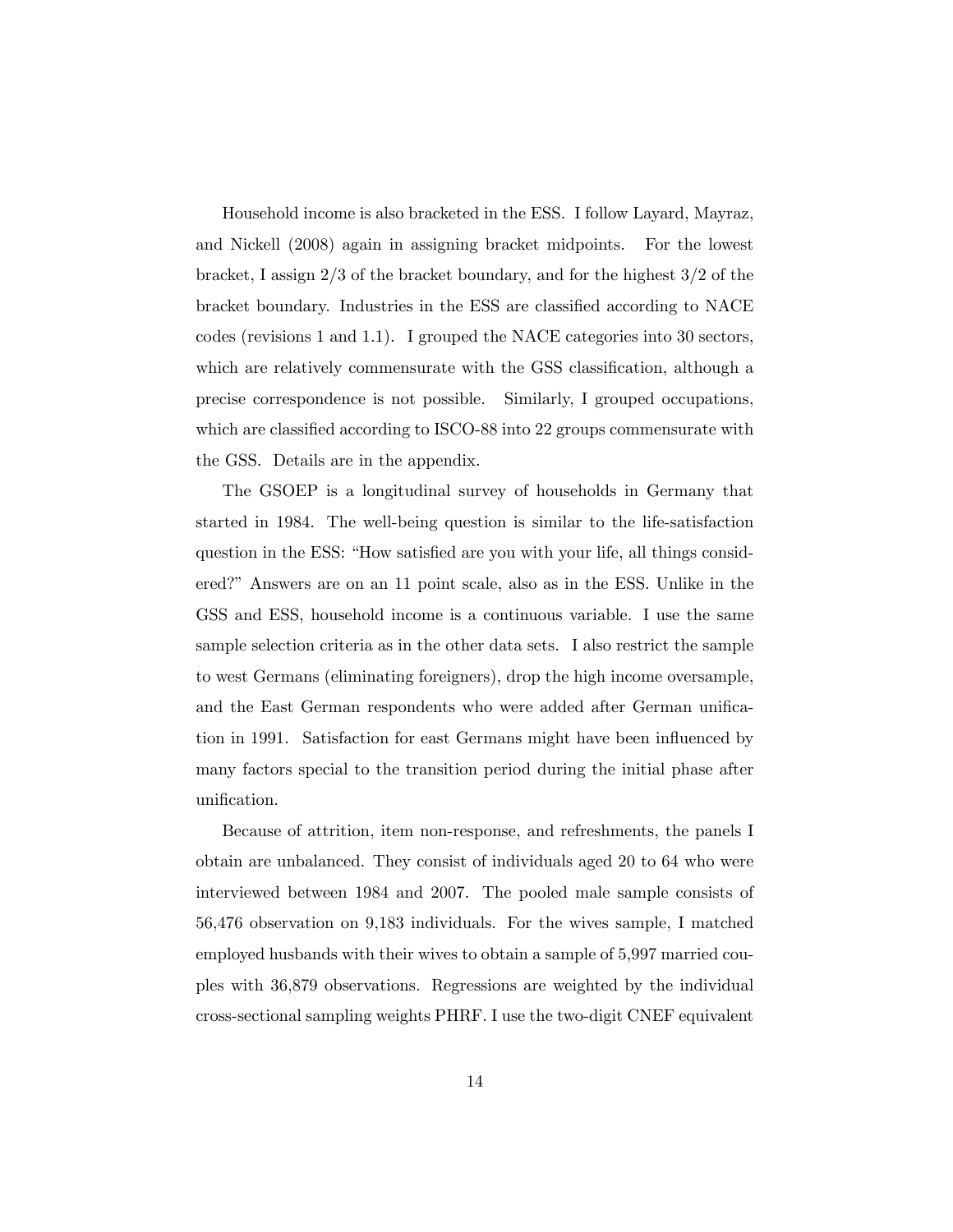industry variable provided in the GSOEP which has 28 categories. Occupation is also coded according to ISCO-88, and I recode it similar to the ESS into 22 categories.

### 4 Results

### 4.1 US General Social Survey

Table 1 displays the results for the sample of men from the GSS. Each column shows a different specification, and each specification is estimated by OLS, 2SLS, and using Ackerberg and Devereux's (2009) Improved Jackknifed IV estimator (IJIVE). All estimates control for a basic set of covariates: age, age squared, dummies for black and other race, eight education dummies, and 25 year dummies. Controlling for these variables is relatively innocuous as they are not choice variables except for education. Controlling for education is important as more educated workers are typically more satisfied with both their jobs and their life, and they tend to work in particular industries. Oreopoulos (2007) uses compulsory schooling laws to investigate whether the relationship between life satisfaction and education is causal. He Önds little evidence for a bias. Hence, education appears to be a valid control in this regression.

The dependent variable in columns (1) to (4) is the ordered probit scaled trichotomous happiness variable. The OLS estimate of ln(family income) is 0.16, i.e. a  $10\%$  increase in income is associated with an increase of 1.6 percent of a standard deviation of happiness.<sup>2</sup>

The first stage of the IV regression involves running family income on 31 industry dummies as well as the covariates. This is a fairly substantial num-

 $2R$ unning an ordered probit model on the original happiness variable directly controlling for all the covariates yields a slightly higher estimate of 0.218.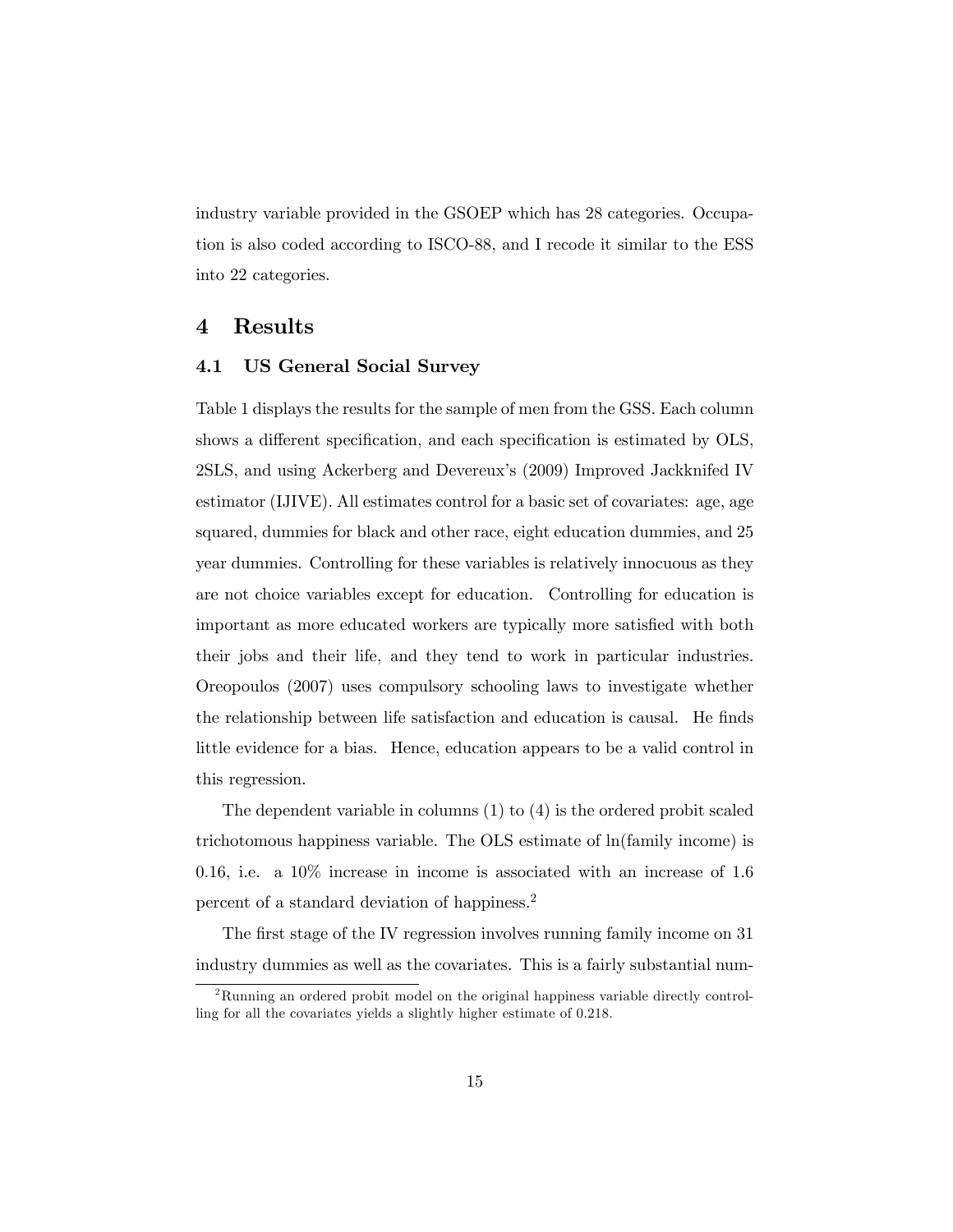ber of instruments. Although the industry wage structure predicts wages and family incomes well, there is a concern about weak instruments in these regressions. I present the F-statistic for the excluded instruments at the bottom of each column. In column  $(1)$  the F is 13.3, which is somewhat borderline (Stock, Yogo and Wright, 2002). I therefore repeat all the 2SLS estimates using IJIVE. This estimator tends to have much better bias properties and coverage in small samples with weak instruments as illustrated by Ackerberg and Devereux  $(2009)$ . They find that the estimator performs similar to LIML or better. I am using IJIVE instead of LIML here because the estimator is linear, and specifically accommodates large covariate sets and fixed effects, which are difficult to use in LIML. The IJIVE estimates are generally very similar to the 2SLS estimates although standard errors are slightly higher.

The IV estimates in column (1) are very similar to the OLS estimates, slightly above 0.16. However, the IV estimates are not particularly precise given the sample size and the strength of the instrument. While the 2SLS and IJIVE estimates are significantly different from zero, the confidence intervals include both values substantially below and above the OLS estimate.

Column (2) controls for four marital status dummies, a covariate used by many researchers in the happiness literature. But marital status is certainly a more dubious covariate. There is a reverse causality problem as happier men may be more attractive to women and hence more likely to be married (Stutzer and Frey, 2006). Moreover, higher earnings due to a more favorable industry affiliation may affect marriage prospects or marital stability, so that marital status would be an endogenous variable. I include this specification for comparability with the previous literature. I will also rely on subsamples of married individuals below, which are, of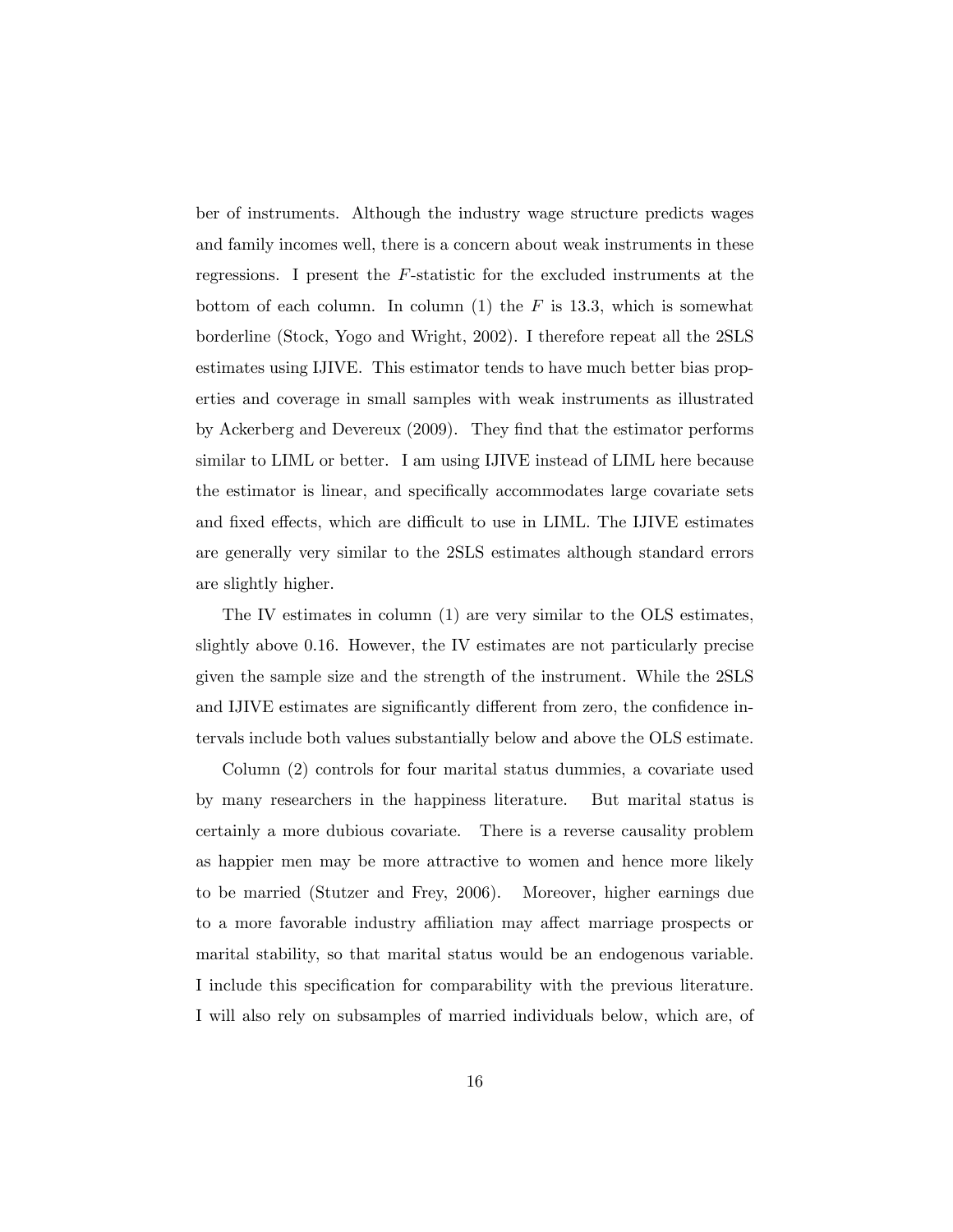course, subject to similar problems. While both the OLS and IV estimates in column (2) are lower the main conclusion is that OLS and IV results are still very similar.

The next set of controls entered in column (3) are 21 occupation dummies. The motivation for this is that industry may proxy for many personal attributes beyond the basic regressors like age and education. Occupation should pick up a lot of this variation. On the other hand, occupation is a choice variable of the individual and similar concerns as for marital status apply. The OLS estimates are very similar to column (2) and the IV estimates are somewhat larger again. It is difficult to know why the IV estimates go up in this case. Some part is probably due to the fact that occupation controls for some of the effects like happy social workers and priests working in low paying industries. Since the precision of the estimates is not that high some of this change may also be due to sampling variability. Most importantly, there is no evidence that the previous IV estimates were too high because of omitted attributes of the individuals or because of sorting of individuals into industries.

Industry affiliation is an outcome of the matching process between workers and employers. As a result, the IV estimates may still be subject to reverse causality or third factors if industry affiliation is correlated with other relevant attributes. For example, happier workers may be more productive, and employers in high wage industries may be more likely to hire these more productive workers (or, because they have a greater pick of the crop, they may simply want to enjoy the more cheerful colleagues). If the IV results are due to happier workers being more productive I would expect this effect also, or particularly, to reveal itself when I look at job satisfaction, rather than life satisfaction.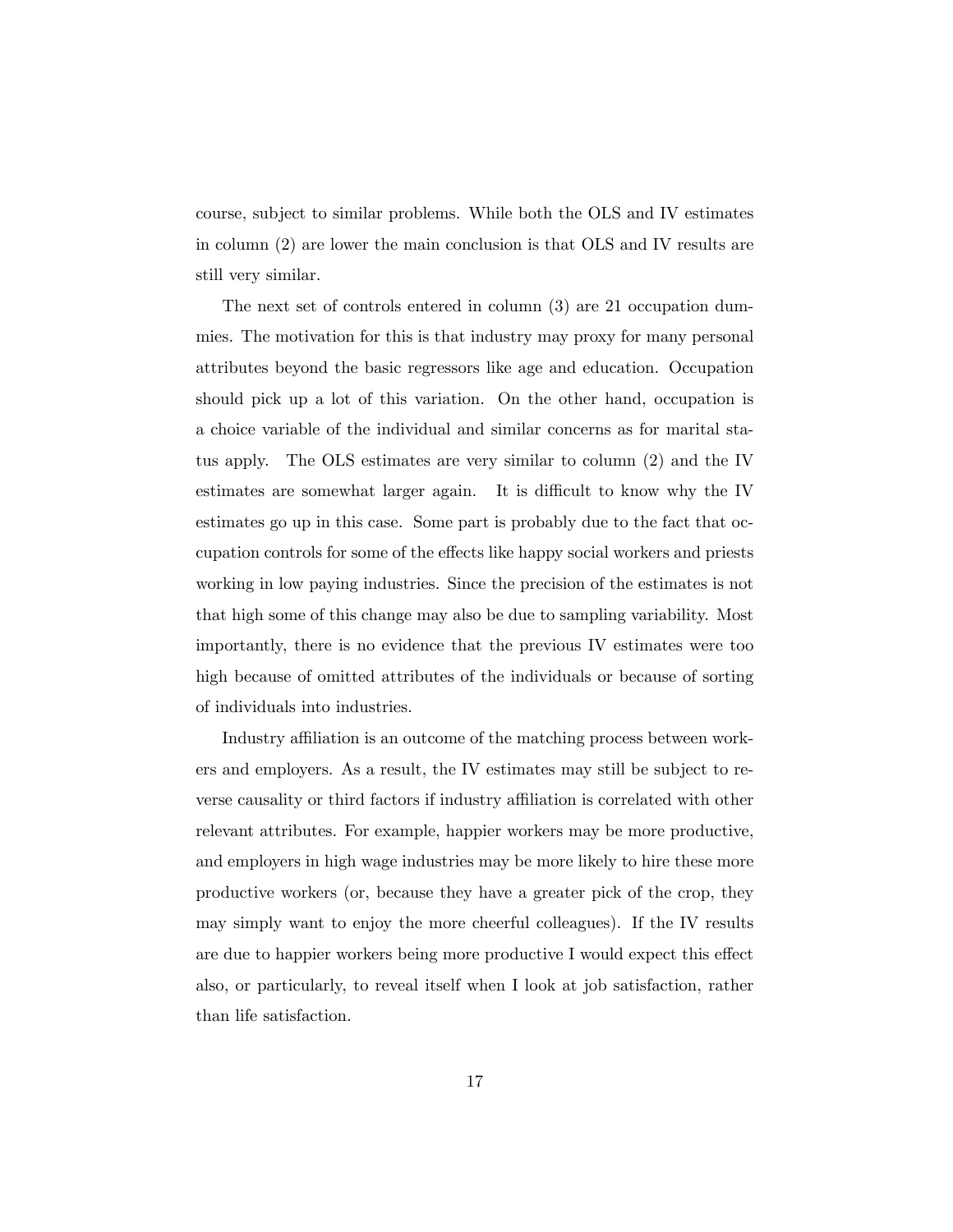Results for job satisfaction are in columns (5) to (7). These are very different from those in columns  $(1)$  to  $(3)$ . In particular, the OLS results are similarly positive but the IV estimates are now negative, mirroring the findings by Clark (2003). Although the first stage is the same, 2SLS and IJIVE estimates are more dissimilar, often an indication for problems with weak instruments. But IJIVE estimates should still be approximately unbiased. However, the IJIVE estimate in column (5) is strongly negative and actually significant (although even IJIVE standard errors may be too small with weak instruments). Including occupation dummies in column  $(7)$ , the estimate remains negative but becomes insignificant. The picture painted by these results is certainly very different from that emerging from the results for the happiness variable. Higher paying industries do not seem to be associated with higher job satisfaction.

Under the assumption that job satisfaction summarizes job amenities (but not wages), a simple way to deal with compensating differentials is to include job satisfaction as a control in the happiness regression. This is done in column (4) and is subject to the same caveats as with the earlier covariates. Given that the industry level correlation between incomes and job satisfaction is negative it is not surprising that using job satisfaction as a control raises the income coefficients in the happiness regressions, albeit at most slightly from the specification in column  $(3)$  which already controls for occupation. Basically, occupation and job satisfaction seem to play a very similar role here.

The results so far mostly show a fairly consistent pattern and point towards a story where income is indeed causal. But it is important to probe further whether the association between higher income due to industry wage differentials and happiness is not driven by some other factor which affects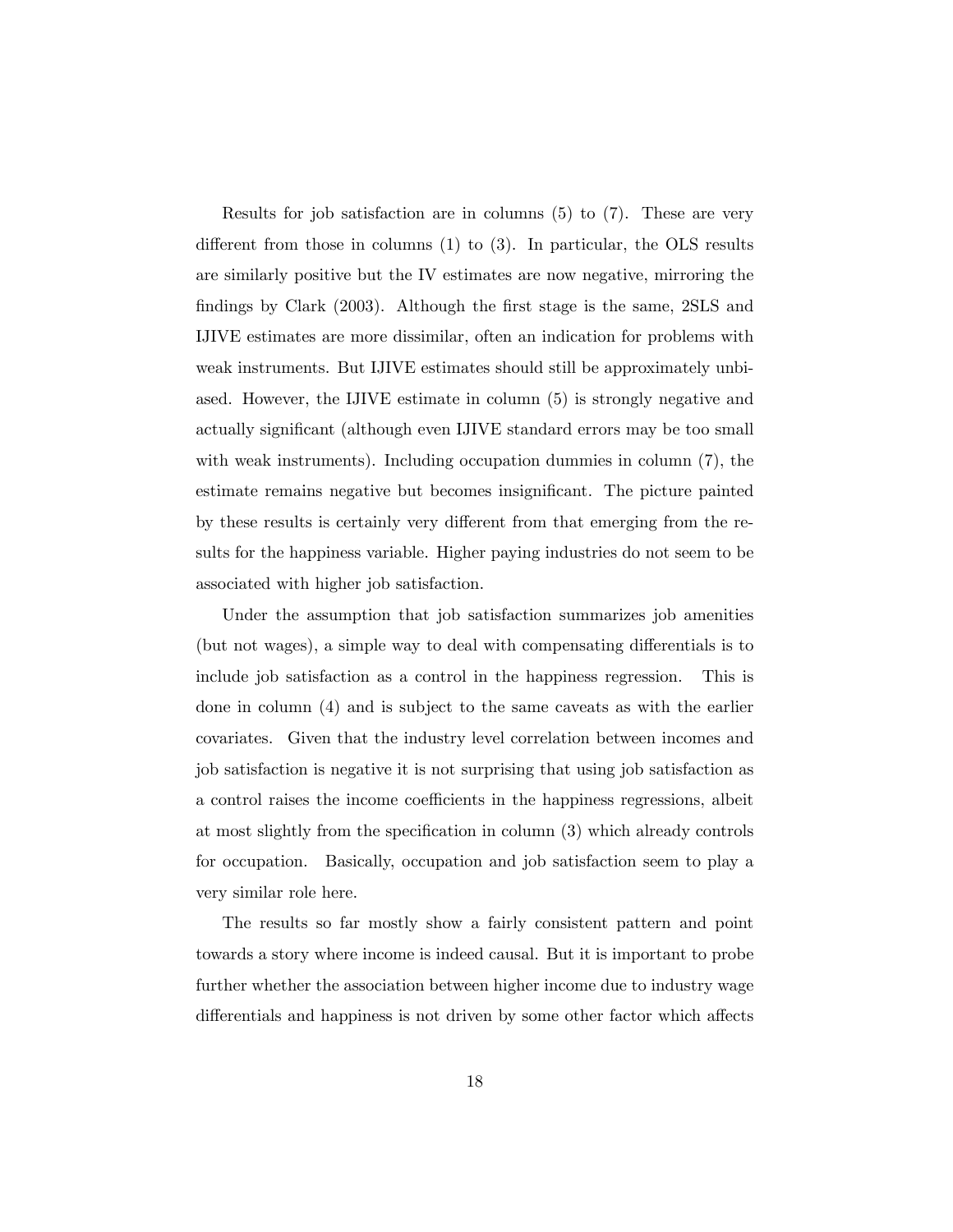both happiness and industry affiliation. I therefore turn to a sample of married women with employed husbands in Table 2. Here, I instrument the family income for these women by the industry affiliation of their husband. Even if there is some relationship between the industry of the male and that manís happiness, this should not fully spill over to his wife. Even with some spillovers, and with assortative mating I would expect any bias for the women to be less than it is for the men. On the other hand, family income is strongly influenced by the husband's earnings, and industry affiliation continues to work as instrument in the female sample.

Table 2 starts by repeating the regressions for happiness from Table 1 for the subsample of married men. This sample is smaller and the instruments are slightly weaker now, with first stage  $F$ -statistics of around 6 to 9. Consequently, IJIVE standard errors are quite large but the estimated coefficients on income are not terribly different from Table 1. Columns (3) and (4) display the results for wives. Notice that the GSS samples individuals, so these are not the wives of the men in columns (1) and (2) but a random sample of married women with working husbands. The instruments are actually slightly stronger in the wives sample, with Fs of 9 to 12. The OLS coefficient on income for women is only about  $60\%$  the size of the coefficient for men. The IV coefficients tend to be a bit lower yet.

The remainder of Table 2 splits the wives sample into those working, and those not employed. I would like to rule out that any of the results for women are driven by the employment pattern of the wives. For example, one worry might be that couples are more likely to work in the same industry as two random individuals, and even the results for wives still reflect some other relationship between industry a¢ liation and happiness. In columns (5) and (6), instead of controlling for covariates for the wives, I look at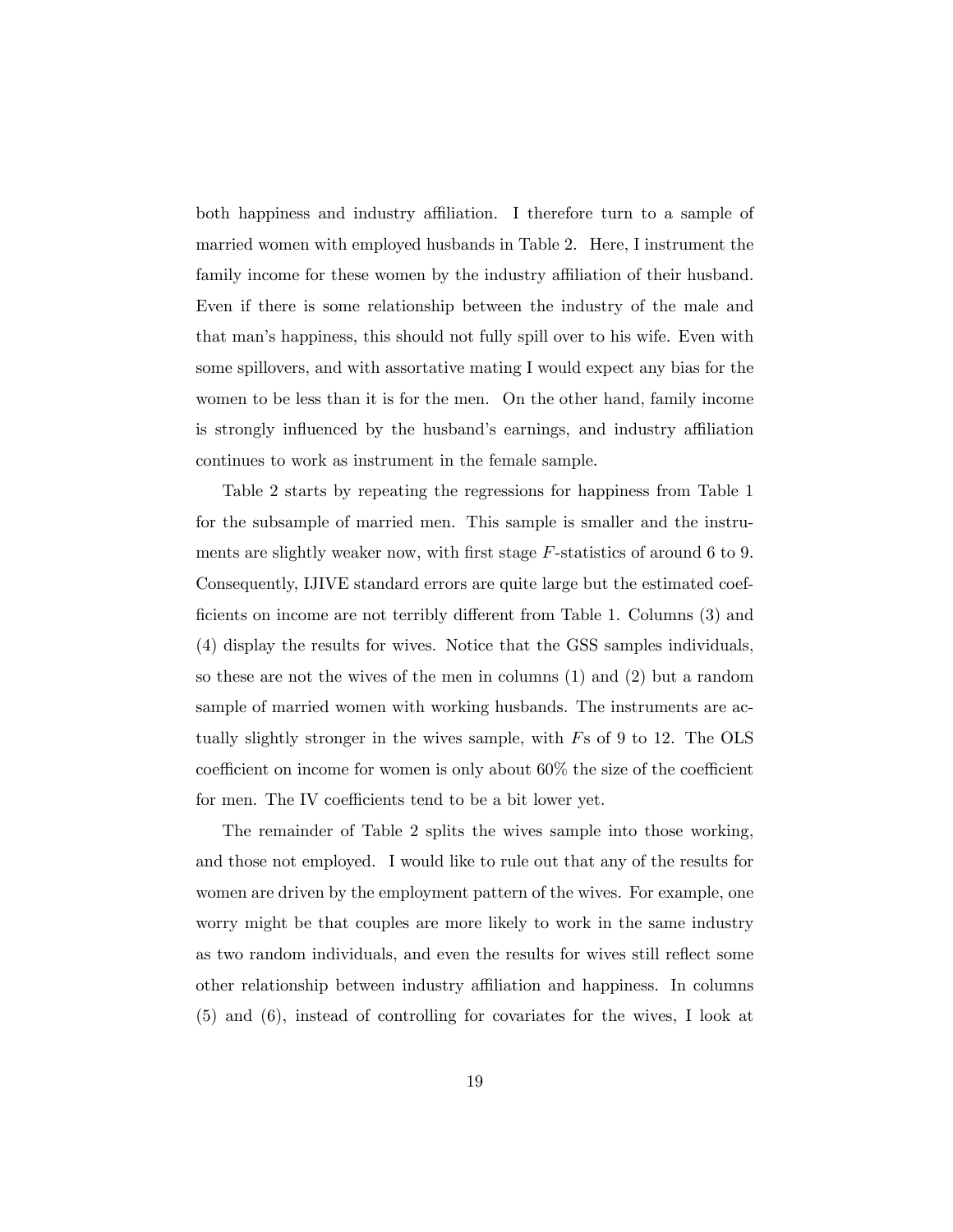the subsample of non-working wives. The instruments are yet weaker and standard errors higher than before in this smaller sample. The IV results for this particular subsample look close to zero, and are definitely much lower than the OLS results (which are not changed much from columns (3) and  $(4)$ ). This is one of the few specifications which suggests little effect of income on happiness.

Columns (7) to (10) in Table 2 look at the sample of employed wives. Columns  $(7)$  and  $(8)$  replicate the specifications from columns  $(3)$  and  $(4)$ on this subsample. The results do not look fundamentally different from those for the husbands in columns (1) and (2). Together with the results for non-working wives this might actually suggest that the results could be driven by marital sorting, the fact that couples work in similar industries, and non-income industry attributes could be driving the results. However, in the working wives' sample we can control for the wives' industry affiliation directly. This is done in columns  $(9)$  and  $(10)$ . F-statistics are remarkably unaffected by this (although they are very low); in fact only about 15 percent of women work in the same two digit industry as their husband. The IV estimates are higher than in columns (7) and (8), not lower. This suggests a different story than the non-working women. In fact, the result seems more consistent with a causal effect of income and the result for non-working women simply differing due to sampling variation.

### 4.2 European Social Survey

Table 3 presents similar results with data from the European Social Survey (ESS). The ESS has two satisfaction variables, happiness and life satisfaction. Both are recorded on an 11 point scale, much finer than in the GSS. But the ESS has also many drawbacks. Income is recorded on the same 12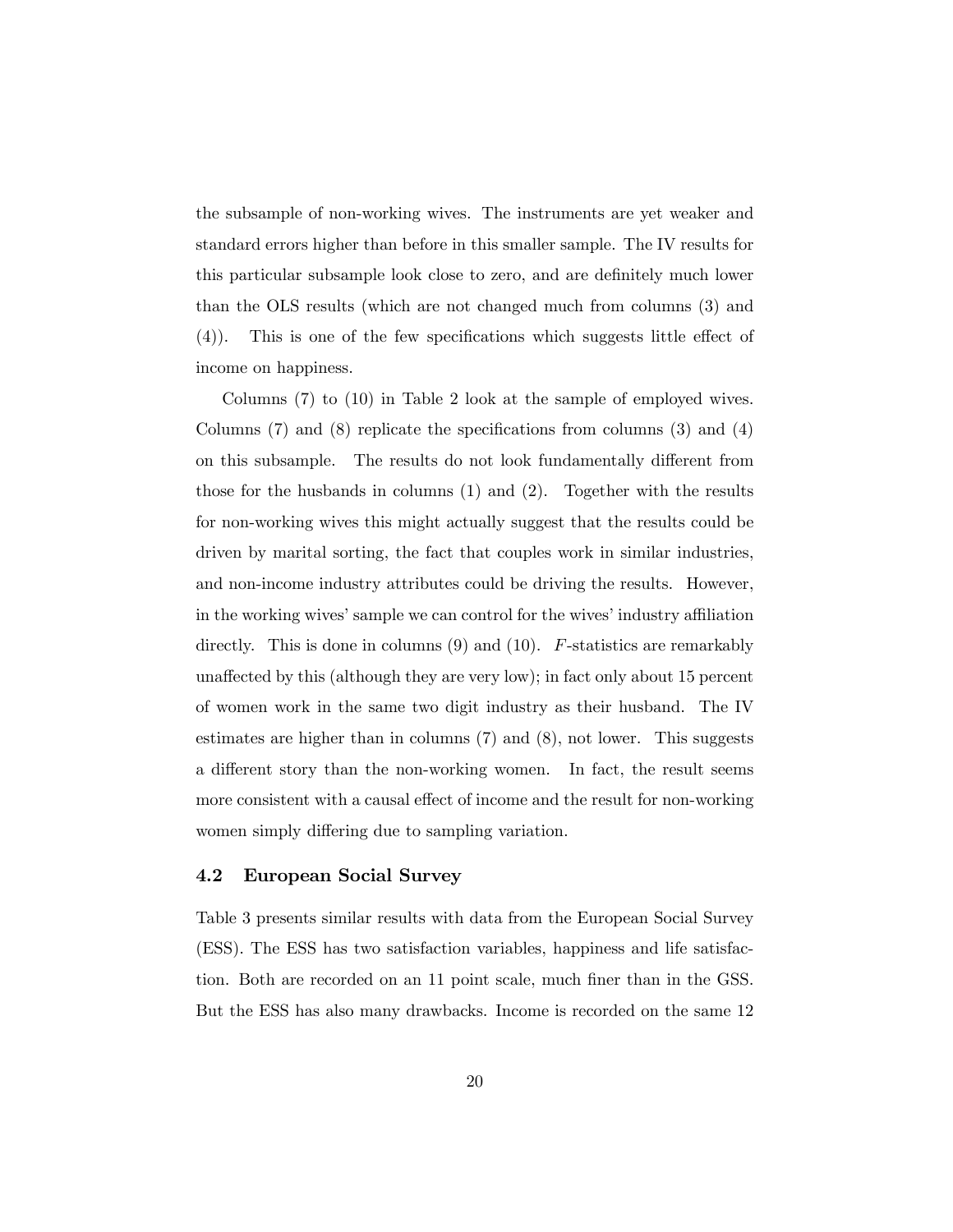bracket scale for all countries. Because the sample countries differ in their average income levels, and the brackets span the income scale across countries, there is not a tremendous amount of within country information on income variation. Spouses' industry is not recorded, so the analysis here is limited to the male sample.

Columns (1) to (3) in Table 3 present the regressions for happiness. The OLS coefficient is  $0.22$ , a bit higher than in the US GSS. The IV coefficients in column (1) are slightly below the OLS result, the opposite as in the GSS. The instruments here are yet weaker, with an  $F$  of only 9. While the regressions control for country x wave effects, I pool the estimates for all countries and waves and only use one set of industry dummies to gain more power. The rationale for this is the fact that the industry wage structure is very similar across countries (see Katz and Summers, 1989).<sup>3</sup> Despite the low F, IJIVE is very close to 2SLS.

Controlling for occupation in column (3) further weakens the power of the instruments and the IV estimates are lower than OLS. In addition to the non-working wives in the GSS, this is yet another specification where the IV estimates are low. I would also discount this result somewhat because it is not replicated with the life satisfaction variable instead of happiness in columns  $(4)$  to  $(6)$ . For life satisfaction, the IV estimates change relatively little depending on the specification. One likely explanation of the column (3) results may simply be sampling variation.

 $3$ The individual country samples are rather small, and using country specific industry effects would result in too large a number of instruments. There is not enough of a simple pattern to industry wage effects across countries which could be exploited for a more parismonious specification allowing for some heterogeneity across countries.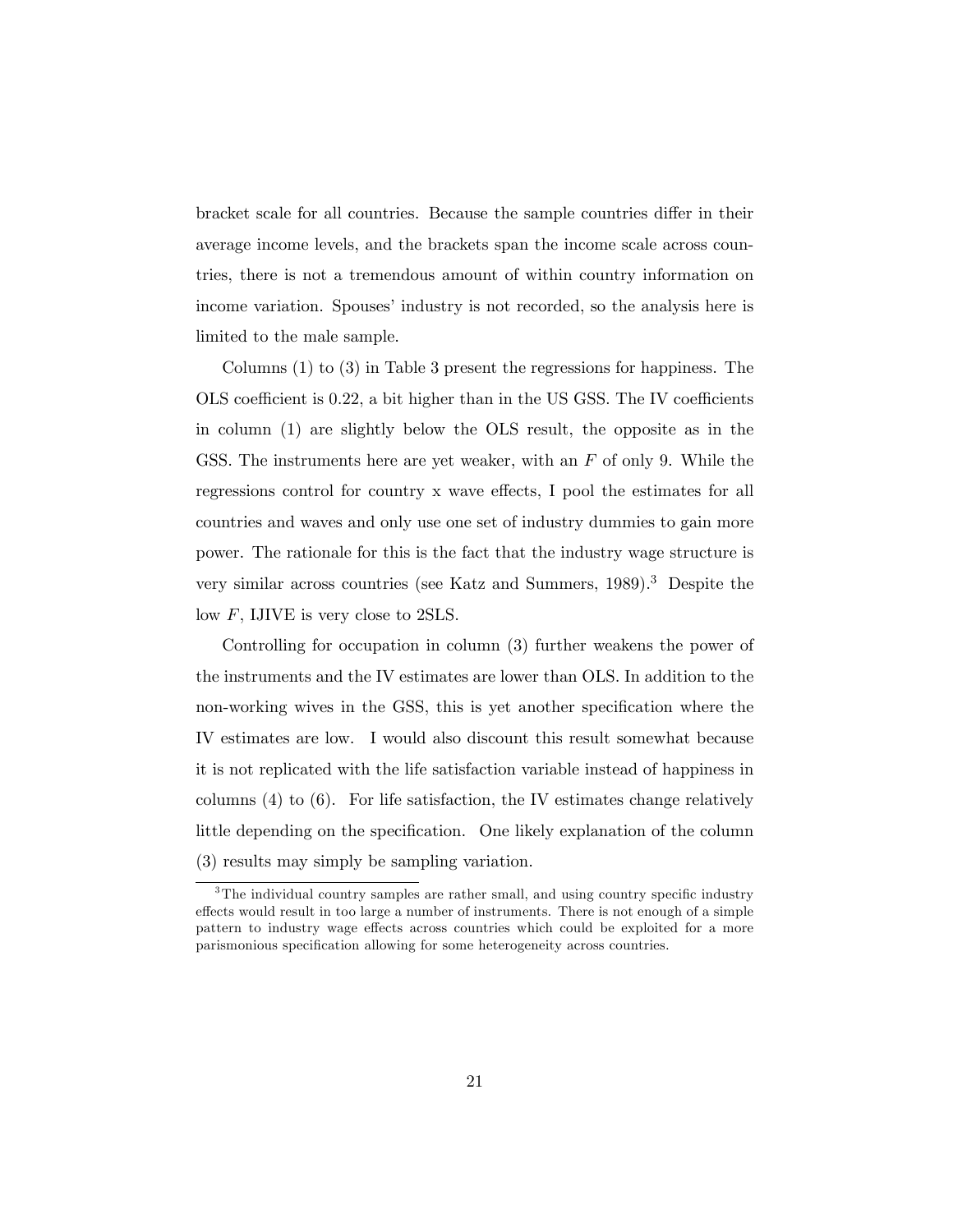### 4.3 German Socio-Economic Panel

Table 4 presents results for west German men from the GSOEP. The German question refers to life satisfaction, and is most similar to the life satisfaction question in the ESS. The OLS estimate for Germany of 0.32 is about a third higher than the ESS estimate.<sup>4</sup> Yet more curious, the IV estimates are about twice the size of the OLS estimates in column (1) with the baseline set of covariates. This pattern remains when other covariates are added in columns  $(2)$  to  $(4)$ . The *F*-statistic for the German data is very low, in the range of 3 to 4, which sheds some doubt on the results. One reason for this might be the fact that industry wage differentials tend to be narrower in more regulated labor markets like Germany than in the US.

The pattern for job satisfaction is again different, just like in the GSS. However, the IV estimates on job satisfaction are positive now rather than negative, although they are much closer to zero than the life satisfaction estimates. One explanation for this pattern of results is that frictions are more important in the German labor market than in the US. Workplace amenities and wages are therefore positively correlated, and the IV estimates for life-satisfaction in Germany are biased up. For the US, the standard compensating differentials story holds, and the income effects for the US are biased down. A puzzling aspect of this explanation is that Germany seems to be different from the other countries in the ESS although other European countries seem to have labor market institutions closer to those in Germany than in the US.<sup>5</sup>

<sup>&</sup>lt;sup>4</sup>The OLS estimate on the ESS subsample for Germany is 0.352 (0.035), which is slightly above the GSOEP estimate. The ESS estimate excluding Germany is 0.211 (0.017).

<sup>&</sup>lt;sup>5</sup>It is worth noting that the ESS includes a fair number of eastern European countries, which tend to have relatively flexible labor markets, as well as the UK and Ireland. But looking at subgroups of countries does not suggest any particular pattern according to labor market institutions.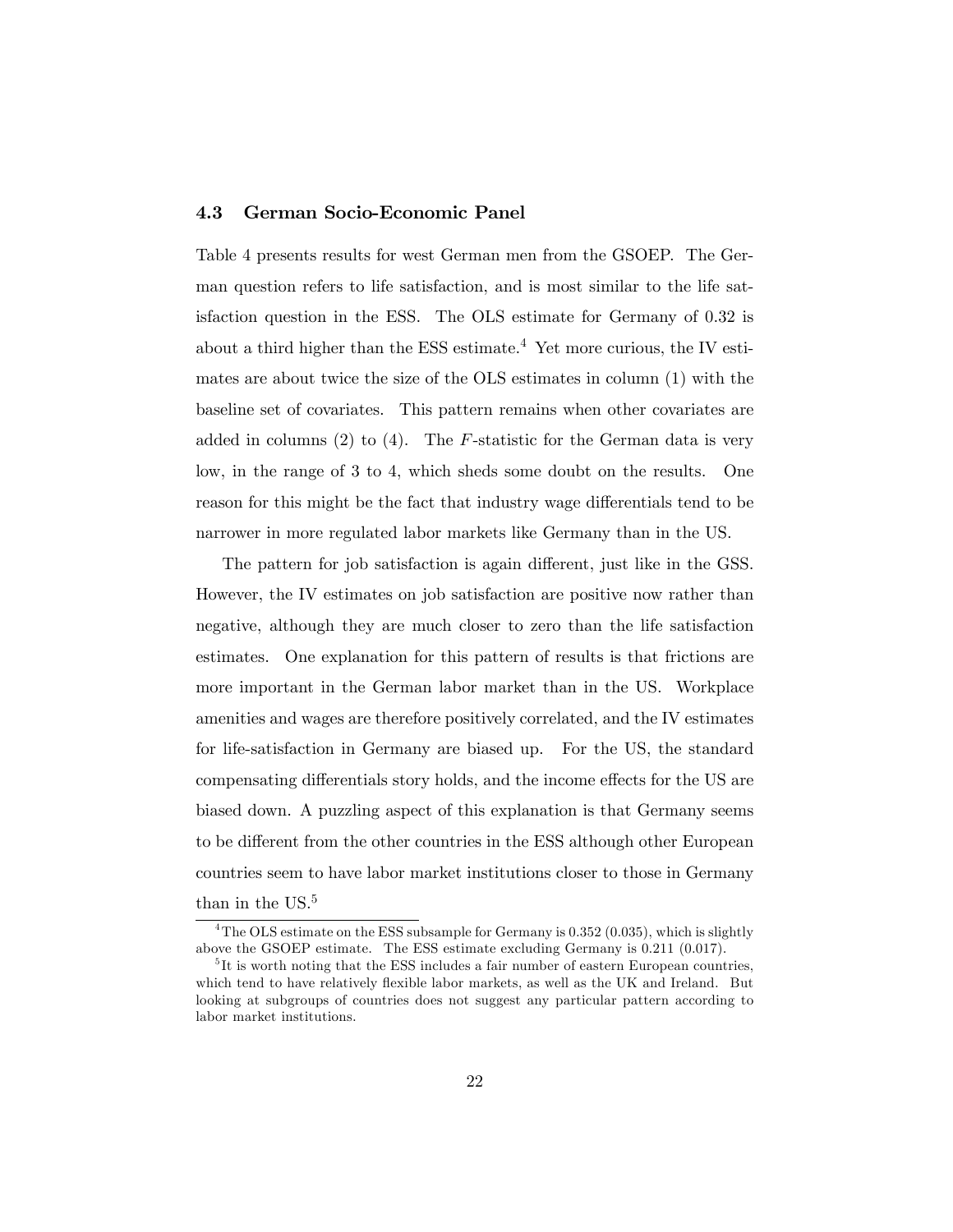One of the main advantages of the GSOEP is the longitudinal nature of the data. This allows the introduction of individual fixed effects. While the fixed effects absorb a lot of variation in the life satisfaction variable, it is an open question whether the remaining variation in industry affiliation due to industry switchers is more random than the cross-sectional variation. In any case, the fixed effects estimates, shown in Table 5, are a useful comparison. F-statistics are between 1 and 2, and standard errors are high. OLS results for life satisfaction tend to be a bit lower than in the pooled estimates in Table 5 while IV results are unchanged or even higher than in Table 5. The results for job satisfaction change more: the IV coefficient is now negative. Curiously, the fixed effects results for job satisfaction mirror the cross-sectional GSS much more than the cross-sectional GSOEP results.

Table 6 turns to the results for husbands and wives. The specifications are comparable to those for the GSS in Table 2, except that they now refer to actual couples. The results on husbands look very much like those for all men, and all the results for wives are very similar to those for husbands. In particular, there is no evidence in the German data that the IV coefficients are low for non-working wives, as in the GSS. This suggests that the GSS result is an outlier. I don't show any fixed effects estimates for these smaller samples as these are simply too imprecise to be useful.

The panel nature of the GSOEP allows a final check on whether the correlation between industry wage differentials and life satisfaction is due to income effects or driven by reverse causality, sorting, or some other omitted factor. Individuals who are still in school when they are first interviewed themselves are asked about their life-satisfaction but only once they work in their first job will they establish an industry affiliation. Hence, we can check for these individuals whether their "early" life satisfaction measure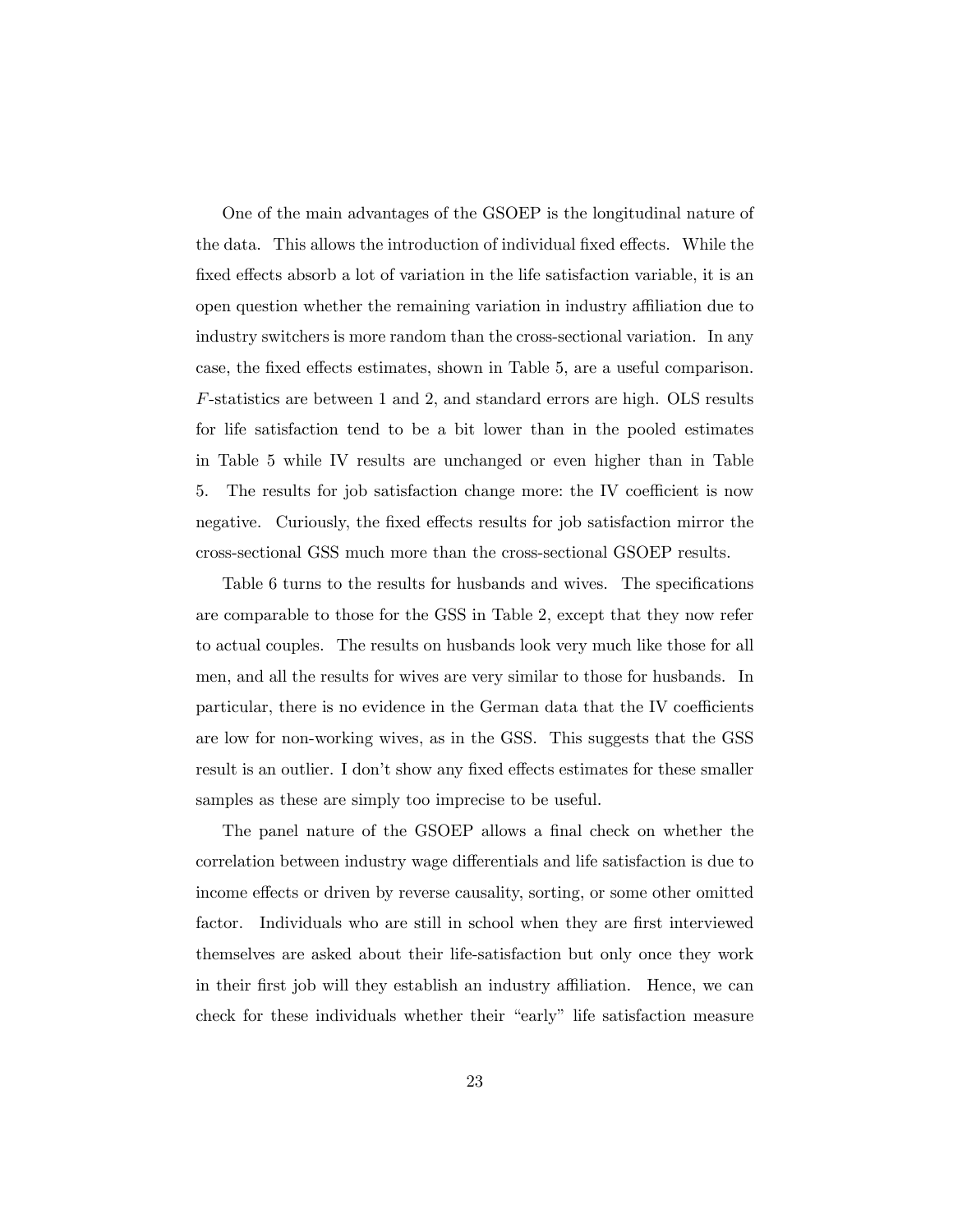predicts their later industry wage differential. One complication is that most Germans complete a firm based apprenticeship, and hence have an industry affiliation as early as age 16 when they are first interviewed. The sample here is limited to individuals first observed in school and without full-time work experience. This sample is limited to individuals who stayed in school longer and contains relatively many respondents receiving a higher school leaving degree (Abitur), many of whom then attend university. Moreover, the sample is small, so I pool men and women. Most women in this group enter the labor market after completing their education. Details on the sample construction are given in the appendix.

Although I want to ask whether early life satisfaction predicts later income I regress life satisfaction on income, just as in the earlier analyses in the paper, rather than the other way around. This facilitates comparison of the magnitudes of the estimates to other results in the paper. It also makes it straightforward to use industry wage differentials: these are just the familiar IV specifications. Table 7 displays the results. Columns  $(1)$  and  $(2)$ focus on a sample where life satisfaction is recorded for the first panel wave where the individual reports it (either while in school or when first working). This is a simple cross-section of indivduals. Columns (3) and (4) use all observations on life satisfaction for the same indivudals while they are in school, and during their first job. Column (1) basically repeats the earlier estimates regressing initial life satisfaction in the first job on income. The OLS estimate for income is 0.14, lower than in the estimate for men in Table 4 (which was 0.32). As before, the IV estimates are substantially above the OLS estimates.

Column (2) replaces the life satisfaction measured commensurately with income and industry in the first year of the first job with the first life satis-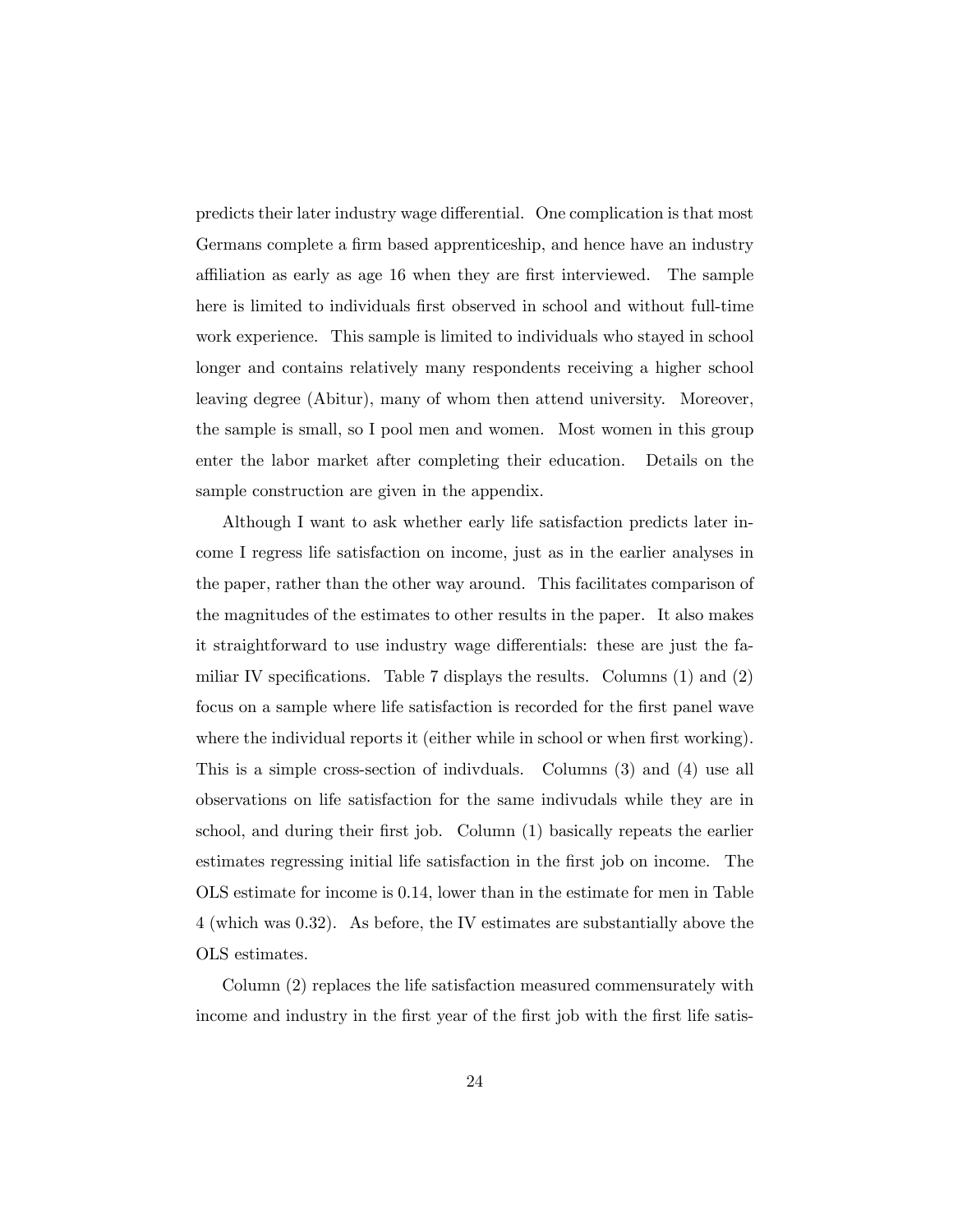faction measure recorded in the data while the individual is still studying. The OLS estimate is a bit lower at  $0.11$ , and borderline significant at the  $5\%$ level. This mirrors the Önding of Diener et al. (2002) that early well-being predicts later income. The IV estimates using industry as an instrument, are smaller than before but larger than the OLS. However, IJIVE standard errors indicate that these estimates are poorly identified.

In order to gain more precision, columns (3) and (4) add all observations for individuals in their Örst job (column 3) and while in education before their first full time employment (column 4). The results in column  $(3)$ closely mirror those in column (1) and elsewhere in the paper. The pattern in column  $(4)$  is different: it suggests that early life-satisfaction predicts income but does not predict working in a high paying industry. The IV coefficients are basically zero now (and standard errors, though still large are more in line with those elsewhere in the paper).

While the precision of these estimates limits the information that can be gleaned, this exercise should not be overinterpreted as it also has substantive limitations. To the degree that individuals can predict the industry they will be working in and if permanent income matters for life satisfaction there should be a positive relationship between early life-satisfaction and the pay level in the later industry. Hence, even finding a positive effect for the IV results is not necessarily evidence against a causal effect of income. Although I would expect this to be more of an issue the closer an individual is to taking a job the point estimates in the sample in column (4) do not point in this direction.

In summary, a somewhat consistent story does emerge from the different samples and specifications. IV results are typically similar to OLS or larger. The few cases which are different seem to be outliers rather than systematic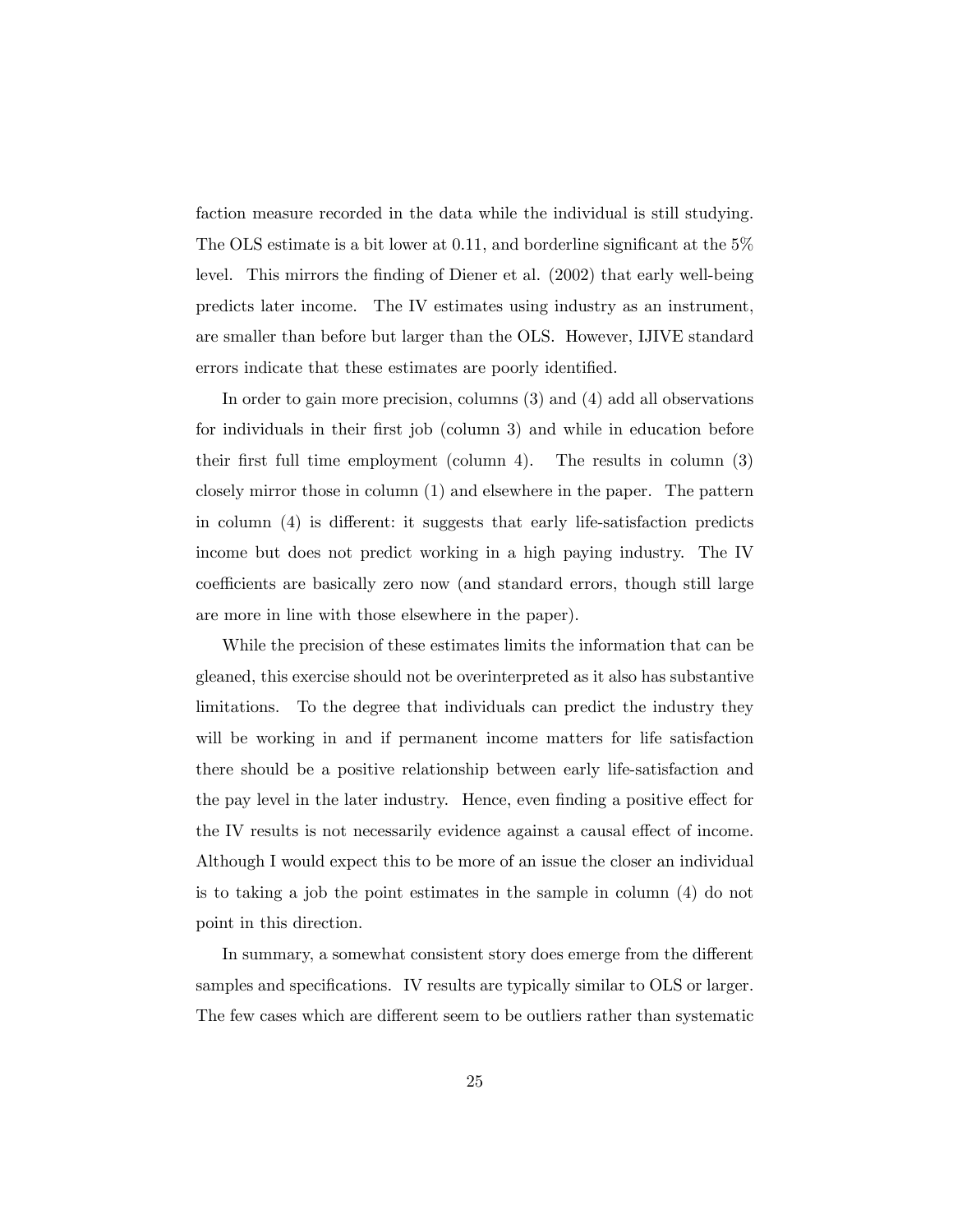deviations, something that is fully expected given the sizeable confidence intervals.

## 5 Discussion and other instruments

The results presented in the previous section suggest that the OLS estimate might indeed be close to the causal effect of income on happiness. In this section I will explore whether this interpretation is consistent with other findings in the literature, consider other potential instruments, and alternative explanations for the IV results.

I consider four main issues. First, I investigate some alternative instruments for income. I start by comparing my results to those obtained by Luttmer, who used industry and occupation as instruments. Other employer wage differentials are also prime candidates for instruments, particularly those due to union status and firm size (union status is also part of Sheaís, 2000, instrument set). I will discuss results using these instruments in the GSS, which are noisy but in line with the earlier industry results. Another possibility is to exploit the changes in wage inequality which have taken place in the US over the past 40 years. These changes have also been exploited in the literature on intergenerational transmission, see Acemoglu and Pischke (2001), while Stevenson and Wolfers (2008b) document inequality trends in the GSS happiness data. I link these trends to income, and try to argue that it is more difficult to learn anything on the question at hand from the GSS data.

The second issue is the relationship between the results presented here, and those found in the literature using cross-country regressions, or the within country time series evidence. I will argue that aggregating to the country level is IV, and hence these results should form a comparison for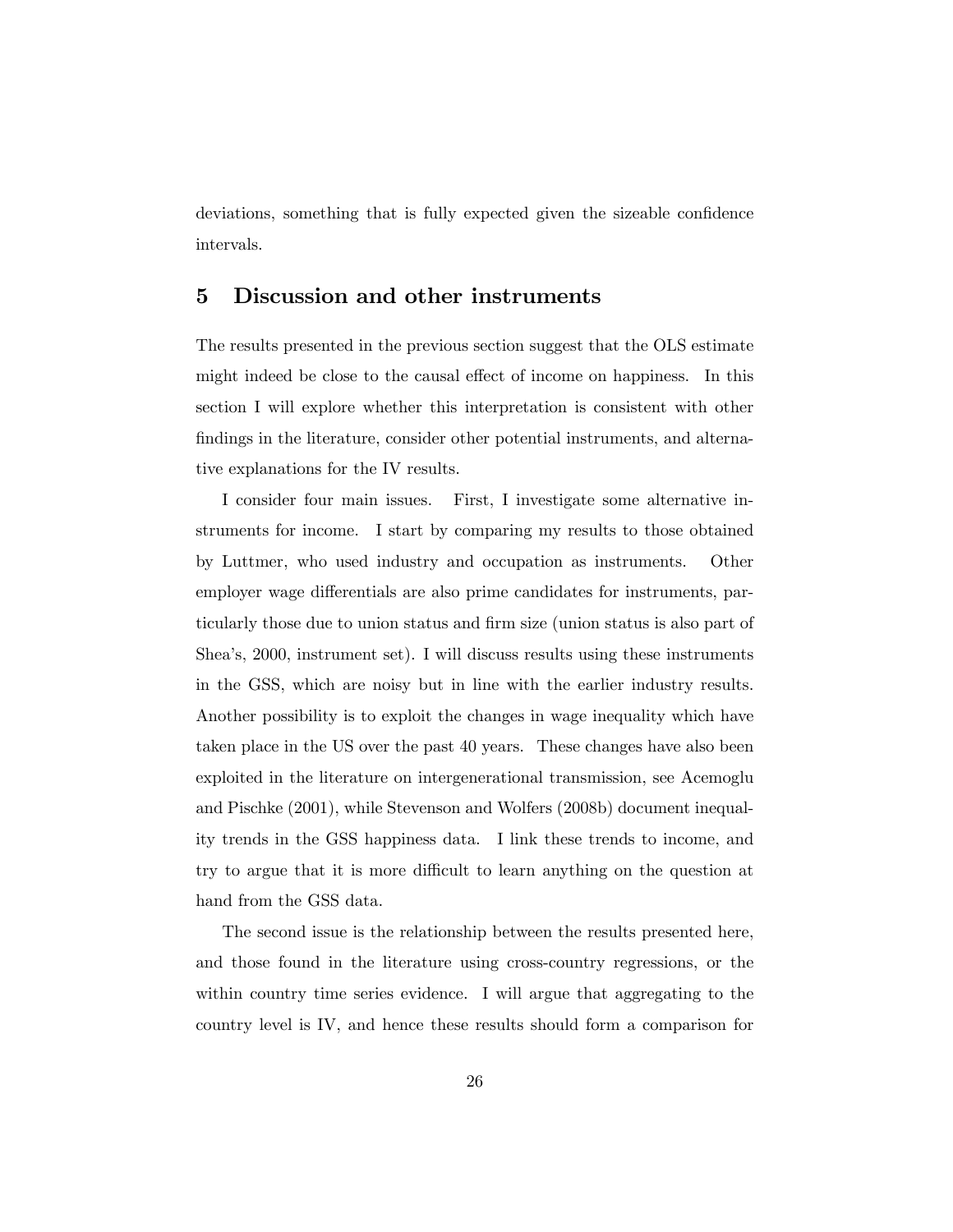the IV estimates presented here.

The third issue is that permanent income may matter more for life satisfaction than transitory income. The IV estimates isolate relatively permanent differences in income, and this may lead to larger estimates. I address this issue directly by using income over multiple years in the GSOEP, which is a panel.

Finally, I will take up the issue of how to interpret the IV results presented earlier if relative, rather than absolute income matters, as has been argued in much of the literature on happiness. While it is beyond the scope of this paper to disentangle the effects of own income and that of comparison groups, I will show that the presence of relative income in a happiness equation does not lead to an upward bias in the estimates I present.

### 5.1 Comparison with Luttmer (2005)

How are the results with industry dummies as instruments related to the findings by Luttmer (2005)? Luttmer used industry and occupation interactions as instruments, and found large effects of income. Table 8 replicates these types of results with the GSS data. Column (1) repeats the baseline results from Table 1. Column (2) replaces industry with occupation as instruments. The occupation instruments generate IV estimates about twice the size of OLS. This is may be not surprising in light of the findings by Krueger and Schkade (2008) that higher earnings occupations tend to be more pleasant. But it seems unlikely that this reflects the causal effect of income rather than simply the sorting of workers into occupations. Column (3) uses the actual Luttmer instrument, the interaction of industry and occupation. One problem here is that there are a lot of industry-occupation cells, and hence a lot of instruments. As a result of the large degree of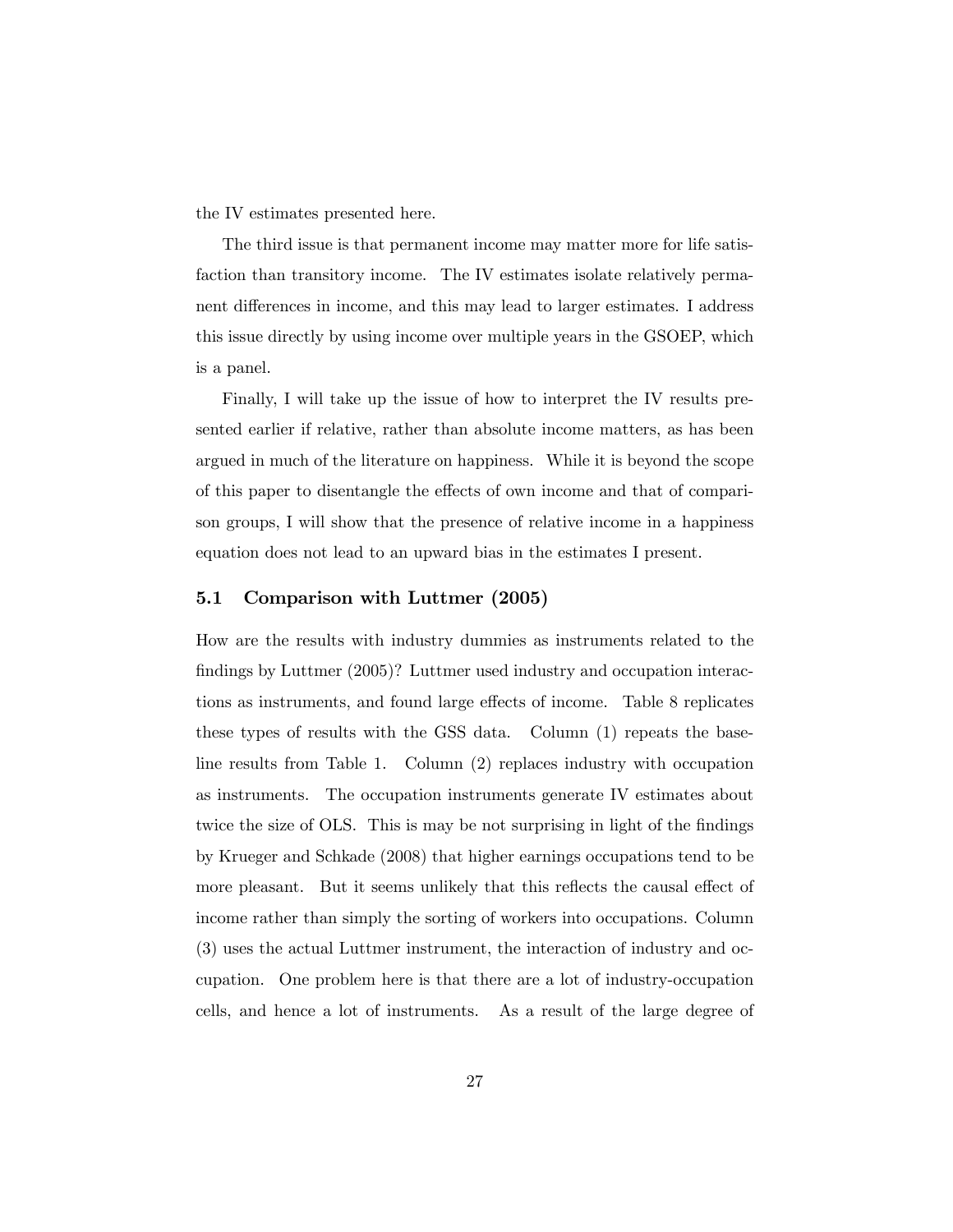overidentification, the instruments tend to be very weak. While the 2SLS estimate is lower than in column (2), this is less true for the IJIVE estimate, indicating that 2SLS may be biased downward. The conclusion from this exercise is that it is occupation which causes the higher estimates. I consider occupation a much more dubious instrument than industry.

## 5.2 Other instruments: Firm size, union status, and changing wage inequality

Next turn to income differentials due to union status and firm size. I have argued that individuals end up in different industries at least to some degree by chance. The same argument can be applied to firms of different size and union status. Hence, these variables have as much claim as valid instruments as industry. The GSS asks about union status and Örm size in some but not all years. As a result an analysis with these variables has to rest on much smaller samples. Union status and firm size, although they predict income well, are not quite as powerful as industry. Consequently, standard errors tend to be about twice the size of those in Table 1. Results are displayed in Table 9. Although the estimates are more variable across specifications, the estimates are also clustered around the OLS value, corroborating the previous findings using industry affiliation.<sup>6</sup>

The changes in wage inequality in the US have led to pronounced changes in the family income distribution. There are different ways of exploiting these changes in the present context. One way would be to use the changing returns to education as an instrument for family income, controlling for

 ${}^{6}$ IV estimates in the sub-sample using both union and firm size instruments (cols.  $(5)$ to  $(8)$ ) tend to be significantly larger than the OLS estimates, and larger than IV estimates in the union or firm size only samples (cols.  $(1)$  to  $(4)$ ). This basically seems to be due to the fact that the sample with both union and firm size information is different. IV estimates are also higher in this sub-sample than in cols. (1) to (4) when just one of the instruments is used in isolation.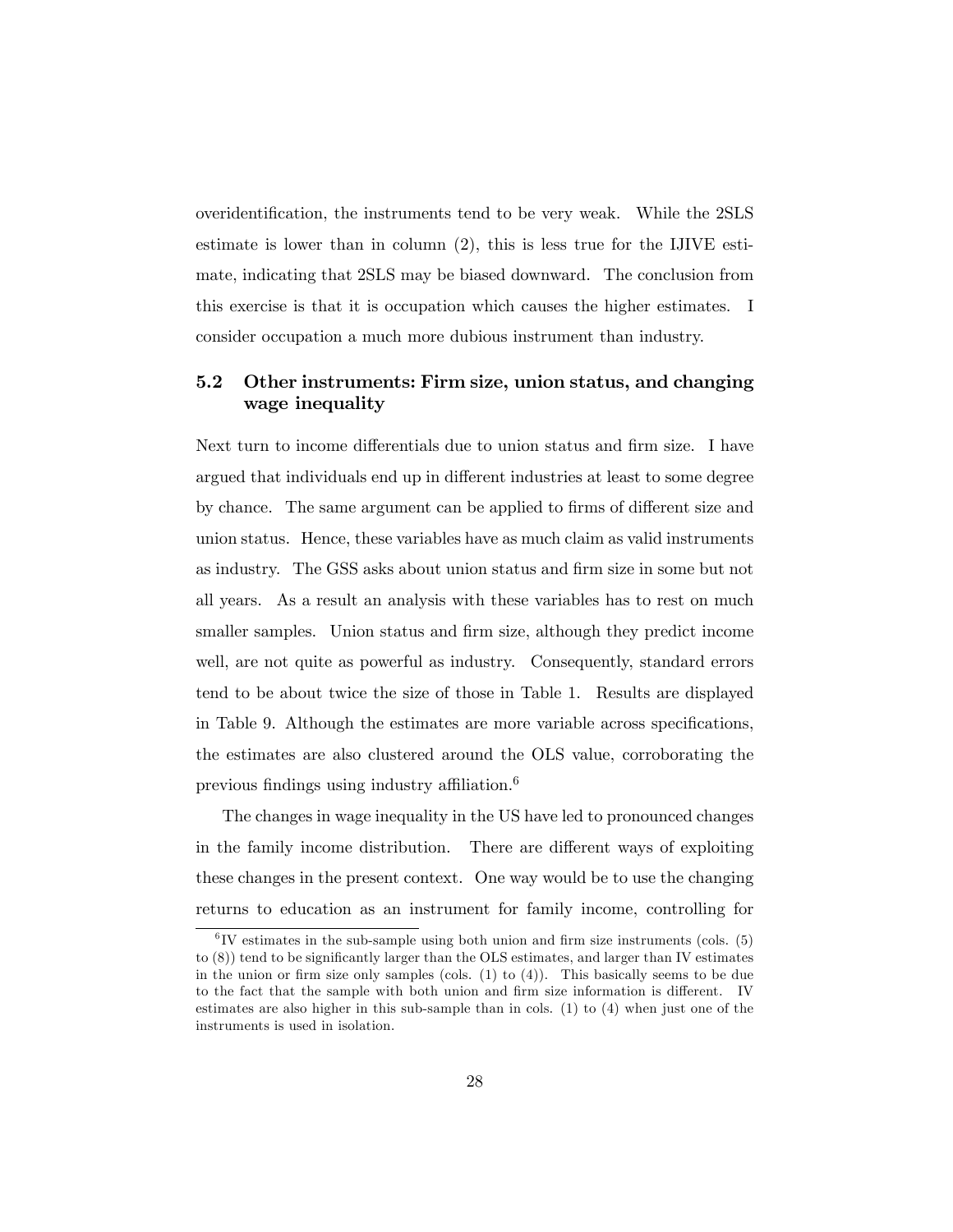education and year main effects. But much of the change in wage inequality happened within narrow groups. An alternative is therefore to exploit the changes in overall wage inequality: Acemoglu and Pischke (2001) show that this is most easily done by controlling for families' rank in the income distribution.

The paper by Stevenson and Wolfers (2008b) on happiness inequality essentially provides the reduced forms for both these exercises, and the literature on wage inequality the first stages. As a result, it is simple to put together what to expect from these exercises. Stevenson and Wolfers find that overall happiness inequality has decreased since the 1970s, while education differentials have widened. This suggests that using changing returns to education as an instrument would lead to positive estimates of the income effect, while using overall inequality would rather lead to zero or negative estimates (the latter has also been noted by Layard, 2003).

For completeness, I report results of these two exercises in Table 10. The first line simply reports the standard OLS estimate. The second line reports OLS estimates controlling for rank in the income distribution. This is effectively the same as using the interaction of income rank and year as an instrument for income. The estimates are positive but much smaller than OLS. Of course, the happiness literature has long stressed the potential importance of relative income comparisons (e.g. Luttmer, 2005). No student of this literature will therefore be surprised to Önd rank to do most of the heavy lifting in these regressions, with less of an effect left for the level of income. Nevertheless, the point estimates are still small and positive, maybe surprising in light of the Stevenson and Wolfers (2008b) findings. They do a more careful job in making sure the GSS satisfaction measure is consistent over time, something that might matter for this particular exercise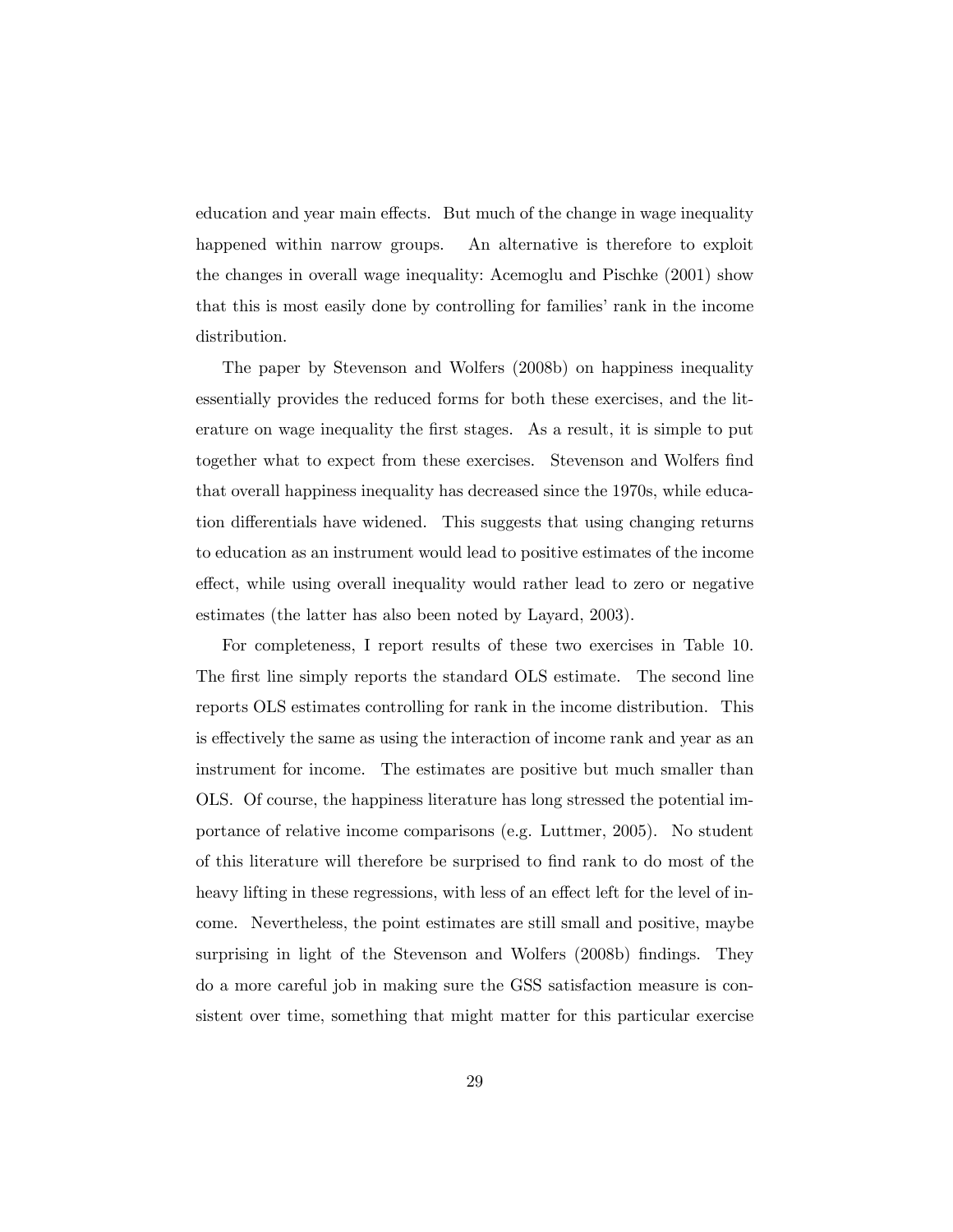exploiting time series variation.

The next two rows show the estimates using the interaction of survey year and years of schooling as an instrument for income. As expected, this yields estimates larger than the OLS ones. Nevertheless, it works poorly in the GSS data because there is basically no existent Örst stage here. The GSS annual samples are small, returns to schooling bounce around from year to year in these samples but don't show a pronounced upward trend. One could presumably make some headway on this by using better data on income, for example from the CPS in conjunction with the GSS reduced form. I donít pursue this particular avenue here since the main point of this exercise is to illustrate that wage inequality trends are difficult to exploit in this context, and one can obtain different answers depending on the component of inequality used. Clearly, in order to pursue either of these strategies it is also necessary to think more carefully about the potential role of relative income.

### 5.3 The literature on country level estimates

A large literature discusses country level correlations between income (or GDP) and happiness, and similar estimates for single countries over time, most notably a series of papers by Richard Easterlin (1974, 1995). Aggregating income to the country level is the same as instrumental variables estimation with a set of country dummies as instruments. A similar argument applies to the within country time series regressions. Arguably, country dummies (or year dummies) are useful instruments in this context. I would expect most of the reverse causality or omitted variables bias issues to operate at the level of the individual. Aggregating will Ölter out that variation. Differences in GDP per capita seem unlikely to be due to the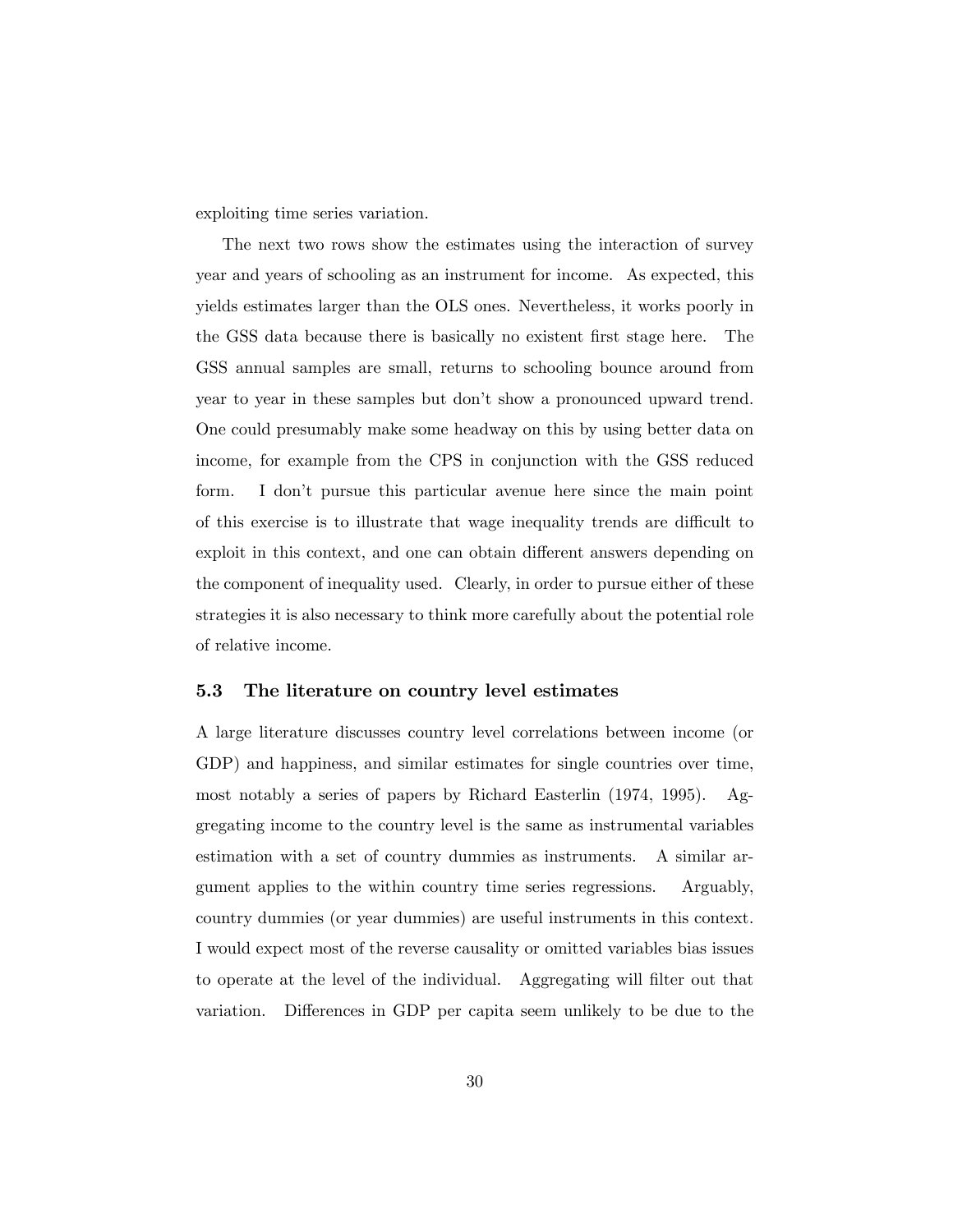fact that some countries have happier and hence more productive citizens, although this possibility cannot be ruled out completely. Hence, country level studies form another natural comparison for my results here.

The most comprehensive and thorough analysis of the currently available cross-country data is Stevenson and Wolfers (2008a). They Önd that the income coefficients using individual level micro data are remarkably similar in size to the estimates from the cross-country regressions. In a large sample of countries, including poorer ones, they also find that the within country time series relationship mirrors the cross-country and micro data estimates. They also analyze a number of single country experiences, particularly Japan and the US. Taking account of breaks in the Japanese data, they conclude, unlike previous authors, that the period of high growth in Japan was mirrored by increasing life-satisfaction, followed by a leveling off in both variables after 1980, and a decline in life-satisfaction recently. Like others, they conclude that there was no increase in happiness in the US over the past 35 years. Stevenson and Wolfers (2008a) point out that standard errors for single country time series estimates are large. As a result, they do not want to draw strong conclusions from the US time series evidence alone.

Other authors, e.g. Layard, Mayraz, and Nickell (2010) argue strongly for the value of the US experience, and debate some of the conclusions to be drawn from the evidence for European countries. This argument focuses on a few small subsamples because these are particularly pertinent for the debate about the relevance of relative income comparisons. Easterlin and Angelescu (2009) find little evidence of a time series relationship of income and happiness in a sample of 37 countries with relatively long time series. They stress the difference between the impact of long run income growth and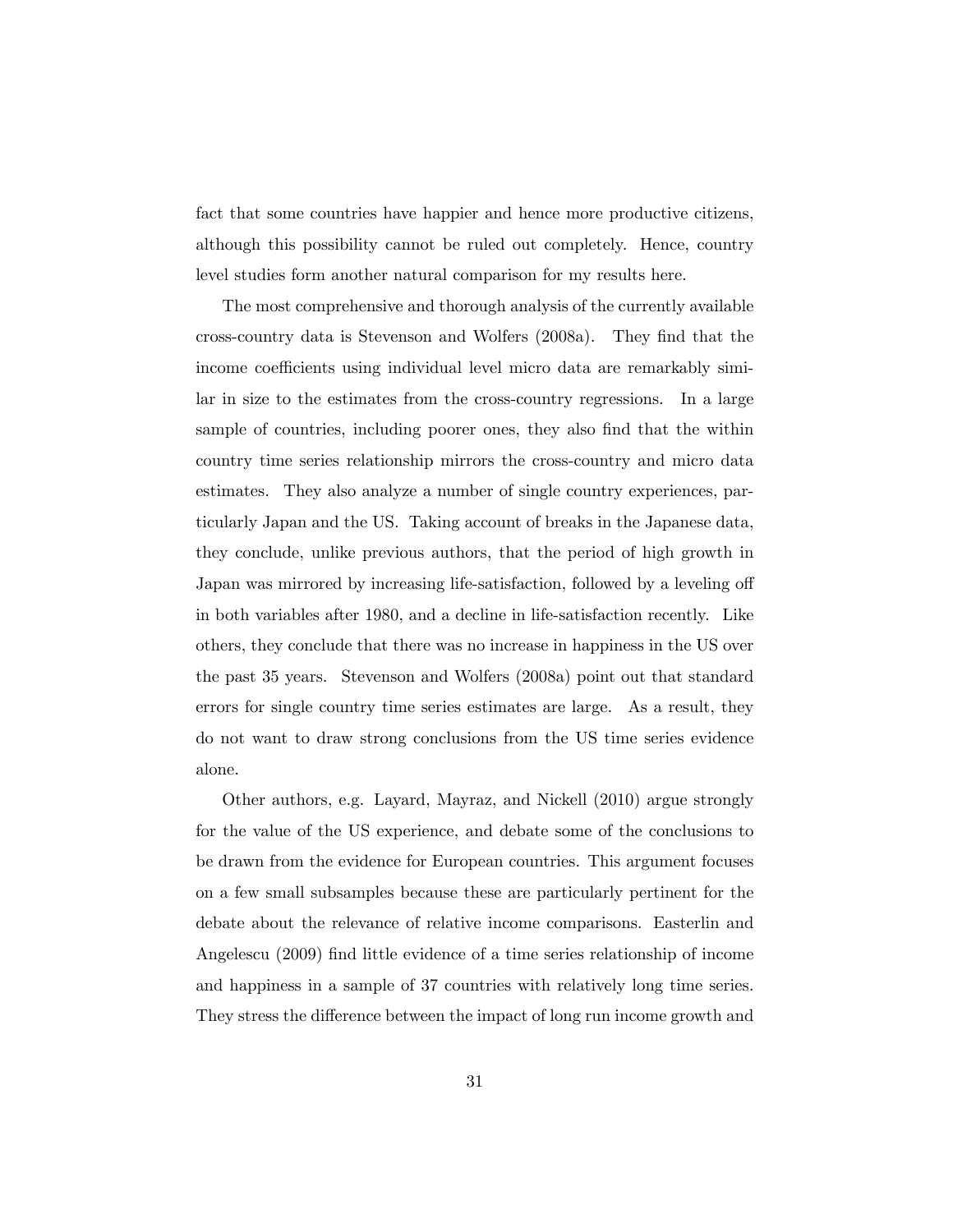fluctuations due to the business cycle and argue that the long run growth seems to bear little relation with happiness while the business cycle does, a point also raised by Layard, Mayraz, and Nickell (2010). Nevertheless, most of the macro evidence also seems fairly consistent with my results. The main deviation, just as in the inequality case, may be due to some of the time series variation. Whether this implies that happiness is related to relative income is an issue which remains open to debate.

#### 5.4 Permanent versus transitory income

Instrumental variables estimates invariably isolate more permanent components of income. Consumption smoothing by forward looking individuals implies that the distinction between current, permanent, and transitory income may be quite pertinent for the evaluation of income differences. It is also unclear exactly what time horizon survey respondents use when answering well-being questions. Most happiness questions actually mention that they refer to "these days" or "nowadays." Some of the psychology literature also raises issues as to whether the answers to these questions are actually unduly influenced by current circumstances and mood (Schwarz and Clore, 1983, Schwarz, 1987). Whether transitory or permanent income matters more for life-satisfaction, at the end of the day, is an open empirical question.

Stevenson and Wolfers (2008a) also worry about the permanent income issue. They look at results using education as instrument for income in large cross-country samples, arguing that education will proxy for permanent income. They find IV results which are about 50-100% higher than OLS in the Gallup World Poll and Pew Global Attitudes Survey. In the World Value Survey, on the other hand, IV results are about the same size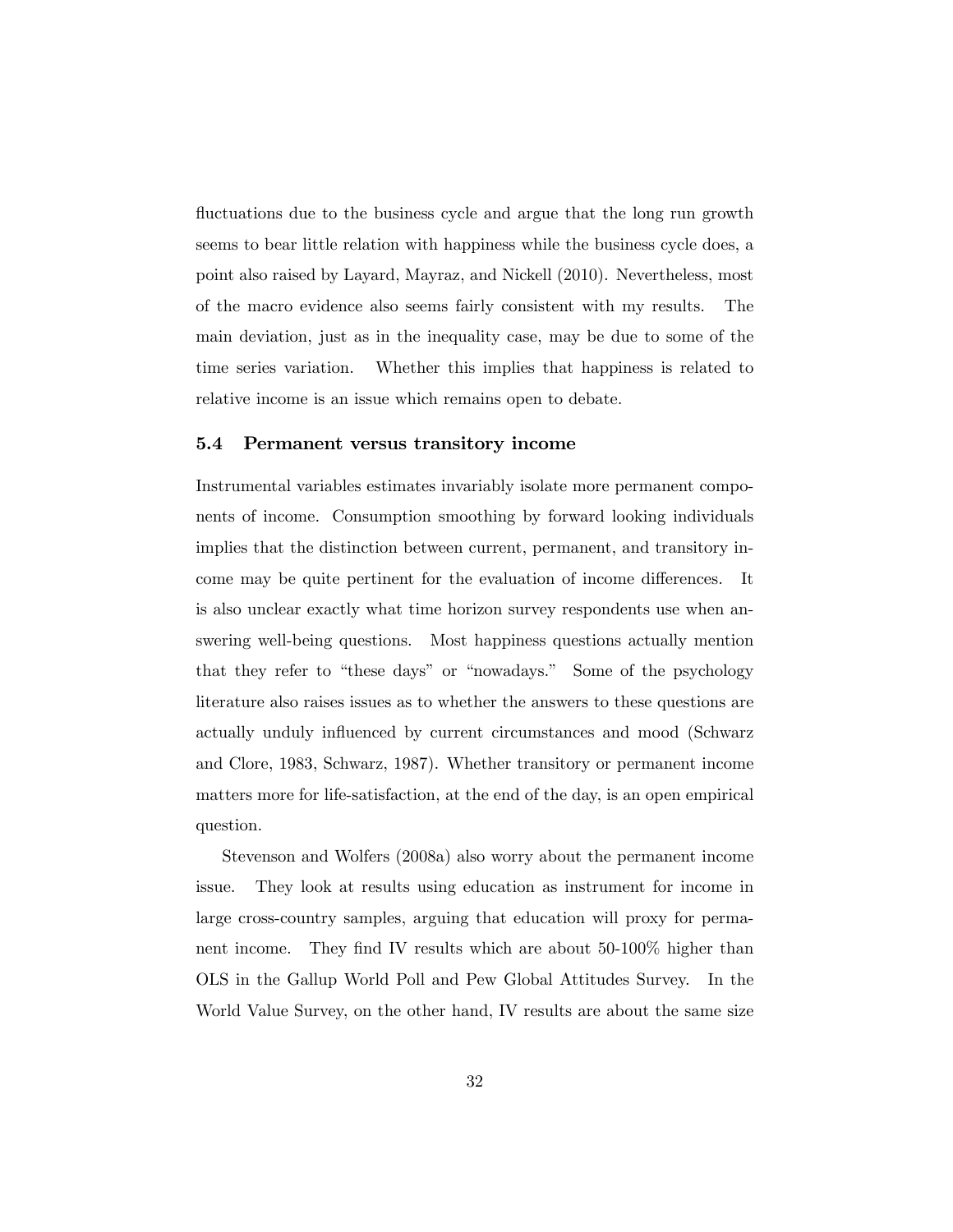as OLS estimates. Of course, it is far from clear whether education is a useful instrument in this context as education may possibly affect lifesatisfaction directly  $(I$  use it as a control variable instead!). It is difficult to know whether the education effect works through income, and permanent income is more important than transitory, or whether there is a direct role of education in affecting happiness.

Oswald and Powdthavee (2008), using panel data from the British Household Panel Survey, instead instrument income with lagged income, which seems preferable to education. Similar to Stevenson and Wolfers (2008a), they find a 50-70% increase in the income coefficient. I follow a similar approach with the GSOEP data by using averages of income over three years as the instrument. Table 11 presents the results. This table has three main rows. The first row shows OLS results. The second rows shows 2SLS estimates, using three year average income as instrument for current income. The third row shows 2SLS estimates using industry dummies as instruments for income as before. I repeat these estimates because the sample here is smaller than before (only men with three consecutive observations contribute). The upshot from the table is simple: OLS and 2SLS results using either average income or industry dummy instruments are all very similar now. The IV results are hardly above OLS in either case, with the exception of column (2) where the 2SLS results using industry dummies is 40% above the OLS estimate while the 2SLS results using average income as instruments is only 10% higher. There is little evidence in the GSOEP data that permanent income matters more for life satisfaction than current income.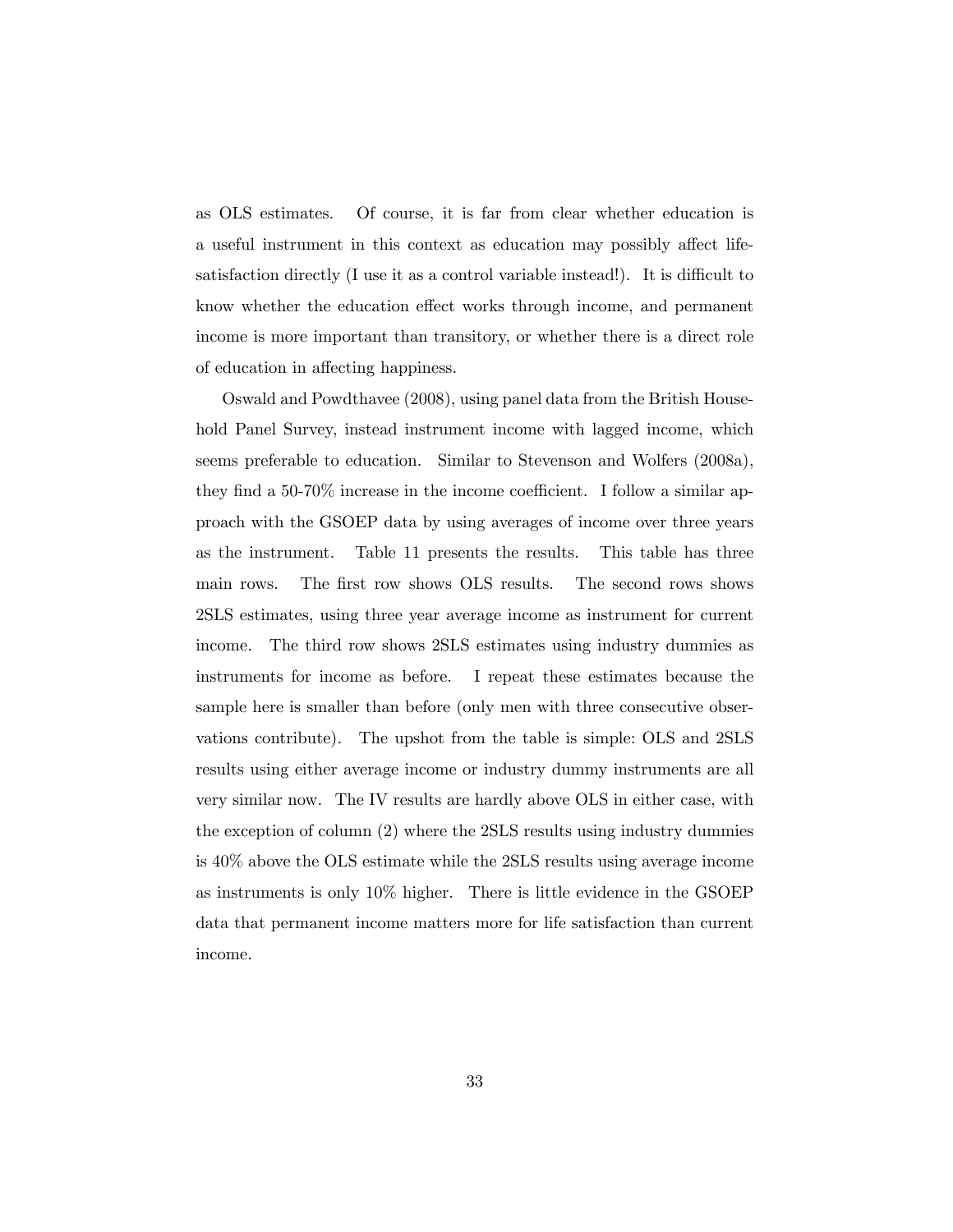### 5.5 IV estimates when relative income matters

Much of the debate in the happiness literature centers around the importance of relative income, as this is one of the possible explanations for the absence of a secular increase in happiness in the most advanced economies. The empirical evidence I have presented here is not particularly well suited to speak to this issue. Nevertheless, it is important to consider how the presence of relative income concerns might affect the interpretation of the IV estimates.

Suppose we are interested in the following regression

$$
LS_{ig} = \alpha + \beta y_{ig} + \gamma \overline{y}_g + \delta w_{ig} + \varepsilon_{ig}
$$
 (1)

where  $g \in G$  denotes some group,  $\overline{y}_g$  is average group income, and  $w_{ig}$  is a confounder. Our conjecture is  $\beta > 0$ , i.e. income has a causal effect on lifesatisfaction, and  $\gamma < 0$ , relative income comparisons matter. The regression I run is instead

$$
LS_{ig} = a + by_{ig} + e_{ig}.\tag{2}
$$

So the question arises, if we are interested in regression  $(1)$  and we run  $(2)$ , what does this imply for the comparison of OLS and IV applied to (2)? Or to put it differently, could my IV results be biased up because of relative income concerns?

There are two sources of the OLS - IV difference. The first is the presence of  $\gamma y_g$  in regression (1). That is the confounder we are interested in here. The second is  $\delta w_{ig}$ , the standard omitted variables bias problem. While this is the focus of the current paper, I will shut down this channel by setting  $\delta = 0$  for the following discussion in order to highlight the effect of relative income.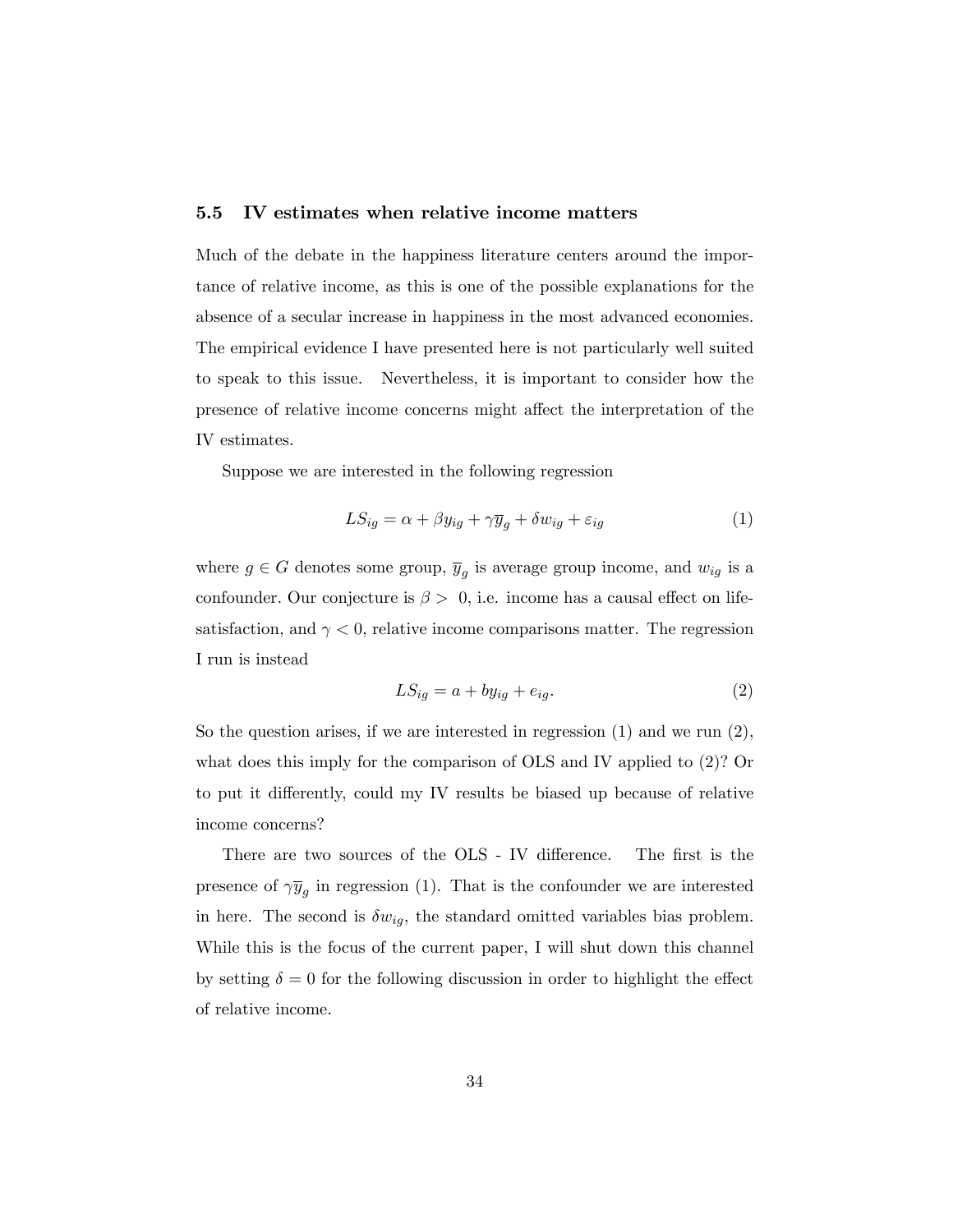Start with the OLS regression. The population regression coefficient from running (2) is

$$
b_{OLS} = \beta + \gamma \frac{cov\left(\overline{y}_g, y_{ig}\right)}{var\left(y_{ig}\right)} < \beta.
$$

Also note that

$$
\frac{cov\left(\overline{y}_g, y_{ig}\right)}{var\left(y_{ig}\right)} < 1.
$$

This comes from the fact that individual  $i$  is member of group  $g$ , so that  $cov\left(\overline{y}_g, y_{ig}\right) = var\left(\overline{y}_g\right) < var\left(y_{ig}\right).$ 

Compare this to the IV estimator using an instrument  $z_s$  which varies at an aggregate level  $s \in S$  possibly different from g. The population IV coefficient is

$$
b_{IV} = \beta + \gamma \frac{cov\left(\overline{y}_g, z_s\right)}{cov\left(y_{ig}, z_s\right)}.
$$

In order to analyze this, consider two cases. In case 1 the partition  $S$  is the same or a coarser set than G. In this case  $cov(y_{ig}, z_s) = cov(\overline{y}_g, z_s)$  and hence

$$
b_{IV} = \beta + \gamma < b_{OLS}.
$$

This result is just the familiar resolution of the Easterlin paradox in aggregate time series data with the presence of relative income effects when  $\beta \approx -\gamma$ .

Now consider case 2 that  $S$  is finer than  $G$ . For simplicity, I will also assume that S partitions G. Then we have  $cov(\overline{y}_g, z_s) \propto var(\overline{y}_g)$  and  $cov(y_{ig}, z_s) \propto var(\overline{y}_s)$  so that

$$
b_{IV} = \beta + \gamma \frac{var\left(\overline{y}_g\right)}{var\left(\overline{y}_s\right)}.
$$

With  $\gamma < 0$ , and since

$$
\frac{var\left(\overline{y}_g\right)}{var\left(y_{ig}\right)} < \frac{var\left(\overline{y}_g\right)}{var\left(\overline{y}_s\right)} < 1,
$$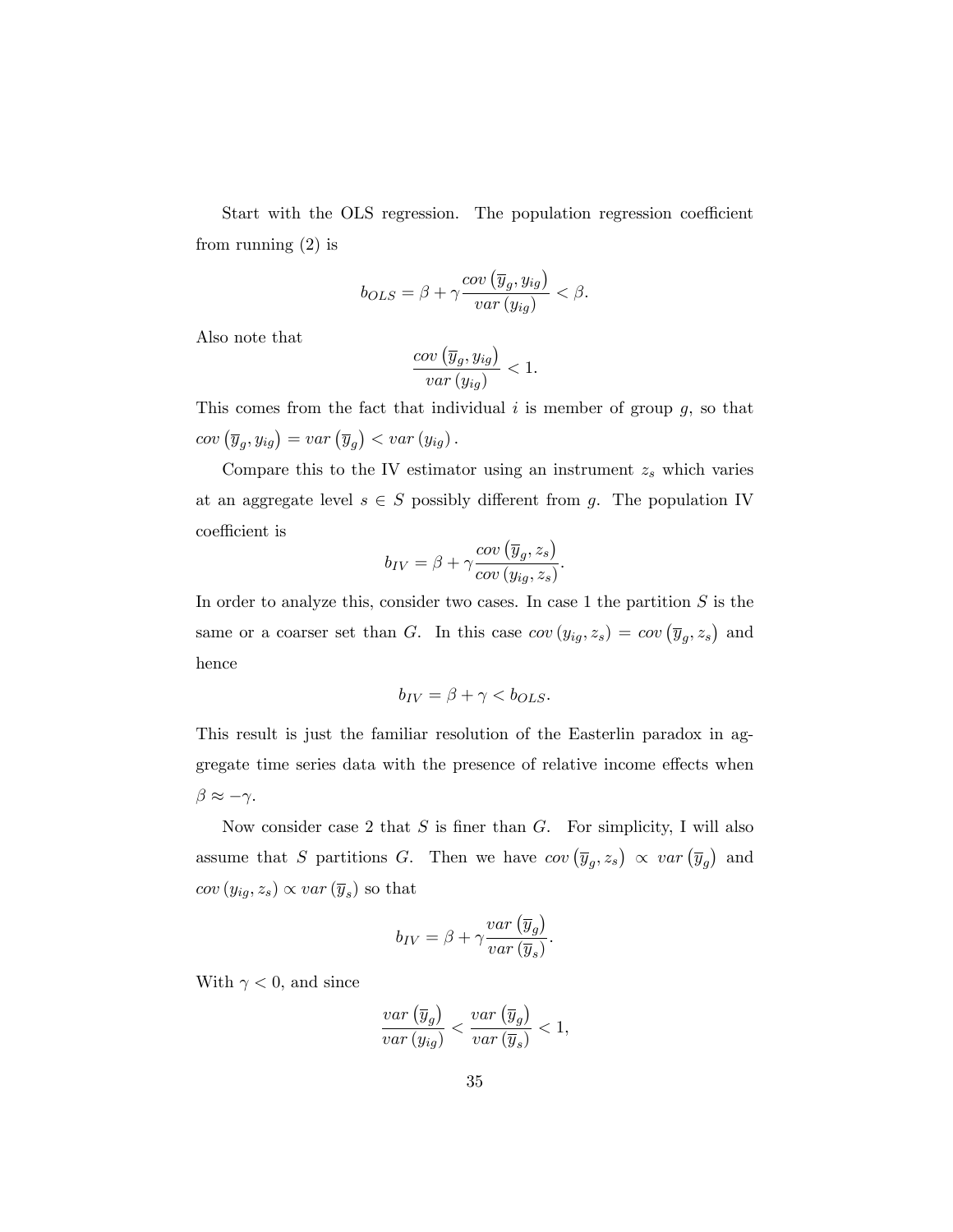it follows that  $b_{IV} < b_{OLS}$ .

As a result  $b_{IV} < b_{OLS}$  independent of whether S or G is coarser. In either case, IV affects the covariance involving  $y_{ig}$  in the denominator more than the already smaller covariance involving  $\overline{y}_g$ . Hence, if relative income matters, my IV estimate should be smaller than the OLS estimate. Moreover, both will be underestimates of  $\beta$ . Finally, the difference between OLS and IV should be large when the comparison groups are larger groups and vice versa.<sup>7</sup>

Mayraz, Wagner, and Schupp (2009) analyze data from the GSOEP where individuals were asked directly whom they compare themselves with. They find that average income of the same sex, individuals in the same profession, and co-workers are the main comparison groups. Clark and Senik  $(2010)$  similarly find that co-workers are the main comparison group using data from wave 3 of the ESS. Since my regressions are for either men or women, and include (country-) year effects, any comparison group at the national level would be absorbed. The findings by Mayraz et al. (2009) imply that comparison groups may be relatively broad (which should correspond to case 1 above). As a result, if  $\gamma$  is large in absolute value I should find IV results which are substantially smaller than OLS. This is not systematically the case. I conclude that relative income comparisons alone do not explain the pattern of the IV results particularly well.

<sup>&</sup>lt;sup>7</sup>The case where the groups  $G$  and  $S$  are not partitions of each other is more difficult to analyze formally but the general result should remain the same. Consider the extreme case where G and S are orthogonal partitions. Then  $cov(\overline{y}_g, z_s) = 0$ , and IV exactly estimates  $\beta$  without bias. Any other case is in between this one and the one where G and S partition each other. Throughout it remains true that  $b_{IV} \leq b_{OLS}$ .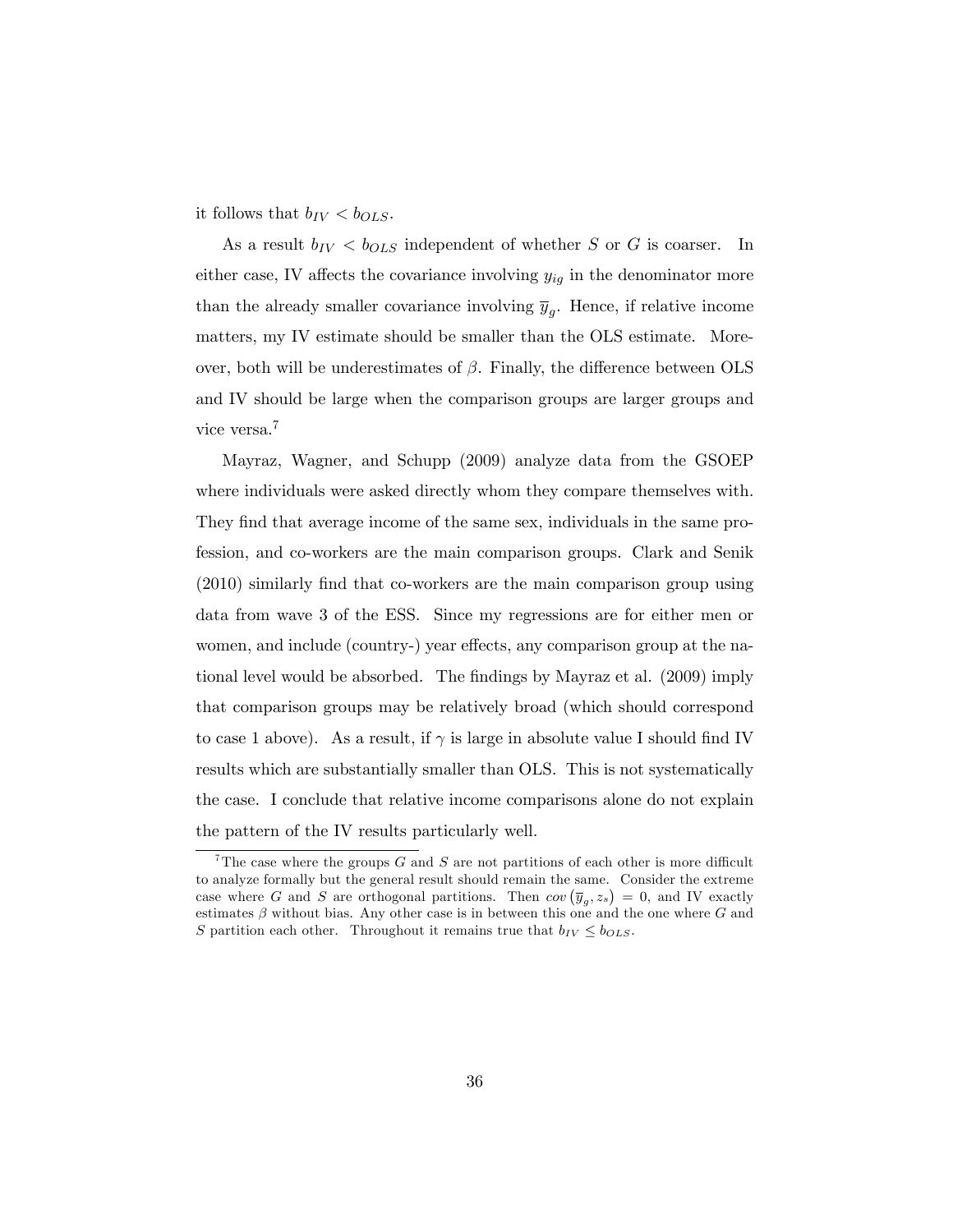## 6 Conclusion

This paper attempts to provide some evidence on whether the cross-sectional association between well-being measures in survey data (happiness or life satisfaction) and family income is causal or not. Compelling and viable instrumental variables for income are hard to come by in this setting because the data sets with life satisfaction questions are small, and the idiosyncratic variation in happiness is large. As a consequence, the results presented here are suggestive at best.

I have used industry wage differentials as predictors for family income. While industry differentials are large, particularly in the US, they are also far from ideal as an instrument in this context. This is highlighted, for example, by the outlier industry "welfare and religious services" which is poorly paid but has very happy workers. This combination is likely due to the sorting of a very particular group of individuals into this sector. The approach in this paper rests on the assumption that sorting of this type is the exception, and industry affiliation is to a large part actually more or less random. In order to probe this assumption, I push the data in various directions: with the comparison of life satisfaction versus job satisfaction results, using individual fixed effects, and looking at the life satisfaction of the wives, using husbands' industry as the instrument. While IV standard errors are large, and the results bounce around to some degree, to me at least, they seem to be pointing in a remarkable consistent direction. The IV results tend to be very similar to the OLS results, and for the most part not smaller.

Of course, the similarity of 2SLS and OLS estimates could simply stem from the fact that overidentified 2SLS estimators with weak instruments are biased towards OLS. However, IJIVE estimates, which tend to be much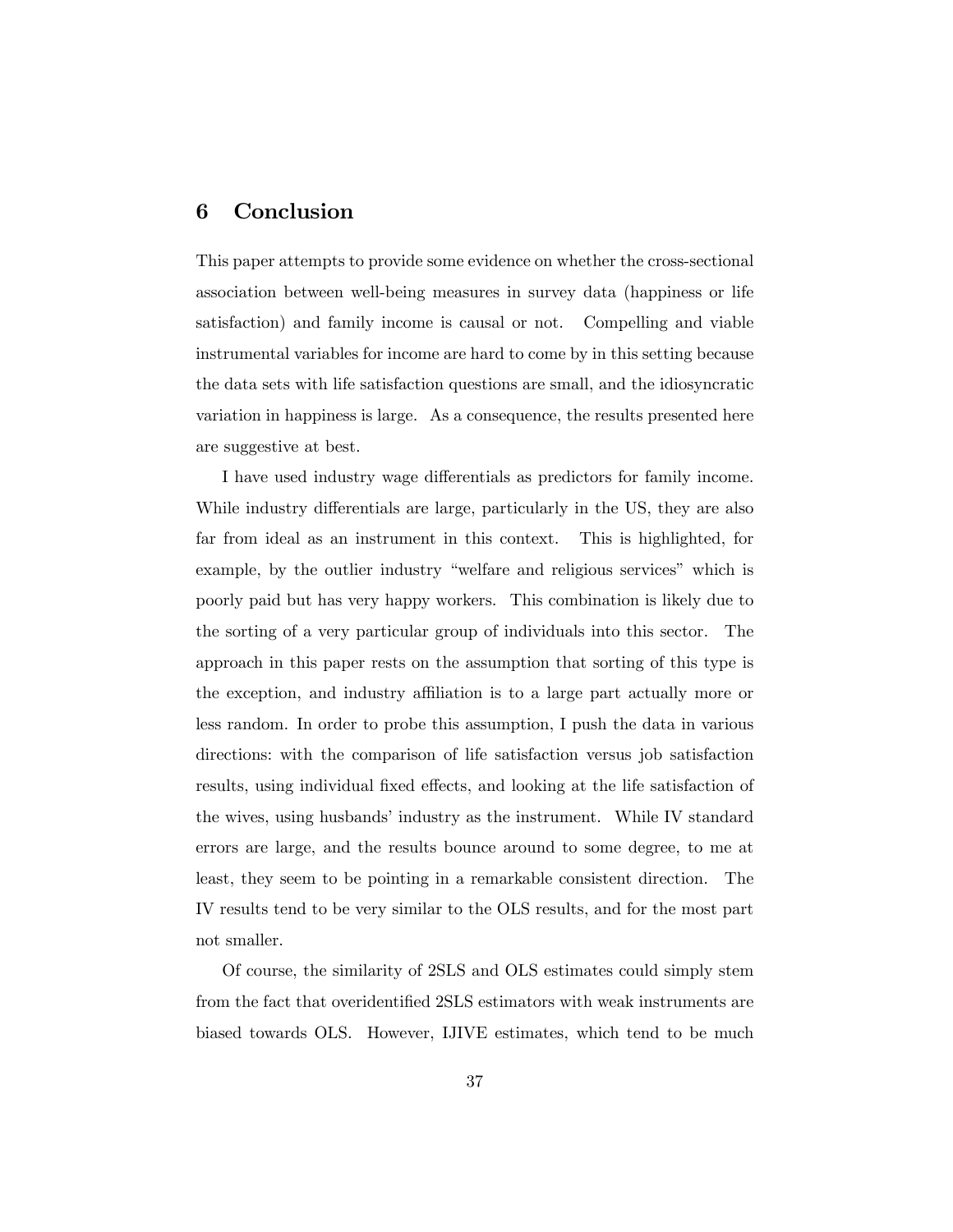better behaved point in the same direction. The results are also fairly consistent with the existing literature on this topic, including the crosscountry studies, which I argue can be interpreted as useful IV studies in this context. The results are also not simply explained with the IV estimates proxying for relatively permanent income, or by the presence of relative income comparisons.

None of the individual IV estimates presented in this paper are very precise. But it is important to keep in mind that the estimates stem from four or five independent data sets (men and women in the GSS, men in the ESS, and men and women in the GSOEP, although the latter are actual couples and hence may not be independent). Treating husbands and wives as in the GSOEP as independent, the meta estimate across the IJIVE estimates for the baseline cross-sectional specifications from the five samples is 0.181 with a standard error of 0.046. This compares to an OLS meta estimate of 0.186 with a standard error of  $0.008$ . Moreover, the  $95\%$  confidence interval for the IJIVE meta estimate is 0.09 to 0.27, ruling out both very low and very high estimates. Overall, the provisional evidence presented here points in the direction that the income-life satisfaction relationship is mostly causal rather than driven by reverse causality or omitted factors.

## References

- [1] Acemoglu, Daron and Jörn-Steffen Pischke (2001), "Changes in the Wage Structure, Family Income, and Children's Education," European Economic Review, 45, (May), 890-904.
- [2] Ackerberg, Daniel A., and Paul J. Devereux  $(2009)$ , "Improved JIVE Estimators for Overidentified Linear Models with and without Het-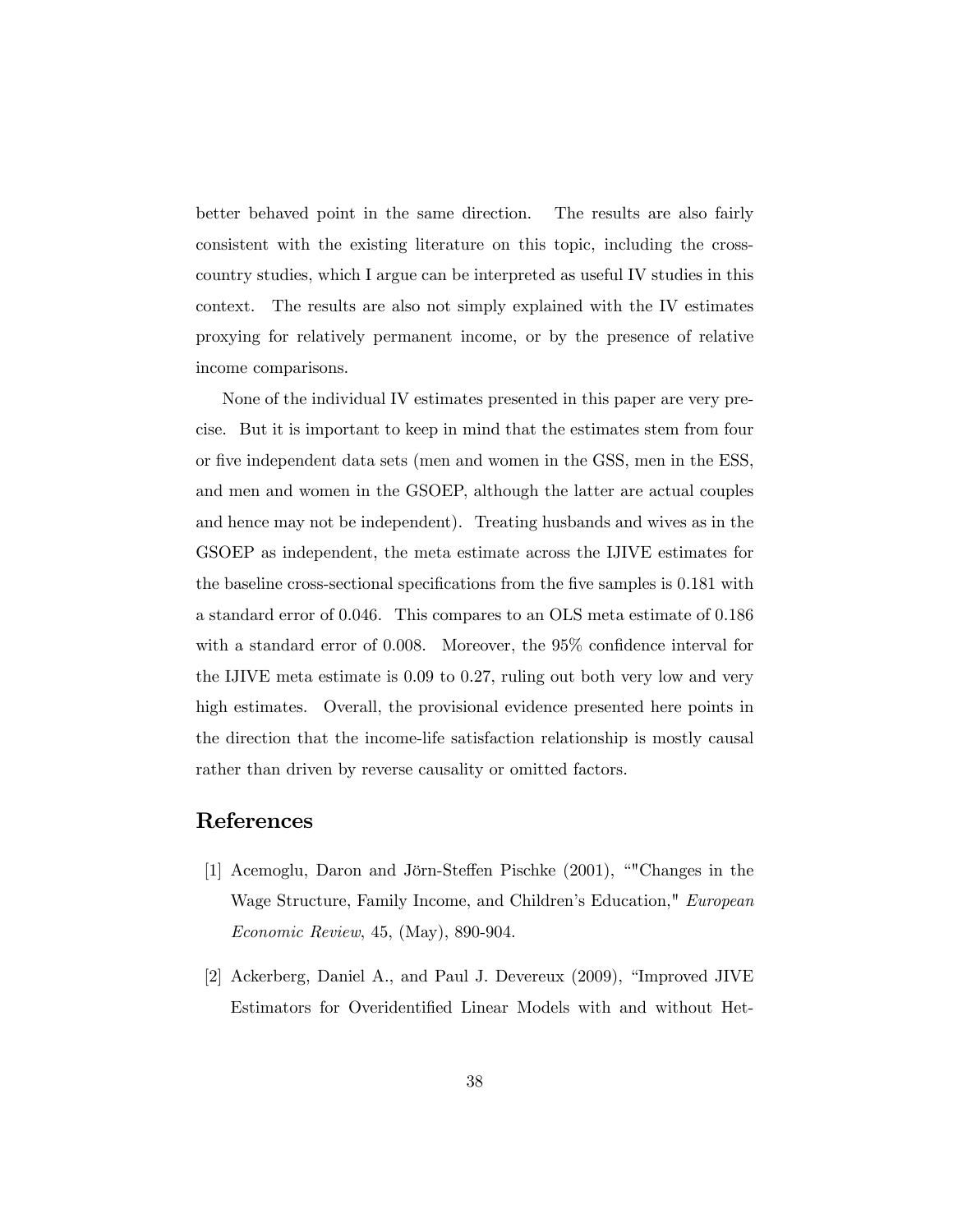eroskedasticity," Review of Economics and Statistics, 91, No. 2 (May), 351-362.

- [3] Apouey, Bénédicte and Andrew Clark (2009), "Winning Big but Feeling No Better? The Effect of Lottery Prizes on Physical and Mental Health," mimeographed, PSE (December).
- [4] Chevalier, Arnaud and Raymonn Lydon (2002), "Estimates of the Effect of Wages on Job Satisfaction," CEP Discussion Paper 531 (May).
- [5] Clark, Andrew (2003), "Looking for Labour Market Rents Using Subjective Data," mimeographed, PSE (September).
- [6] Clark, Andrew and Claudia Senik (2010), "Who compares to whom? The anatomy of income comparisons in Europe" Economic Journal, 120, N0. 544 (May), 573-594.
- [7] Deaton, Angus (2008), "Income, Health and Wellbeing Around the World: Evidence from the Gallup World Poll," Journal of Economic Perspectives, 22, No. 2 (Spring), 53-72.
- [8] Di Tella, Rafael and Robert MacCulloch (2006), "Some Uses of Happiness Data in Economics," Journal of Economic Perspectives, 20, No. 1 (Winter), 25-46.
- [9] Dickens, William T. and Lawrence F. Katz (1987), "Inter-Industry Wage Differences and Industry Characteristics," in: Kevin Lang and Jonathan Leonard, editors, Unemployment and the Structure of Labor Markets, New York: Basil Blackwell, 48-89.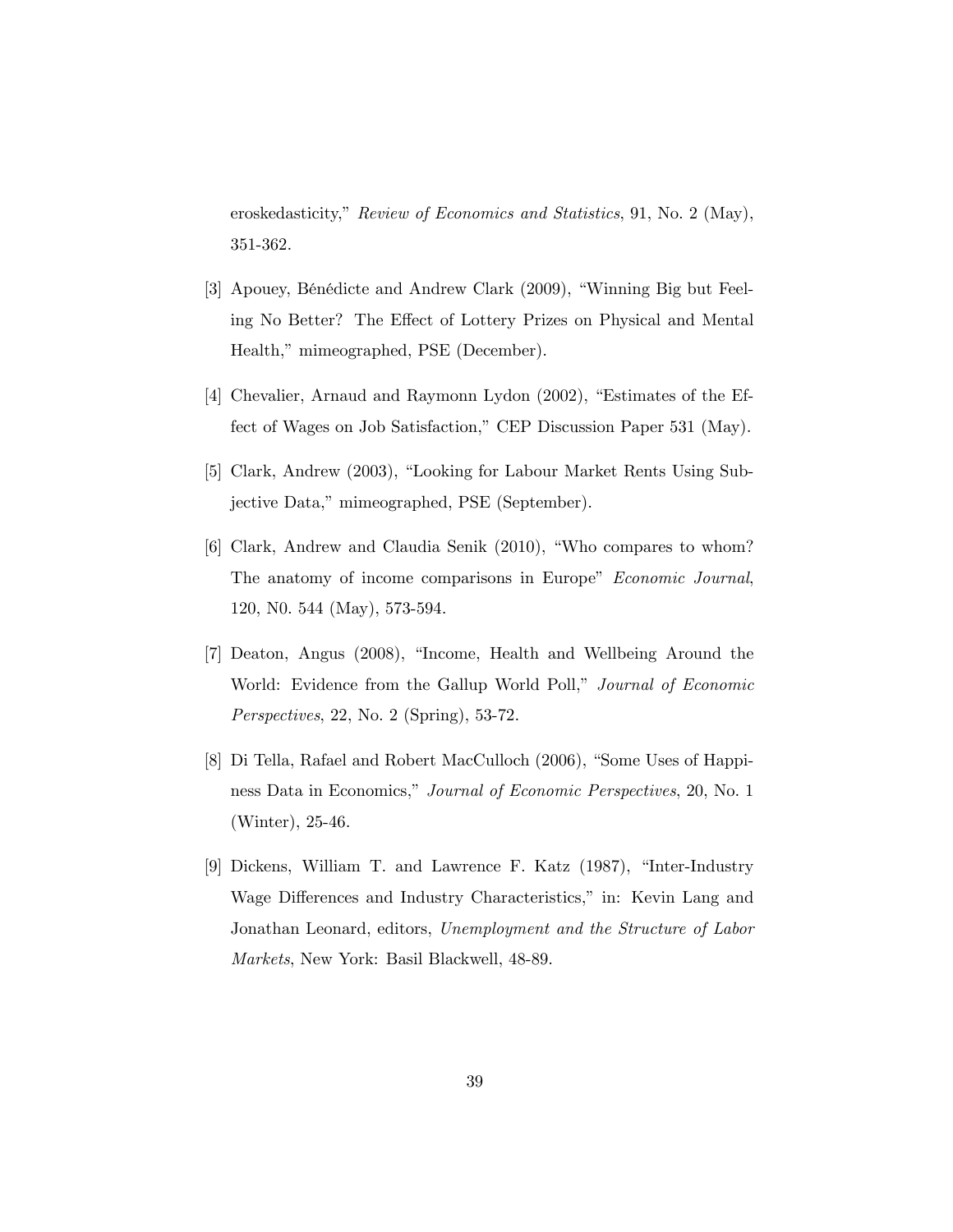- [10] Diener, Ed, Carol Nickerson, Richard E. Lucas, and Ed Sandvik (2002) ìDispositional A§ect and Job Outcomes,î Social Indicators Rsearch, 59, 229-259.
- [11] Easterlin, Richard A.  $(1974)$ , "Does Economic Growth Improve the Human Lot? Some Empirical Evidence," in: David, Paul A. and Reder, Melvin W., Editors, Nations and Households in Economic Growth: Essays in Honour of Moses Abramovitz, Academic Press, Inc., New York.
- $[12]$  Easterlin, Richard A.  $(1995)$ , "Will raising the incomes of all increase the happiness of all?" Journal of Economic Behavior and Organization, 27, No. 1, (June), 35-47.
- [13] Easterlin, Richard A., and Laura Angelescu (2009), "Happiness and Growth the World Over: Time Series Evidence on the Happiness-Income Paradox," IZA Discussion Paper No. 4060.
- [14] Engelhardt, Gary V. and Jonathan Gruber (2005), "Social Security and Elderly Well-Being in the United States," mimeographed, MIT (May).
- [15] Frey, Bruno S. and Alois Stutzer (2002), "What Can Economists Learn from Happiness Research?" Journal of Economic Literature, 40, No. 2 (June), 402-435.
- [16] Frijters, Paul, John P. Haisken-DeNew, and Michael A. Shields (2004), ìMoney Does Matter! Evidence from Increasing Real Income and Life Satisfaction in East Germany Following Reunification," American Economic Review, 94, No. 3 (June),  $730-740$ .
- [17] Gardner, Jonathan and Andrew J. Oswald (2007), "Money and mental wellbeing: A longitudinal study of medium-sized lottery wins," Journal of Health Economics, 26, No. 1 (January), 49-60.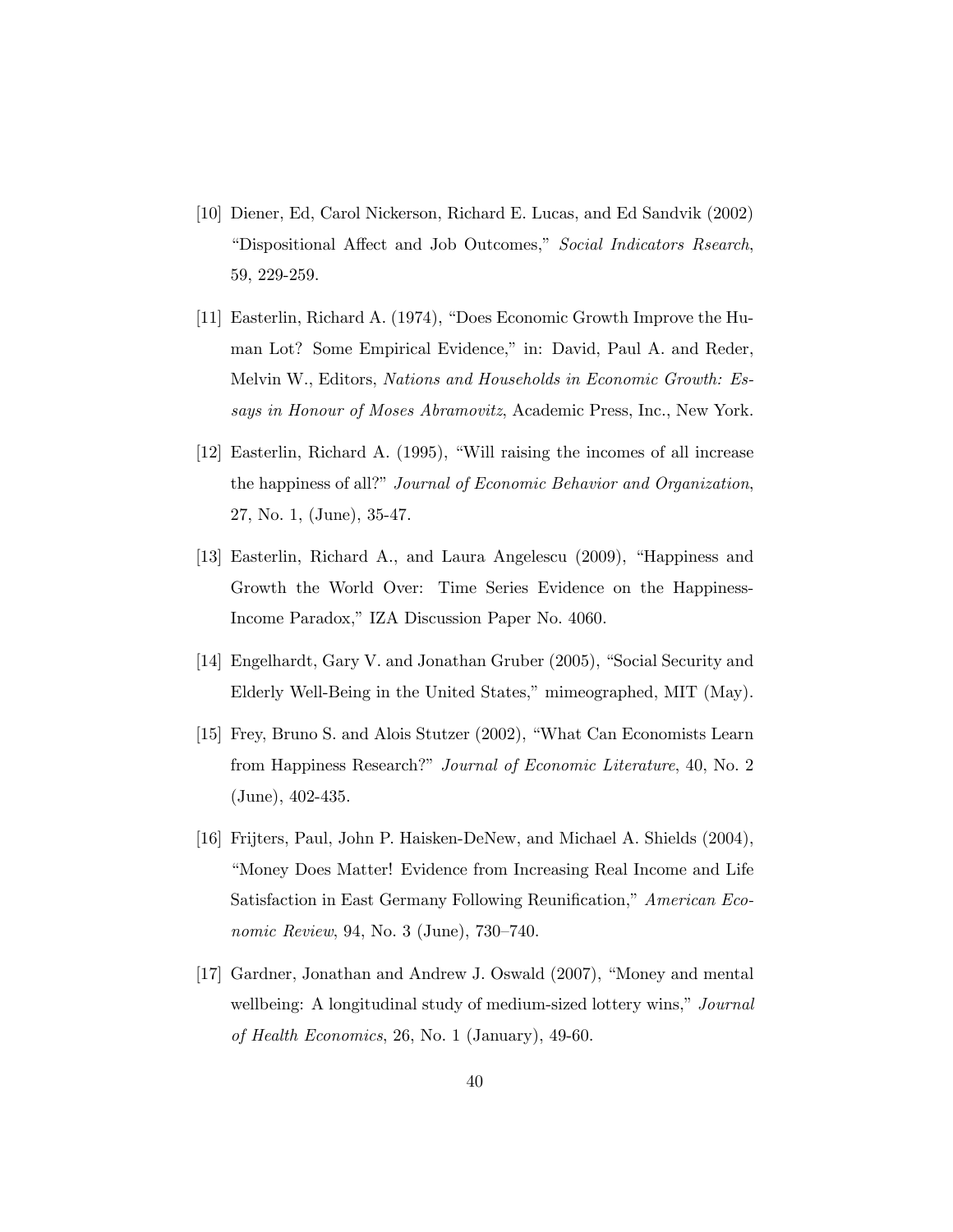- [18] Gibbons, Robert and Lawrence F. Katz (1992), "Does Unmeasured Ability Explain Inter-Industry Wage Differentials?" Review of Economic Studies, 59, No. 3 (July), 515-535.
- [19] Holzer, Harry J., Lawrence F. Katz, and Alan B. Krueger  $(1991)$ , "Job Queues and Wages," Quarterly Journal of Economics, 106, No. 3 (August), 739-768.
- [20] Hout, Michael (2004), "Getting the Most Out of the GSS Income Measures," GSS Methodological Report 101 (July).
- [21] Katz, Lawrence F., and Lawrence H. Summers  $(1989)$ , "Industry Rents: Evidence and Implications," *Brookings Papers on Economic Activity*. Microeconomics, 209-290.
- [22] Krueger, Alan B. and David Schkade (2008), "Sorting in the Labor Market: Do Gregarious Workers Flock to Interactive Jobs?" Journal of Human Resources, 43, No. 4, 859-883.
- [23] Layard, Richard (2003), "Happiness: Has Social Science A Clue?" Lionel Robbins Memorial Lectures delivered at LSE on March 3-5, 2003.
- $[24]$  Layard, Richard, Guy Mayraz, and Stephen Nickell  $(2008)$ , "The marginal utility of income," Journal of Public Economics, 92, No. 8-9, (August), 1846-1857.
- [25] Layard, Richard, Guy Mayraz, and Stephen Nickell (2010), "Does Relative Income Matter? Are the Critics Right?" in Ed Diener, John F. Helliwell, and Daniel Kahneman, editors, *International Differences in* Well-Being, Oxford University Press, Oxford.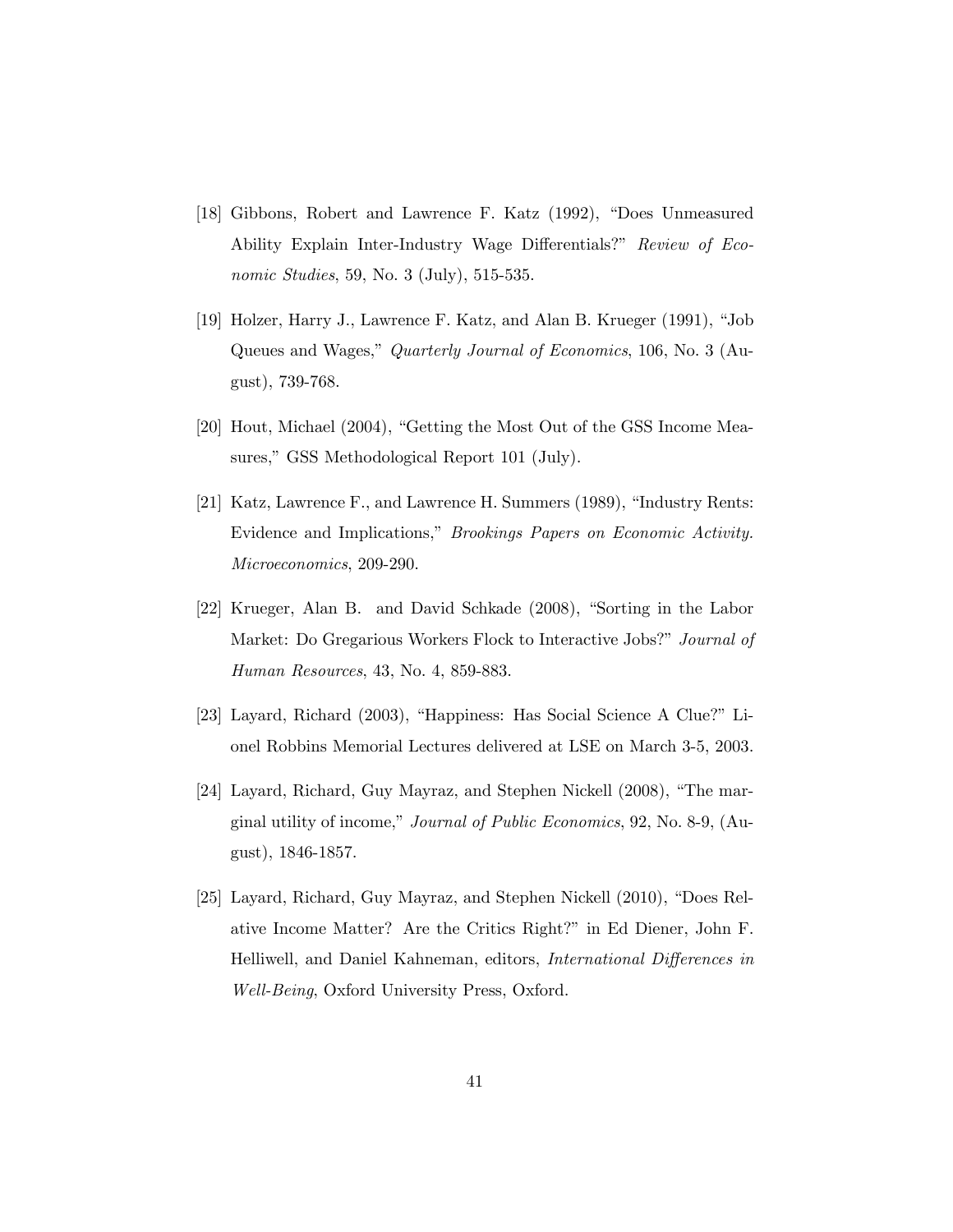- [26] Li, Hongbin, Pak Wai Liu, Maoliang Ye, and Junsen Zhang (2011), "Does Money Buy Happiness? Evidence from Twins in Urban China," Working Paper, Tsinghua University (April).
- [27] Luechinger, Simon (2009), "Valuing Air Quality Using the Life Satisfaction Approach," Economic Journal, 119, No. 536 (March),  $482-515$ .
- [28] Luttmer, Erzo F. P.  $(2005)$ , "Neighbors as Negatives: Relative Earnings and Well-Being," Quarterly Journal of Economics, 120, No. 3 (August), 963-1002.
- [29] Manning, Alan (2003), Monopsony in Motion: Imperfect Competition in Labor Markets, Princeton, NJ: Princeton University Press.
- [30] Mayraz, Guy, Gert G. Wagner, and Jurgen Schupp (2009), "Life Satisfaction and Relative Income: Perceptions and Evidence," CEP Discussion Paper 918, LSE (March).
- [31] Murphy, Kevin M. and Robert H. Topel (1987), "Unemployment, Risk and Earnings: Theory and Evidence from a Model of Equalizing Wage Differentials," in: Kevin Lang and Jonathan Leonard, editors, Unemployment and the Structure of Labor Markets, New York: Basil Blackwell, 103-140.
- [32] Murphy, Kevin M. and Robert H. Topel (1989), "Efficiency Wages Reconsidered: Theory and Evidence," in: Yoram Weiss and Gideon Fishelson, editors, Advances in the Theory and Measurement of Unemployment, London: The Macmillan Press, 204-240.
- [33] Oreopoulos, Philip (2007), "Do dropouts drop out too soon? Wealth, health and happiness from compulsory schooling," Journal of Public Economics, 91, No. 11-12 (December), 2213-2229.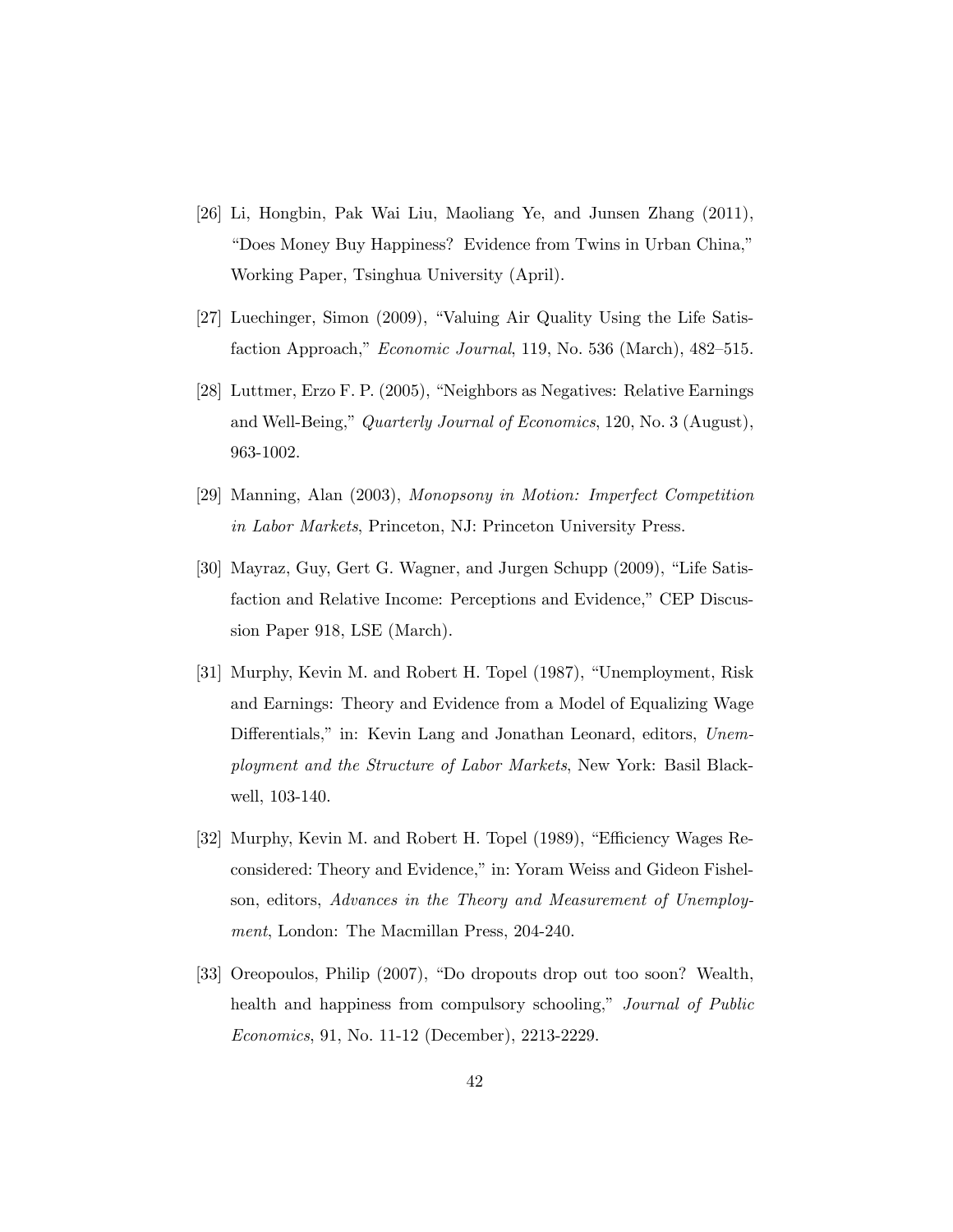- [34] Oswald, Andrew J., and Nattavudh Powdthavee (2008), "Death, Happiness, and the Calculation of Compensatory Damages," Journal of Legal Studies, 37 (June), S217-S251.
- [35] Oswald, Andrew J., Eugenio Proto, and Daniel Sgroi (2009), "Happiness and Productivity," IZA Discussion Paper No. 4645 (December).
- [36] Schwarz, Norbert (1987) Stimmung als Information: Untersuchung zum Einfluss von Stimmungen auf die Bewertung des eignenen Lebens, Lehrund Forschungstexte Psychologie, Vol. 24, Berlin: Springer Verlag.
- [37] Schwarz, Norbert and Gerald L. Clore (1983), "Mood, misattribution, and judgments of well-being: Informative and directive functions of affective states," Journal of Personality and Social Psychology, 45, No. 3, (Sept), 513-523.
- [38] Shea, John (2000) "Does parents' money matter?" Journal of Public Economics, 77, No. 2, (August), 155-184.
- [39] Stevenson, Betsey and Justin Wolfers (2008a), "Economic Growth and Subjective Well-Being: Reassessing the Easterlin Paradox," *Brookings* Papers on Economic Activity, No. 1, 1-87.
- [40] Stevenson, Betsey and Justin Wolfers (2008b), "Happiness Inequality in the United States," Journal of Legal Studies, 37 (June), S33-S79.
- [41] Stock, James H., Jonathan H Wright, and Motohiro Yogo (2002), "A Survey of Weak Instruments and Weak Identification in Generalized Method of Moments," Journal of Business and Economic Statistics, 20, No. 4 (October ), 518-529.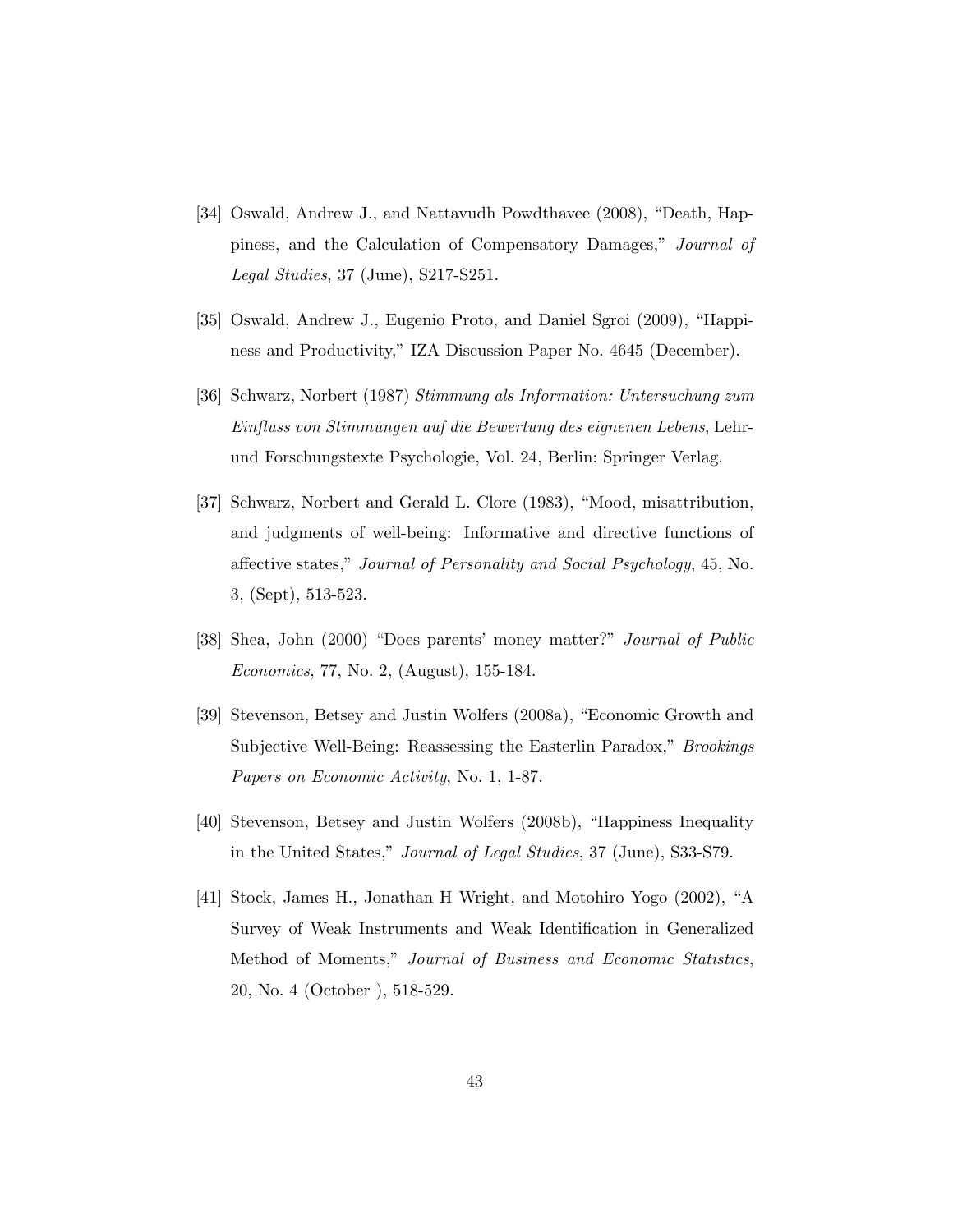- [42] Stutzer, Alois, and Bruno S. Frey (2006), "Does Marriage Make People Happy, or Do Happy People Get Married?" Journal of Socio-Economics, 35, No. 2 (April), 326-247.
- [43] van Praag, Bernard M.S. and Ada Ferrer-i-Carbonell (2008) Happiness Quantified: A Satisfaction Calculus Approach, revised edition, Oxford: Oxford University Press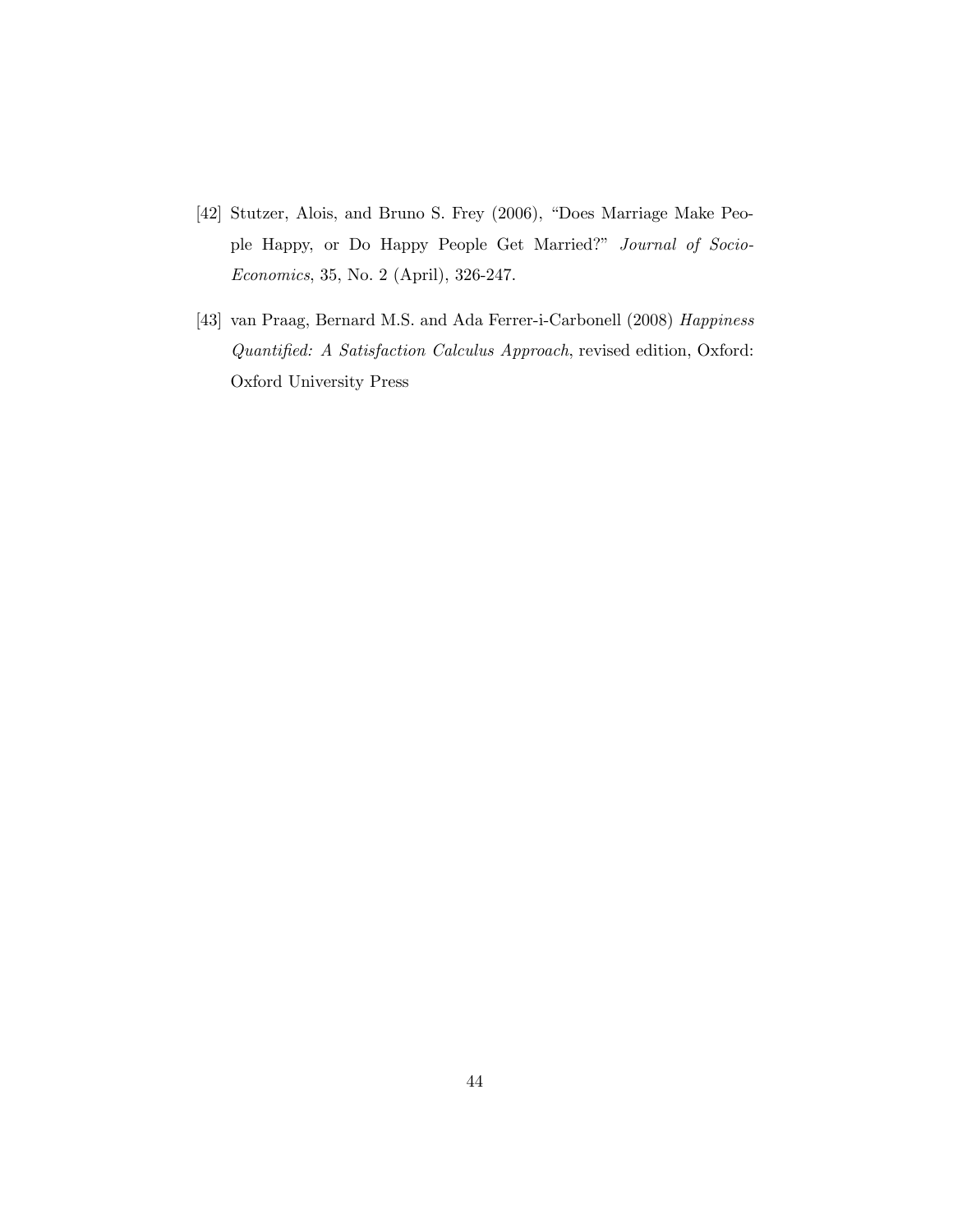# **Appendix**

# **Coding of industries in the GSS and ESS**

|                |                                 | <b>GSS</b>        | <b>ESS</b>        |             |
|----------------|---------------------------------|-------------------|-------------------|-------------|
|                | Sector                          | $1972 - 1988$     | $1989 - 2006$     | <b>NACE</b> |
|                |                                 | 1970 Census codes | 1980 Census codes | codes       |
| $\mathbf{1}$   | Agriculture, forestry, fishery  | 17-28             | $10-31$           | $1 - 5$     |
| $\overline{c}$ | Mining                          | 47-57             | 40-50             | $10 - 14$   |
| 3              | Construction                    | 67-77             | 60                | 45          |
| 4              | Lumber, wood, furniture         | 107-118           | 230-242           | 20, 36      |
| 5              | Stone, clay, glass              | 119-138           | 250-262           | 26          |
| 6              | Metal                           | 139-169           | 270-301           | 27-28       |
| 7              | Machinery, exc. electrical      | 177-198, 258      | 310-332           | 29-30       |
| 8              | Electrical machinery            | 199-209           | 340-350           | $31 - 32$   |
| 9              | <b>Transportation equipment</b> | 219-238           | 351-370           | 34-35       |
| 10             | Professional equipment          | 239-259           | 371-382           | 33          |
| 11             | Food and tobacco                | 268-299           | 100-130           | $15-16$     |
| 12             | Textile, apparel, leather       | 307-327, 388-397  | 132-152, 220-222  | 17-19       |
| 13             | Paper                           | 328-337           | 160-162           | 21          |
| 14             | Printing                        | 338-339           | 171-172           | 22          |
| 15             | Chemicals                       | 347-369           | 180-192           | 24          |
| 16             | Petroleum and rubber            | 377-387           | 200-212           | 23, 25      |
| 17             | Other manufacturing             | 259, 398          | 390-392           | 37          |
| 18             | Transportation                  | 407-429           | 400-432           | $60 - 63$   |
| 19             | Communication                   | 447-449           | 440-442           | 64          |
| 20             | <b>Utilities</b>                | 467-479           | 460-472           | $40-41, 90$ |
| 21             | Wholesale trade                 | 507-588           | 500-571           | 51          |
| 22             | Retail trade                    | 607-698           | 580-691           | 50, 52      |
| 23             | Finance, insurance, real estate | 707-718           | 700-712           | 65-71       |
| 24             | <b>Business services</b>        | 727-748           | 721-742           | 72-74       |
| 25             | Repair services                 | 749-759           | 750-760           |             |
| 26             | Personal services               | 769-798           | 761-791           | 95-97       |
| 27             | Recreation services             | 807-809           | 800-802           | 92          |
| 28             | Health                          | 828-848           | 812-840           | 85          |
| 29             | Legal services                  | 849               | 841               |             |
| 30             | Education                       | 857-868           | 842-860           | 80          |
| 31             | Religious and welfare services  | 877-879           | 861-871, 880      |             |
| 32             | Other services                  | 869, 887-897      | 872, 881-892      | 91, 93      |
| 33             | Public administration           | 907-937           | 907-937           | 75, 99      |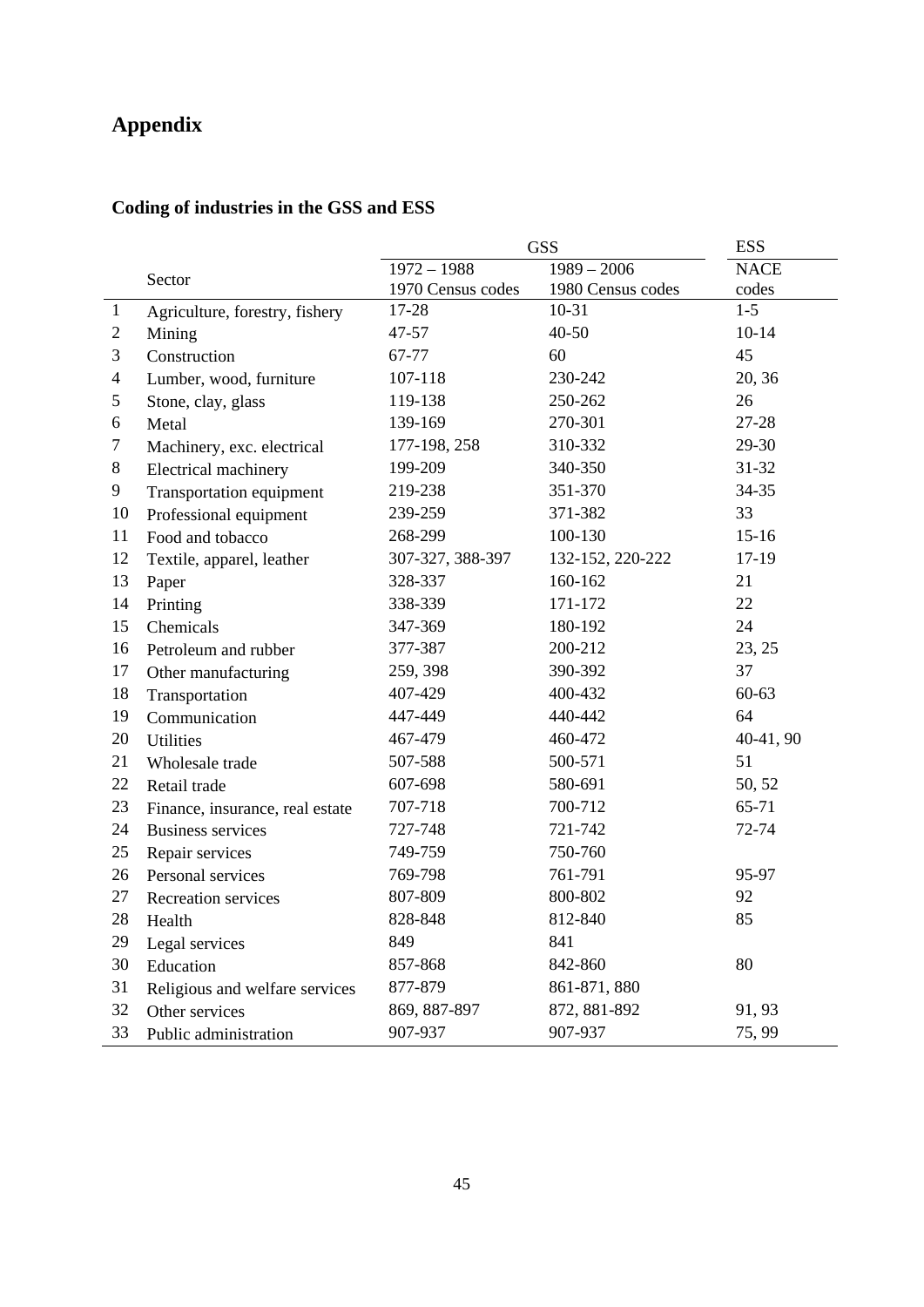# **Coding of industries in the GSOEP**

|                |                             | <b>SOEP</b>    |
|----------------|-----------------------------|----------------|
|                |                             | <b>CNEF</b>    |
|                | Sector                      | equivalent     |
|                |                             | codes          |
| 1              | Agriculture, forestry       | 1              |
| 2              | <b>Fisheries</b>            | $\overline{2}$ |
| 3              | Energy, water               | 3              |
| $\overline{4}$ | Mining                      | $\overline{4}$ |
| 5              | Chemicals                   | 5              |
| 6              | Synthetics                  | 6              |
| 7              | Earth, clay, stone          | $\overline{7}$ |
| 8              | Iron, steel                 | 8              |
| 9              | Mechanical engineering      | 9              |
| 10             | Electrical engineering      | 10             |
| 11             | Wood, paper, print          | 11             |
| 12             | Clothing, textile           | 12             |
| 13             | Food industry               | 13             |
| 14             | Construction                | 14             |
| 15             | <b>Construction related</b> | 15             |
| 16             | Wholesale                   | 16             |
| 17             | Other trans.                | 21             |
| 18             | Financial inst.             | 22             |
| 19             | Insurance                   | 23             |
| 20             | Restaurants                 | 24             |
| 21             | Services industry           | 25             |
| 22             | Trash removal               | 26             |
| 23             | Education, sport            | 27             |
| 24             | Health services             | 28             |
| 25             | Other services              | 30             |
| 26             | Volunt., church             | 31             |
| 27             | Private household           | 32             |
| 28             | Public administration       | 33             |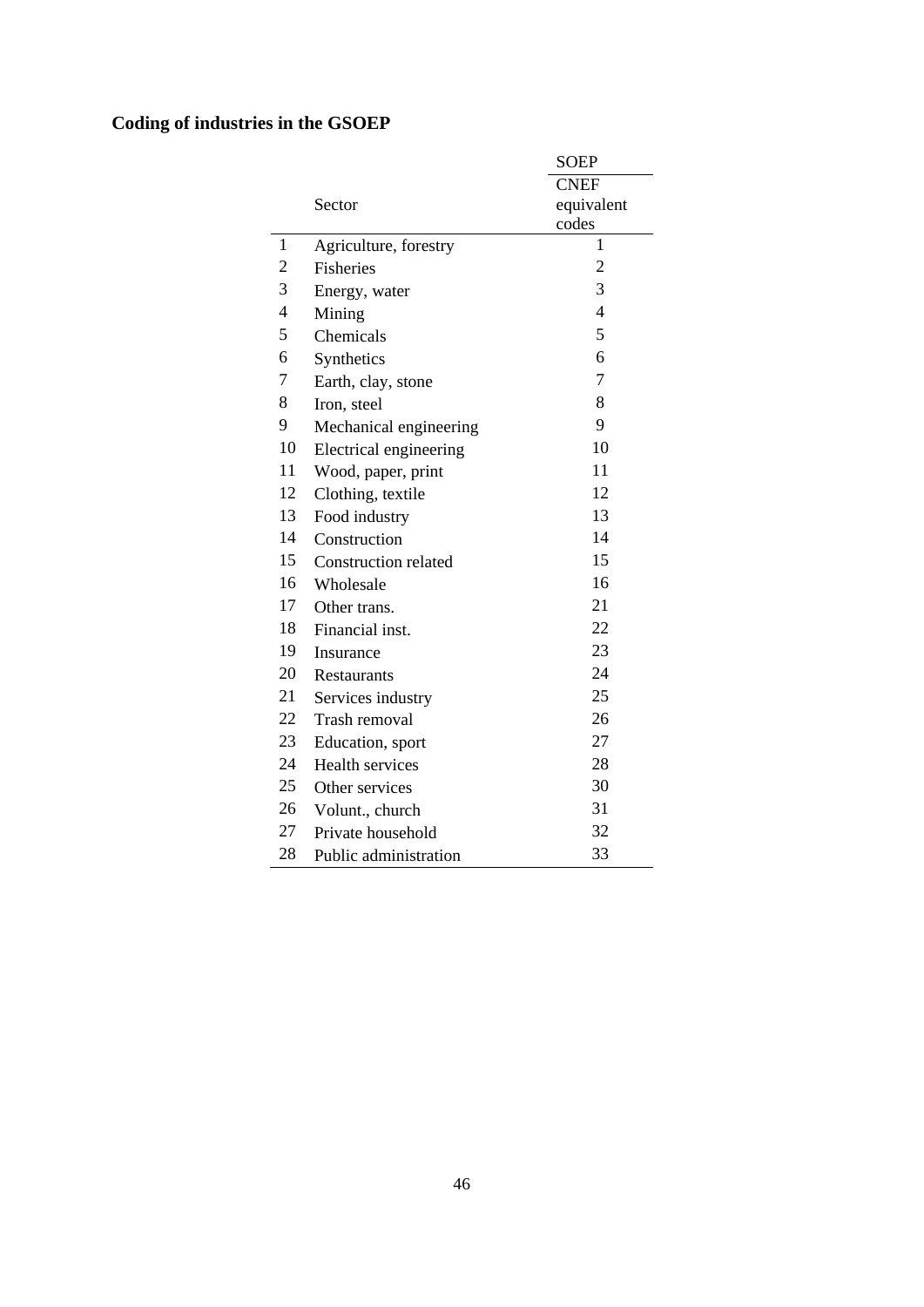# **Coding of occupations**

|              |                                            |                   | <b>GSS</b>        | ESS, GSOEP                                      |
|--------------|--------------------------------------------|-------------------|-------------------|-------------------------------------------------|
|              |                                            | $1972 - 1988$     | $1989 - 2006$     |                                                 |
|              | Occupation                                 | 1970 Census codes | 1980 Census codes | ISCO-88 codes                                   |
| $\mathbf{1}$ | Administrative and<br>managerial           | 1, 56, 201-246    | $3 - 37$          | 1000-1319, 2400, 2410-<br>2419, 2470, 3440-3449 |
| 2            | Engineers                                  | $2, 6-26$         | $43 - 63$         | 2000-2100, 2140-2149                            |
| 3            | Math and computer<br>scientists            | 2-5, 34-36, 55    | 64-68             | 2120-2139                                       |
| 4            | Natural scientists                         | $42 - 54$         | 69-83             | 2110-2114, 2210-2213                            |
| 5            | Health professionals                       | 61-73             | 84-89             | 2200, 2220-2222                                 |
| 6            | Health treatment<br>occupations            | 74-76             | 95-106            | 2223-2230, 3220-3223,<br>3230-3232              |
| 7            | Post-secondary teachers                    | 102-140           | 113-154           | 2310                                            |
| 8            | Teachers, exc. post-<br>secondary          | 141-145           | 155-159           | 2300, 2320-2359                                 |
| 9            | Counsellors, librarians,<br>archivists     | 32-33, 174        | 163-165           | 2430-2432                                       |
| 10           | Social scientists, urban<br>planners       | 91-96             | 166-173           | 2440-2445                                       |
| 11           | Social and religious<br>workers            | 86-90, 100, 101   | 174-177           | 2446, 2460, 3460, 3480                          |
| 12           | Lawyers and judges                         | $30 - 31$         | 178-179           | 2420-2429                                       |
| 13           | Writers, artists, athletes                 | 175-194           | 183-199           | 2450-2455, 3470-3478                            |
| 14           | Technicians and<br>support occupations     | 80-85, 150-173    | 203-235           | 3000-3213, 3224-3229                            |
| 15           | <b>Sales</b><br>occupations                | 260-296           | 243-285           | 3400-3429, 5000, 5200-<br>5220                  |
| 16           | Clerical and admin.<br>support occupations | 301-396           | 303-389           | 3300-3340, 3430-3434,<br>4000-4223              |
| 17           | Private household<br>workers               | 980-986           | 403-407           | 5121, 5131, 5133                                |
| 18           | Protective services<br>workers             | 960-976           | 413-427           | 3450, 5160-5169                                 |
| 19           | Service workers, exc.<br>17 and 18         | 901-954           | 433-469           | 5100-5120, 5122-5130,<br>5132, 5139-5149        |
| 20           | Farming occupations                        | 801-846           | 473-499           | 6000-6154                                       |
| 21           | Crafts and repair<br>workers               | 401-586           | 503-699           | 7000-7442                                       |
| 22           | Operators and laborers                     | 601-796           | 703-889           | 8000-9330                                       |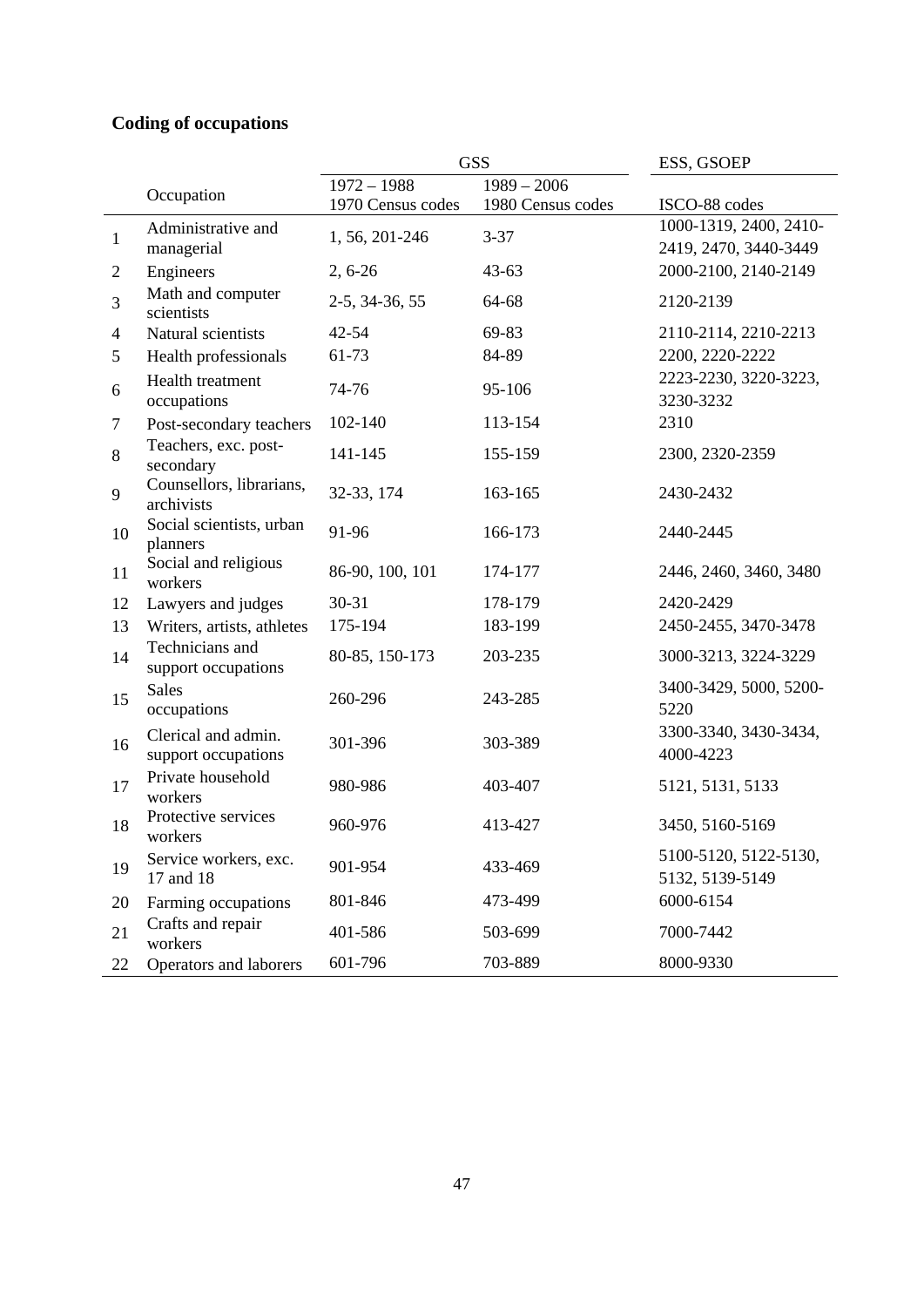### **Sample construction for the estimates in Table 7**

I construct a sample of individuals who are in school or university and had zero work experience in their first panel observation in the GSOEP, and later, upon finishing education, became employed. To select individuals in this sample, I record whether an individual has ever been observed to be in education, and only keep observations for which this applies. I define an education spell as a period during which the individual is in school, university, etc., and has zero fulltime work experience (this includes years in which the individual is doing a firm based apprenticeship as this involves a schooling component—excluding apprenticeship does not qualitatively change the results). Next, I define the start of the first fulltime working spell as the first year in which the individual is employed fulltime and not in education. For the cross-sectional sample, I record life satisfaction and baseline controls (age, sex, nationality, state of residence, year) in the first year of the education spell, as well as life satisfaction, log of family income, highest education obtained, industry affiliation, and baseline controls in the first year of the working spell. Finally, I combine this information. For the panel sample, I record life satisfaction and controls in each year of the education spell, and life satisfaction, the log of family income, and age in each year of the individual remains in the first industry recorded (the other covariates are the same in each year of the working spell).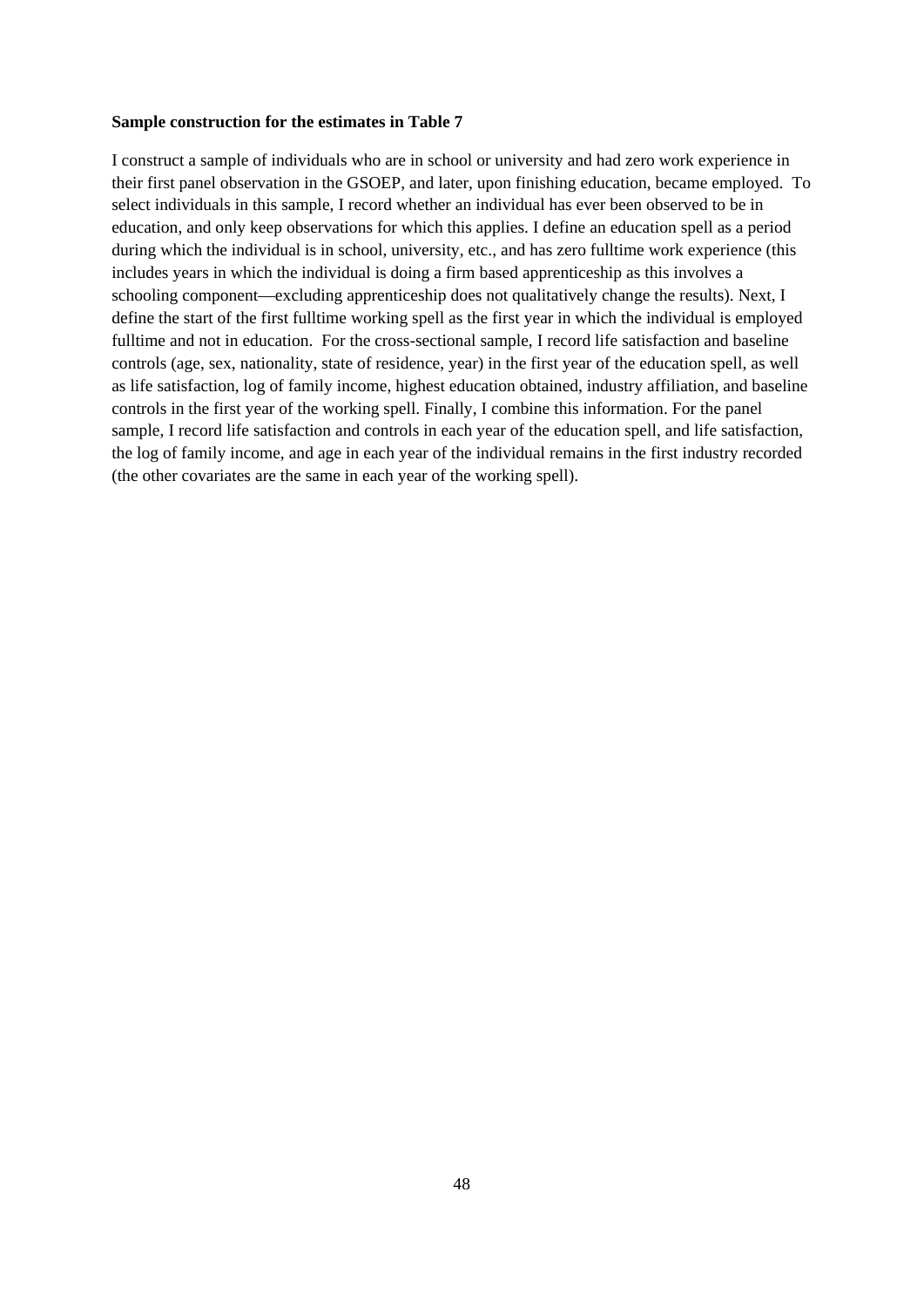**Figure 1 Visual IV Happiness Against ln of Family Income for Men, GSS, 1972 – 2006** 

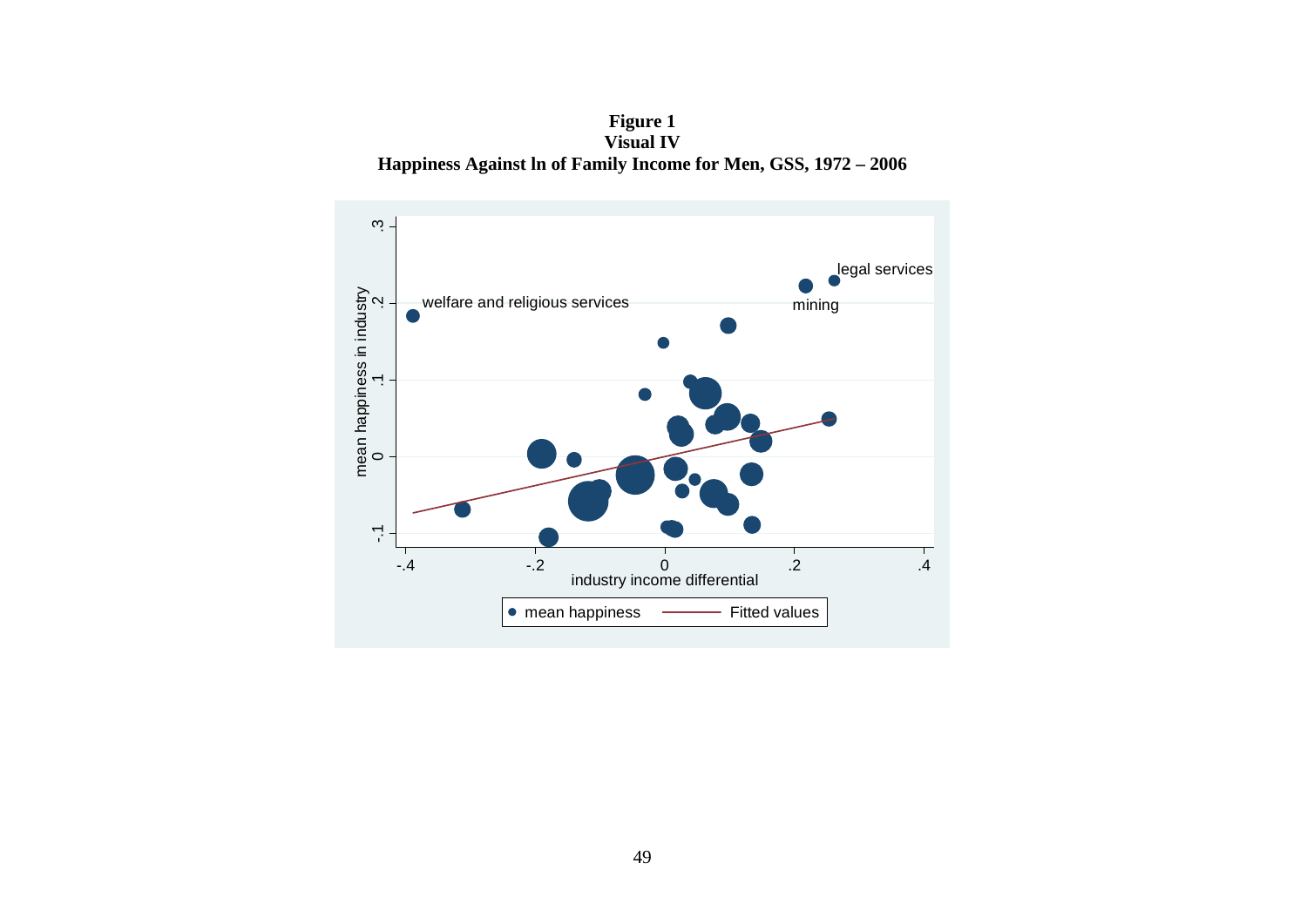**Figure 2 Visual IV Job Satisfaction Against ln of Family Income for Men, GSS, 1972 – 2006** 

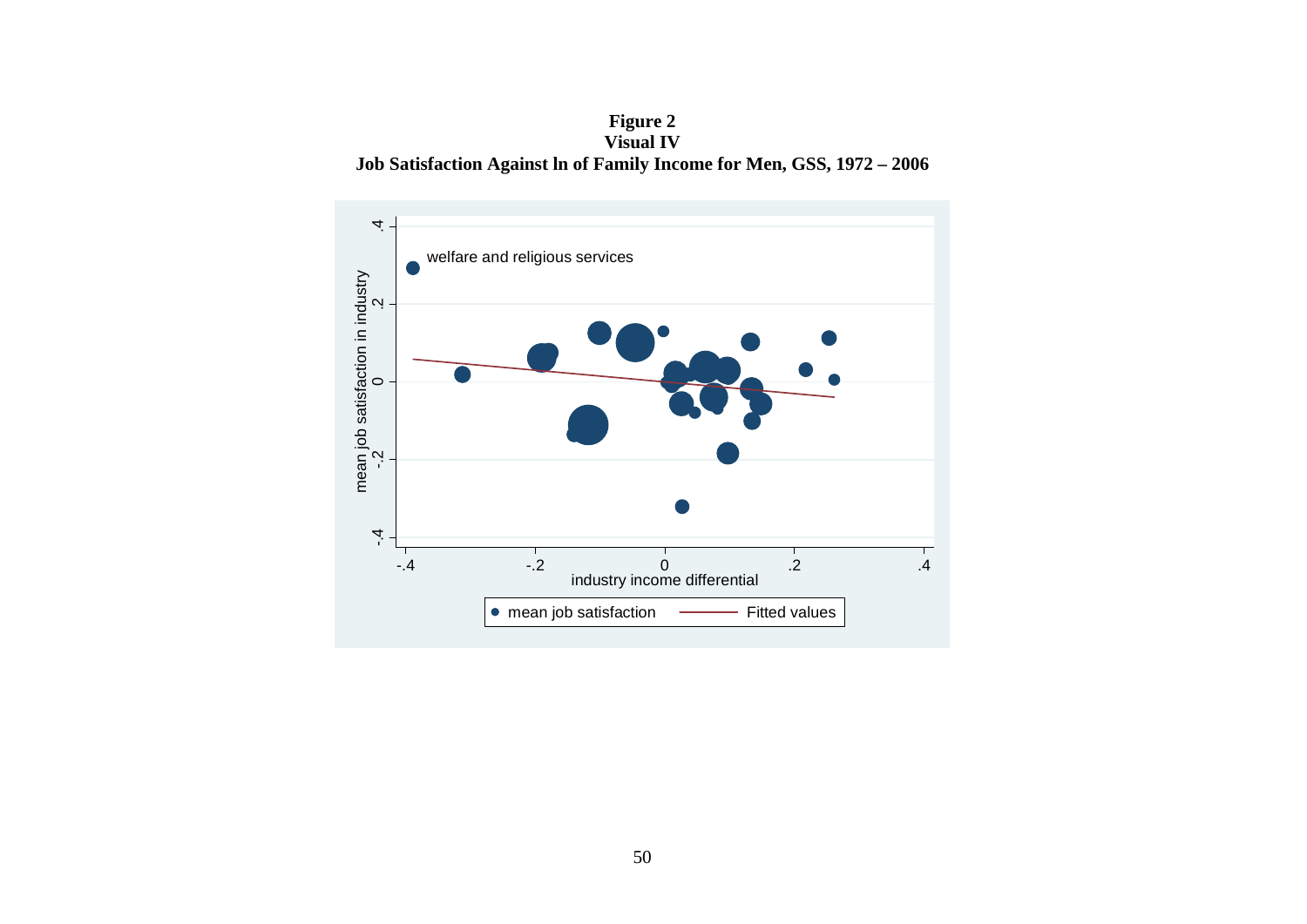## **Table 1 Regressions of Happiness on ln of Family Income for Men General Social Survey, 1972 – 2006**  (Standard errors in parentheses)

|                            | Dependent Variable |                  |                  |                         |                     |                     |                     |  |
|----------------------------|--------------------|------------------|------------------|-------------------------|---------------------|---------------------|---------------------|--|
|                            |                    |                  | Happiness        | <b>Job Satisfaction</b> |                     |                     |                     |  |
| <b>Estimation method</b>   | (1)                | (2)              | (3)              | (4)                     | (5)                 | (6)                 | (7)                 |  |
| <b>OLS</b>                 | 0.163<br>(0.014)   | 0.119<br>(0.014) | 0.114<br>(0.014) | 0.089<br>(0.014)        | 0.121<br>(0.014)    | 0.115<br>(0.014)    | 0.099<br>(0.014)    |  |
| 2SLS                       | 0.192<br>(0.069)   | 0.112<br>(0.072) | 0.208<br>(0.088) | 0.210<br>(0.085)        | $-0.150$<br>(0.069) | $-0.189$<br>(0.073) | $-0.046$<br>(0.089) |  |
| <b>IJIVE</b>               | 0.196<br>(0.075)   | 0.111<br>(0.079) | 0.222<br>(0.100) | 0.239<br>(0.096)        | $-0.174$<br>(0.075) | $-0.219$<br>(0.081) | $-0.066$<br>(0.101) |  |
| First stage $F$ -statistic | 13.29              | 12.20            | 8.02             | 8.05                    | 13.29               | 12.20               | 8.02                |  |
| Baseline controls          | $\checkmark$       | $\checkmark$     | $\checkmark$     | $\checkmark$            | $\checkmark$        | ✓                   | $\checkmark$        |  |
| 4 marital status dummies   |                    | ✓                | $\checkmark$     | $\checkmark$            |                     | ✓                   | $\checkmark$        |  |
| 21 occupation dummies      |                    |                  | $\checkmark$     | $\checkmark$            |                     |                     | ✓                   |  |
| 4 job satisfaction dummies |                    |                  |                  | ✓                       |                     |                     |                     |  |

Weighted regressions using GSS sampling weight. The coefficient on ln(family income) is displayed. Baseline controls are age, age squared, dummies for black and other non-white race, eight education dummies, and 25 year dummies. Instruments are 32 industry dummies. Number of observations is 12,121. Heteroskedasticity robust standard errors in parentheses.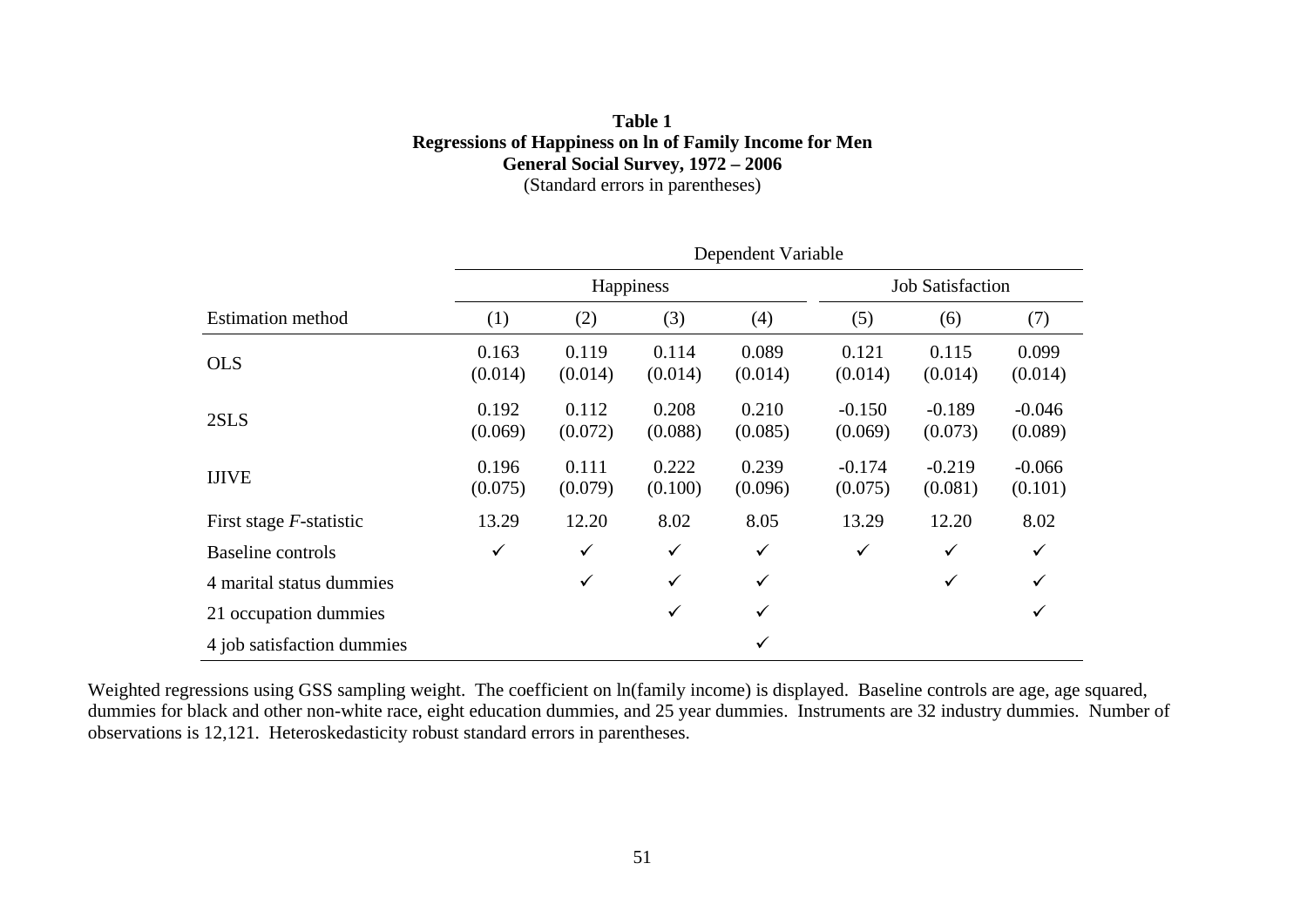## **Table 2 Regressions of Happiness on ln of Family Income for Married Men and Women General Social Survey, 1972 – 2006**  (Standard errors in parentheses)

|                                 |                  |                  |                  |                  | Sample           |                    |                  |                  |                  |                  |
|---------------------------------|------------------|------------------|------------------|------------------|------------------|--------------------|------------------|------------------|------------------|------------------|
|                                 |                  | Husbands         |                  | Wives            |                  | Wives, not working |                  |                  | Wives, working   |                  |
| <b>Estimation method</b>        | (1)              | (2)              | (3)              | (4)              | (5)              | (6)                | (7)              | (8)              | (9)              | (10)             |
| <b>OLS</b>                      | 0.159<br>(0.021) | 0.153<br>(0.022) | 0.095<br>(0.017) | 0.089<br>(0.018) | 0.105<br>(0.025) | 0.095<br>(0.026)   | 0.090<br>(0.025) | 0.086<br>(0.026) | 0.092<br>(0.026) | 0.086<br>(0.026) |
| 2SLS                            | 0.121<br>(0.101) | 0.256<br>(0.122) | 0.056<br>(0.077) | 0.097<br>(0.094) | 0.035<br>(0.097) | 0.028<br>(0.123)   | 0.098<br>(0.107) | 0.168<br>(0.119) | 0.147<br>(0.122) | 0.194<br>(0.132) |
| <b>IJIVE</b>                    | 0.118<br>(0.114) | 0.278<br>(0.143) | 0.052<br>(0.083) | 0.098<br>(0.104) | 0.019<br>(0.114) | 0.008<br>(0.153)   | 0.100<br>(0.124) | 0.186<br>(0.141) | 0.160<br>(0.147) | 0.222<br>(0.164) |
| First stage <i>F</i> -statistic | 9.46             | 6.49             | 12.18            | 9.13             | 6.41             | 4.80               | 7.61             | 6.30             | 5.98             | 5.16             |
| <b>Baseline controls</b>        | $\checkmark$     | $\checkmark$     | $\checkmark$     | $\checkmark$     | ✓                | $\checkmark$       | $\checkmark$     | $\checkmark$     | $\checkmark$     | $\checkmark$     |
| 21 occupation dummies           |                  | $\checkmark$     |                  | ✓                |                  | $\checkmark$       |                  | $\checkmark$     |                  | ✓                |
| 32 industry dummies (wives)     |                  |                  |                  |                  |                  |                    |                  |                  | ✓                | $\checkmark$     |
| Number of observations          | 7,737            | 7,737            | 8,450            | 8,450            | 3,505            | 3,505              | 4,945            | 4,945            | 4,945            | 4,945            |

Weighted regressions using GSS sampling weight. The coefficient on ln(family income) is displayed. Baseline controls are age, age squared, dummies for black and other non-white race, eight education dummies, and 25 year dummies. Instruments are 32 industry dummies for husband's industry affiliation. Heteroskedasticity robust standard errors in parentheses.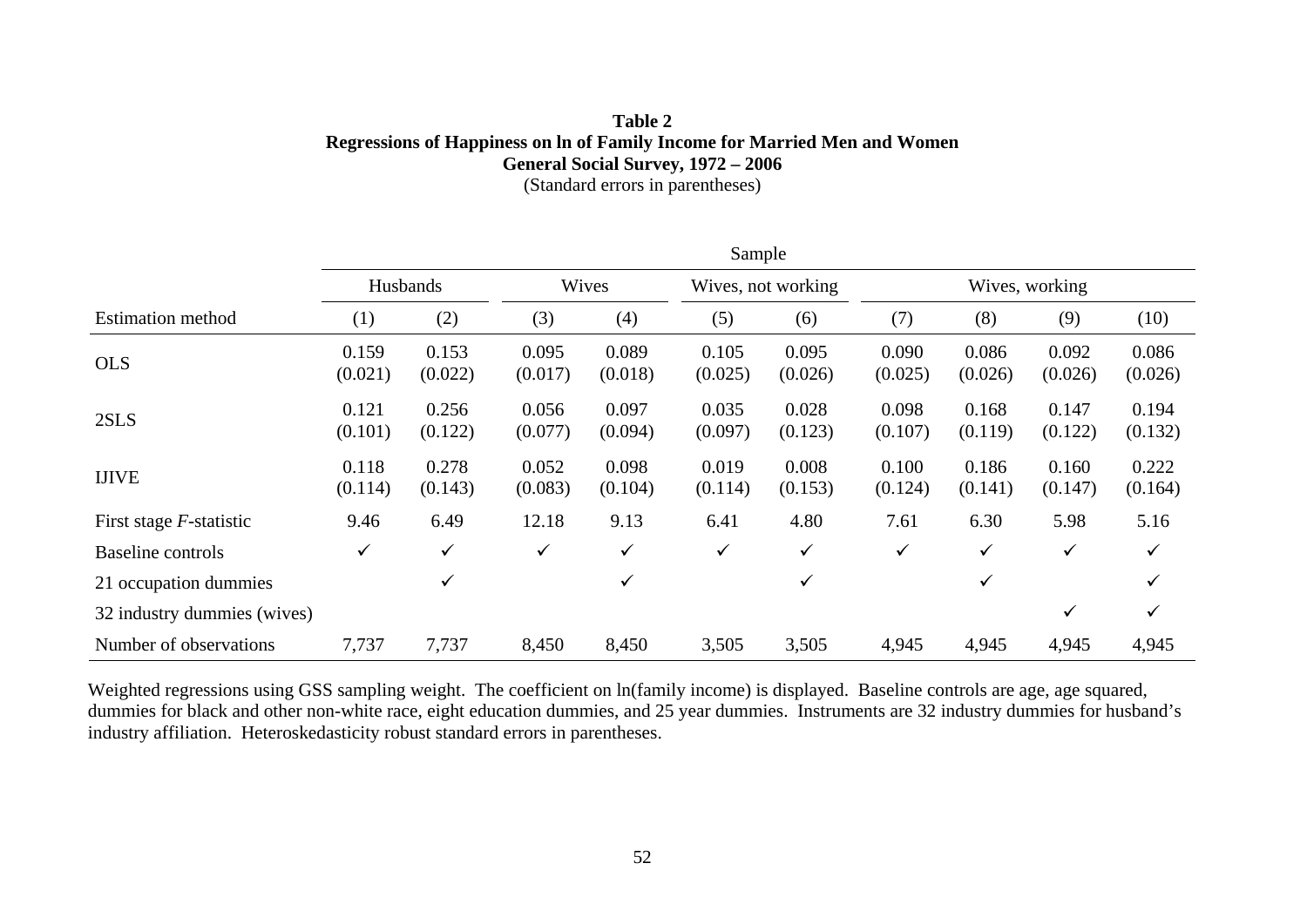## **Table 3 Regressions of Satisfaction on ln of Family Income for Men European Social Survey, 2002 – 2008**  (Standard errors in parentheses)

|                            | Dependent Variable |                  |                  |                  |                          |                  |  |  |
|----------------------------|--------------------|------------------|------------------|------------------|--------------------------|------------------|--|--|
|                            |                    | Happiness        |                  |                  | <b>Life Satisfaction</b> |                  |  |  |
| <b>Estimation method</b>   | (1)                | (2)              | (3)              | (4)              | (5)                      | (6)              |  |  |
| <b>OLS</b>                 | 0.215<br>(0.016)   | 0.180<br>(0.015) | 0.169<br>(0.016) | 0.243<br>(0.015) | 0.219<br>(0.015)         | 0.204<br>(0.016) |  |  |
| 2SLS                       | 0.135<br>(0.091)   | 0.098<br>(0.091) | 0.081<br>(0.115) | 0.155<br>(0.090) | 0.131<br>(0.090)         | 0.179<br>(0.113) |  |  |
| <b>IJIVE</b>               | 0.124<br>(0.102)   | 0.085<br>(0.102) | 0.060<br>(0.136) | 0.145<br>(0.101) | 0.118<br>(0.102)         | 0.172<br>(0.133) |  |  |
| First stage $F$ -statistic | 9.40               | 9.25             | 6.80             | 9.40             | 9.25                     | 6.80             |  |  |
| Baseline controls          | $\checkmark$       | $\checkmark$     | $\checkmark$     | $\checkmark$     | $\checkmark$             | $\checkmark$     |  |  |
| 4 marital status dummies   |                    | ✓                | ✓                |                  | $\checkmark$             | $\checkmark$     |  |  |
| 21 occupation dummies      |                    |                  | ✓                |                  |                          | ✓                |  |  |

Weighted regressions using the product of the population and design weights as sampling weight. The coefficient on ln(family income) is displayed. Baseline controls are age, age squared, six education dummies, and a full set of interactions of wave and country dummies. Instruments are 29 industry dummies. Number of observations is 27,740. Heteroskedasticity robust standard errors in parentheses.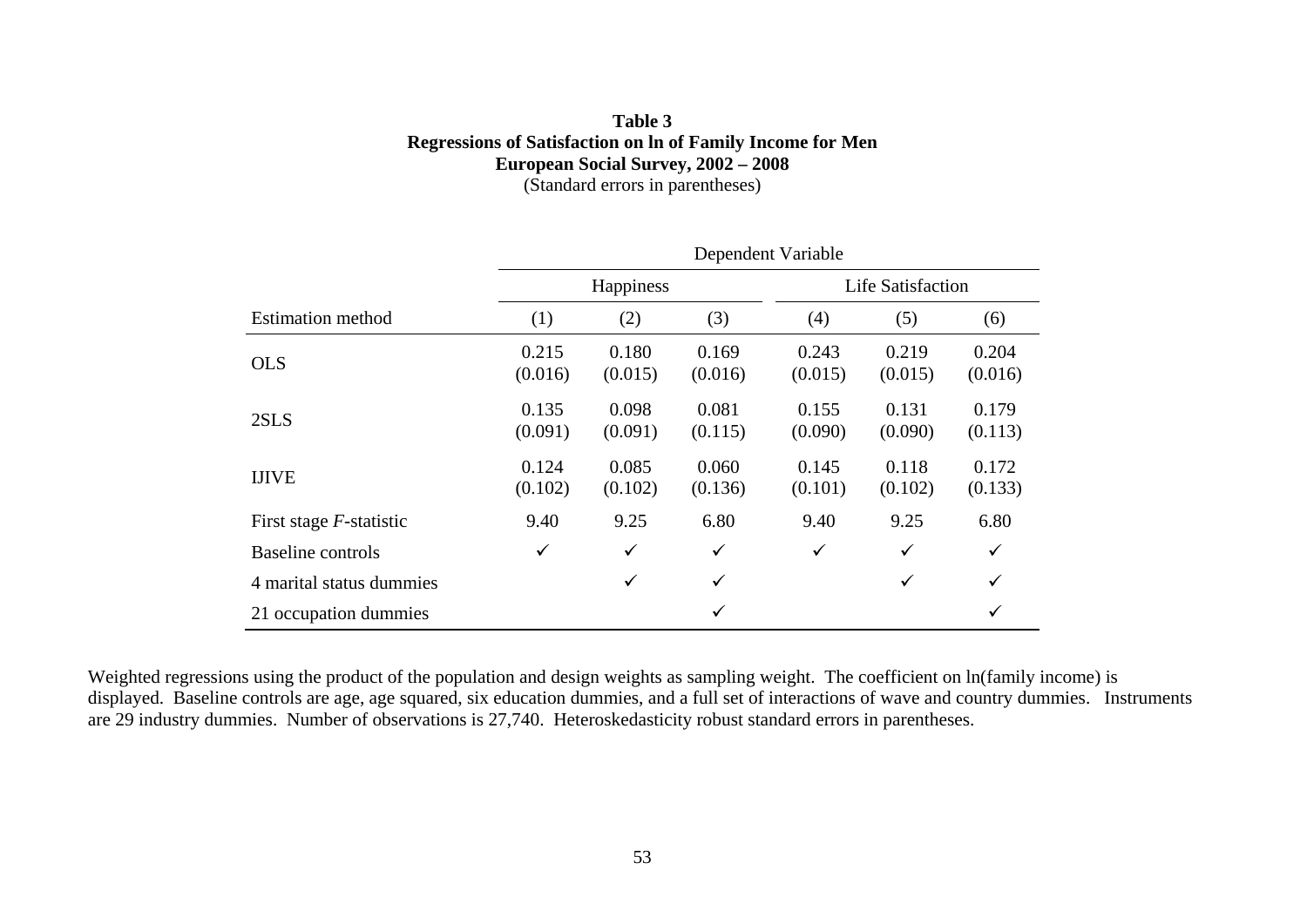## **Table 4 Regressions of Life Satisfaction on ln of Family Income for West-German Men German Socio-economic Panel (GSOEP), 1984 – 2007**  (Standard errors in parentheses)

|                             | Dependent Variable |                  |                  |                         |                  |                  |                  |  |
|-----------------------------|--------------------|------------------|------------------|-------------------------|------------------|------------------|------------------|--|
|                             |                    |                  | Happiness        | <b>Job Satisfaction</b> |                  |                  |                  |  |
| <b>Estimation method</b>    | (1)                | (2)              | (3)              | (4)                     | (5)              | (6)              | (7)              |  |
| <b>OLS</b>                  | 0.324<br>(0.025)   | 0.283<br>(0.024) | 0.283<br>(0.024) | 0.169<br>(0.019)        | 0.260<br>(0.024) | 0.250<br>(0.024) | 0.239<br>(0.023) |  |
| 2SLS                        | 0.538<br>(0.207)   | 0.512<br>(0.219) | 0.564<br>(0.206) | 0.507<br>(0.163)        | 0.098<br>(0.193) | 0.102<br>(0.203) | 0.125<br>(0.207) |  |
| <b>IJIVE</b>                | 0.550<br>(0.219)   | 0.526<br>(0.233) | 0.585<br>(0.221) | 0.534<br>(0.176)        | 0.083<br>(0.204) | 0.088<br>(0.215) | 0.113<br>(0.223) |  |
| First stage $F$ -statistic  | 3.66               | 3.81             | 3.86             | 3.97                    | 3.66             | 3.81             | 3.86             |  |
| Baseline controls           | $\checkmark$       | $\checkmark$     | $\checkmark$     | ✓                       | $\checkmark$     | $\checkmark$     | ✓                |  |
| 4 marital status dummies    |                    | ✓                | $\checkmark$     | $\checkmark$            |                  | $\checkmark$     | ✓                |  |
| 22 occupation dummies       |                    |                  | $\checkmark$     | $\checkmark$            |                  |                  | ✓                |  |
| 10 job satisfaction dummies |                    |                  |                  | $\checkmark$            |                  |                  |                  |  |

Weighted regressions using GSOEP sampling weight. The coefficient on ln(family income) is displayed. Baseline controls are age, age squared, dummies for nationality, nine education dummies, nine state dummies, and 23 year dummies. Instruments are 27 industry dummies. Number of observations is 56,476. Robust standard errors, clustered by individual, in parentheses.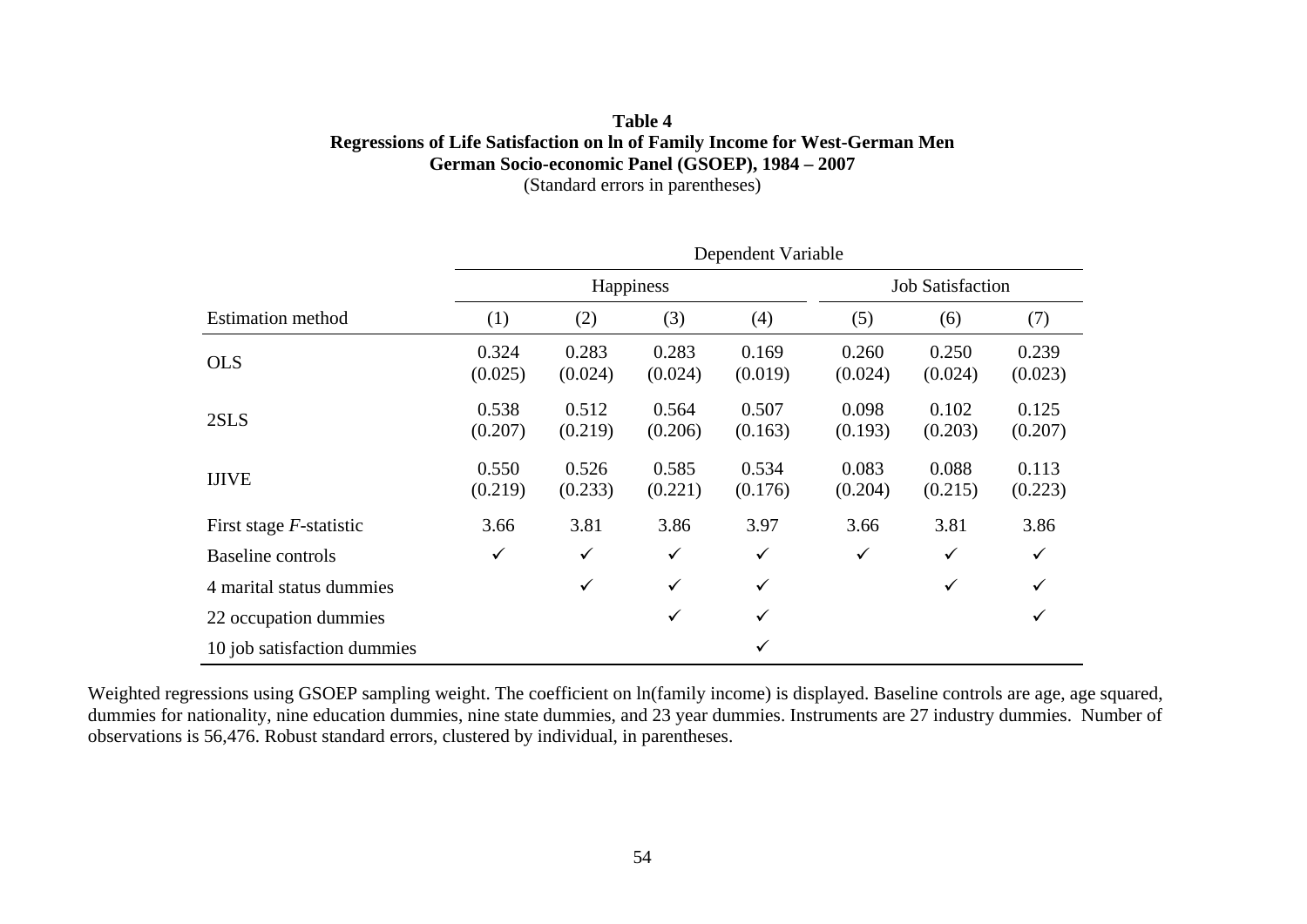## **Table 5 Fixed Effects Regressions of Life Satisfaction on ln of Family Income for West-German Men German Socio-economic Panel (GSOEP), 1984 – 2007**  (Standard errors in parentheses)

|                             | Dependent Variable |                  |                          |                         |                     |                     |                     |  |  |
|-----------------------------|--------------------|------------------|--------------------------|-------------------------|---------------------|---------------------|---------------------|--|--|
|                             |                    |                  | <b>Life Satisfaction</b> | <b>Job Satisfaction</b> |                     |                     |                     |  |  |
| <b>Estimation method</b>    | (1)                | (2)              | (3)                      | (4)                     | (5)                 | (6)                 | (7)                 |  |  |
| <b>OLS</b>                  | 0.182<br>(0.028)   | 0.166<br>(0.027) | 0.163<br>(0.027)         | 0.125<br>(0.023)        | 0.122<br>(0.025)    | 0.128<br>(0.025)    | 0.125<br>(0.025)    |  |  |
| 2SLS                        | 0.617<br>(0.346)   | 0.606<br>(0.362) | 0.489<br>(0.393)         | 0.577<br>(0.365)        | $-0.116$<br>(0.427) | $-0.153$<br>(0.450) | $-0.299$<br>(0.479) |  |  |
| <b>IJIVE</b>                | 0.722<br>(0.467)   | 0.729<br>(0.501) | 0.606<br>(0.597)         | 0.775<br>(0.561)        | $-0.238$<br>(0.590) | $-0.297$<br>(0.631) | $-0.546$<br>(0.741) |  |  |
| First stage $F$ -statistic  | 1.63               | 1.58             | 1.32                     | 1.35                    | 1.63                | 1.58                | 1.32                |  |  |
| Baseline controls           | $\checkmark$       | ✓                | $\checkmark$             | $\checkmark$            | $\checkmark$        | $\checkmark$        | $\checkmark$        |  |  |
| 4 marital status dummies    |                    | $\checkmark$     | $\checkmark$             | $\checkmark$            |                     | $\checkmark$        | $\checkmark$        |  |  |
| 22 occupation dummies       |                    |                  | ✓                        | $\checkmark$            |                     |                     | $\checkmark$        |  |  |
| 10 job satisfaction dummies |                    |                  |                          | ✓                       |                     |                     |                     |  |  |

Weighted fixed effects regressions using GSOEP sampling weight. The coefficient on ln(family income) is displayed. Baseline controls are age squared and 23 year dummies. Instruments are 27 industry dummies. Number of observations is 56,476, number of individuals is 9,183. Robust standard errors, clustered by individual, in parentheses.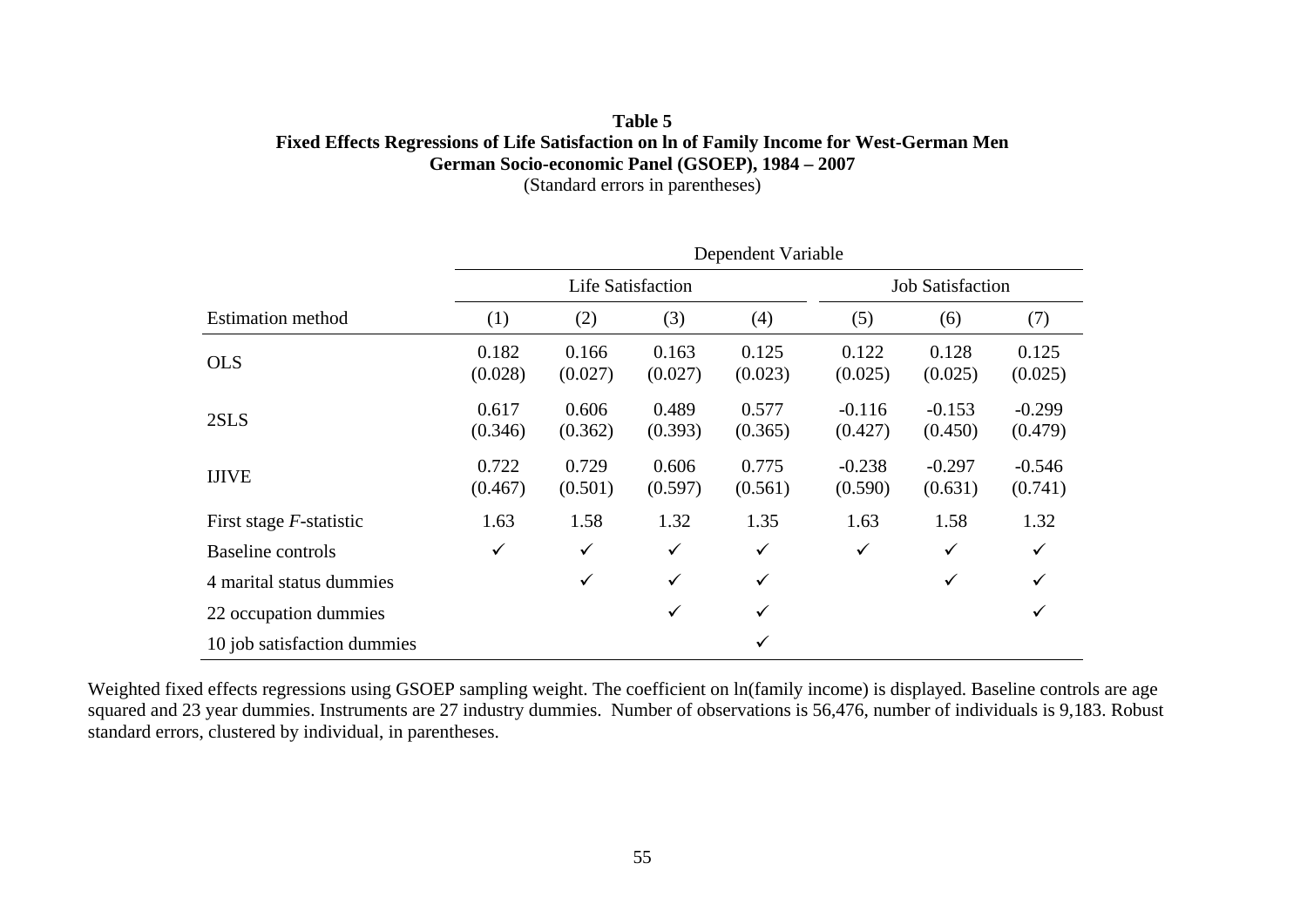## **Table 6 Regressions of Life Satisfaction on ln of Family Income for Married Men and Women (West-Germany) German Socio-economic Panel (GSOEP), 1984 – 2007**

(Standard errors in parentheses)

|                             |                  |                  |                  |                  | Sample           |                    |                  |                  |                  |                  |  |
|-----------------------------|------------------|------------------|------------------|------------------|------------------|--------------------|------------------|------------------|------------------|------------------|--|
|                             | Husbands         |                  |                  | Wives            |                  | Wives, not working |                  | Wives, working   |                  |                  |  |
| <b>Estimation method</b>    | (1)              | (2)              | (3)              | (4)              | (5)              | (6)                | (7)              | (8)              | (9)              | (10)             |  |
| <b>OLS</b>                  | 0.305<br>(0.038) | 0.298<br>(0.037) | 0.291<br>(0.033) | 0.256<br>(0.034) | 0.296<br>(0.055) | 0.221<br>(0.056)   | 0.301<br>(0.037) | 0.295<br>(0.039) | 0.285<br>(0.037) | 0.281<br>(0.039) |  |
| 2SLS                        | 0.574<br>(0.297) | 0.625<br>(0.270) | 0.717<br>(0.192) | 0.707<br>(0.241) | 0.715<br>(0.263) | 0.442<br>(0.317)   | 0.563<br>(0.206) | 0.657<br>(0.256) | 0.516<br>(0.217) | 0.617<br>(0.277) |  |
| <b>IJIVE</b>                | 0.591<br>(0.321) | 0.652<br>(0.295) | 0.735<br>(0.199) | 0.742<br>(0.258) | 0.759<br>(0.288) | 0.494<br>(0.368)   | 0.581<br>(0.223) | 0.687<br>(0.276) | 0.534<br>(0.235) | 0.649<br>(0.304) |  |
| First stage $F$ -statistic  | 3.44             | 3.27             | 6.88             | 4.36             | 5.12             | 2.99               | 5.44             | 4.90             | 4.94             | 4.09             |  |
| <b>Baseline</b> controls    | ✓                | $\checkmark$     | $\checkmark$     | $\checkmark$     | $\checkmark$     | ✓                  | ✓                | ✓                | ✓                | ✓                |  |
| 22 occupation dummies       |                  | $\checkmark$     |                  | ✓                |                  | ✓                  |                  | ✓                |                  |                  |  |
| 27 industry dummies (wives) |                  |                  |                  |                  |                  |                    |                  |                  | ✓                | $\checkmark$     |  |
| Number of observations      | 36,879           | 36,879           | 36,879           | 36,879           | 13,879           | 13,879             | 21,694           | 21,694           | 21,694           | 21,694           |  |

Weighted regressions using GSOEP sampling weight. The coefficient on ln(family income) is displayed. Baseline controls are age, age squared, dummies for nationality, nine education dummies, nine state dummies, and 23 year dummies. Instruments are 27 industry dummies. Robust standard errors, clustered by individual, in parentheses.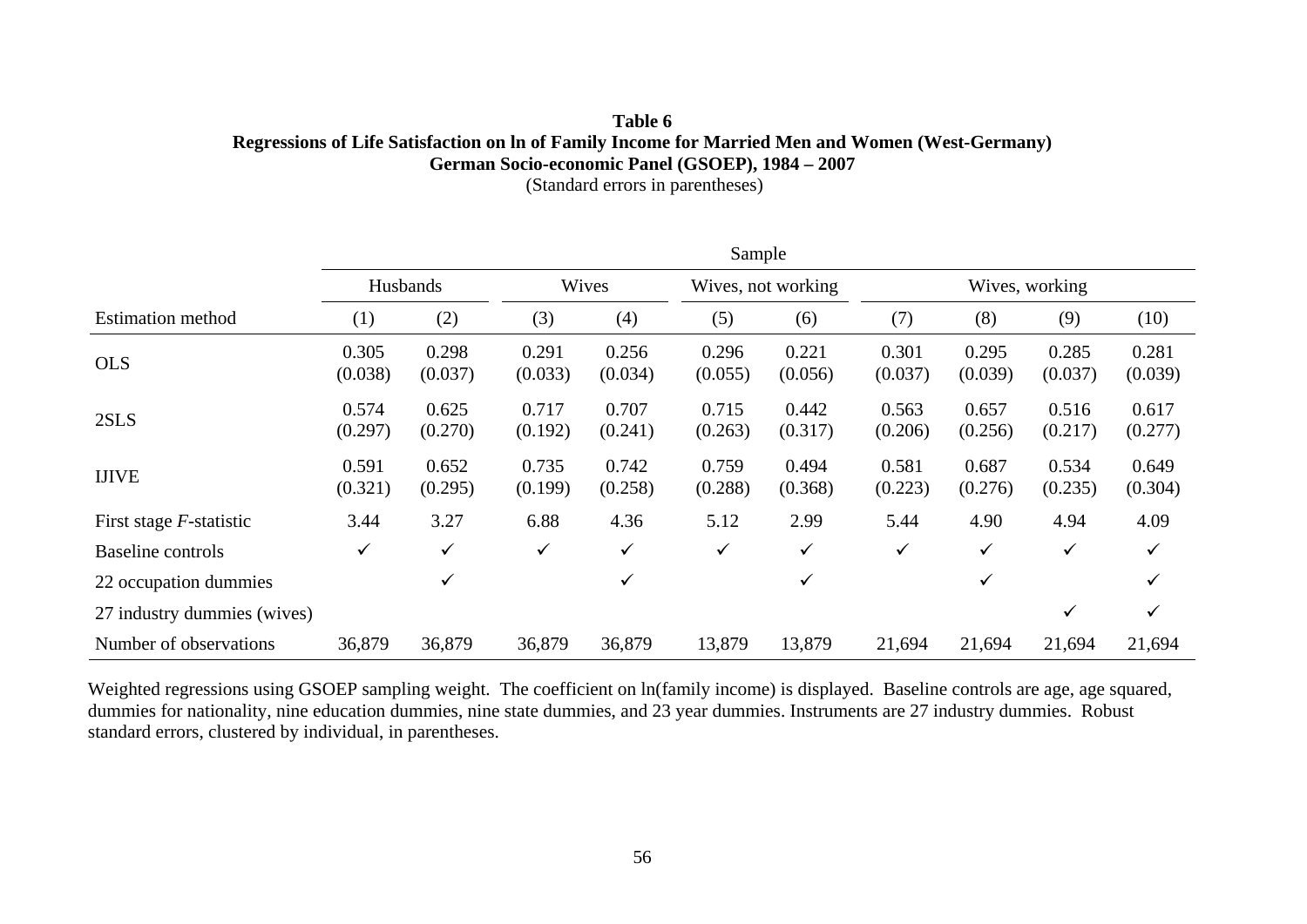# **Table 7 Regressions of Current and Early Life Satisfaction on ln of Family Income for Men and Women German Socio-economic Panel (GSOEP), 1984 – 2007**

(Standard errors in parentheses)

|                                                            |                  |                                     | Sample             |                                   |  |
|------------------------------------------------------------|------------------|-------------------------------------|--------------------|-----------------------------------|--|
|                                                            |                  | First obs. when working or studying |                    | All obs. when working or studying |  |
|                                                            |                  | Dependent Variable                  | Dependent Variable |                                   |  |
|                                                            | LS when working  | LS when studying                    | LS when working    | LS when studying                  |  |
| <b>Estimation method</b>                                   | (1)              | (2)                                 | (3)                | (4)                               |  |
| <b>OLS</b>                                                 | 0.142<br>(0.055) | 0.113<br>(0.052)                    | 0.214<br>(0.040)   | 0.122<br>(0.039)                  |  |
| 2SLS                                                       | 0.360<br>(0.268) | 0.219<br>(0.284)                    | 0.364<br>(0.224)   | $-0.028$<br>(0.232)               |  |
| <b>IJIVE</b>                                               | 0.435<br>(0.532) | 0.108<br>(0.638)                    | 0.378<br>(0.262)   | $-0.070$<br>(0.277)               |  |
| First stage $F$ -statistic                                 | 2.79             | 1.97                                | 3.70               | 1.76                              |  |
| Controls for highest level of education obtained           | ✓                |                                     | $\checkmark$       |                                   |  |
| Controls for age, age squared, and year when first working |                  | ✓                                   |                    | $\checkmark$                      |  |
| No. of obs.                                                | 1,405            | 1,405                               | 7,502              | 4,592                             |  |

Weighted regressions using GSOEP sampling weight. The coefficient on ln(family income) is displayed. Results in columns (1) and (2) are based on a (repeated) cross section of individuals. Results in columns (3) and (4) are from multiple observations on the same individuals as in the crosssectional sample. Independent variable is current ln(family income) in columns (1) and (3), and ln(family income) at time when first working in columns (2) and (4). Baseline controls include age, age squared, a dummy for female, dummies for nationality, nine state dummies, and 23 year dummies. Instruments are 27 industry dummies for industry affiliation in the current job (columns (1) and (3)) or industry affiliation in the first job (columns (2) and (4)). Heteroskedasticity robust standard errors, clustered at person level in columns (3) and (4), in parentheses.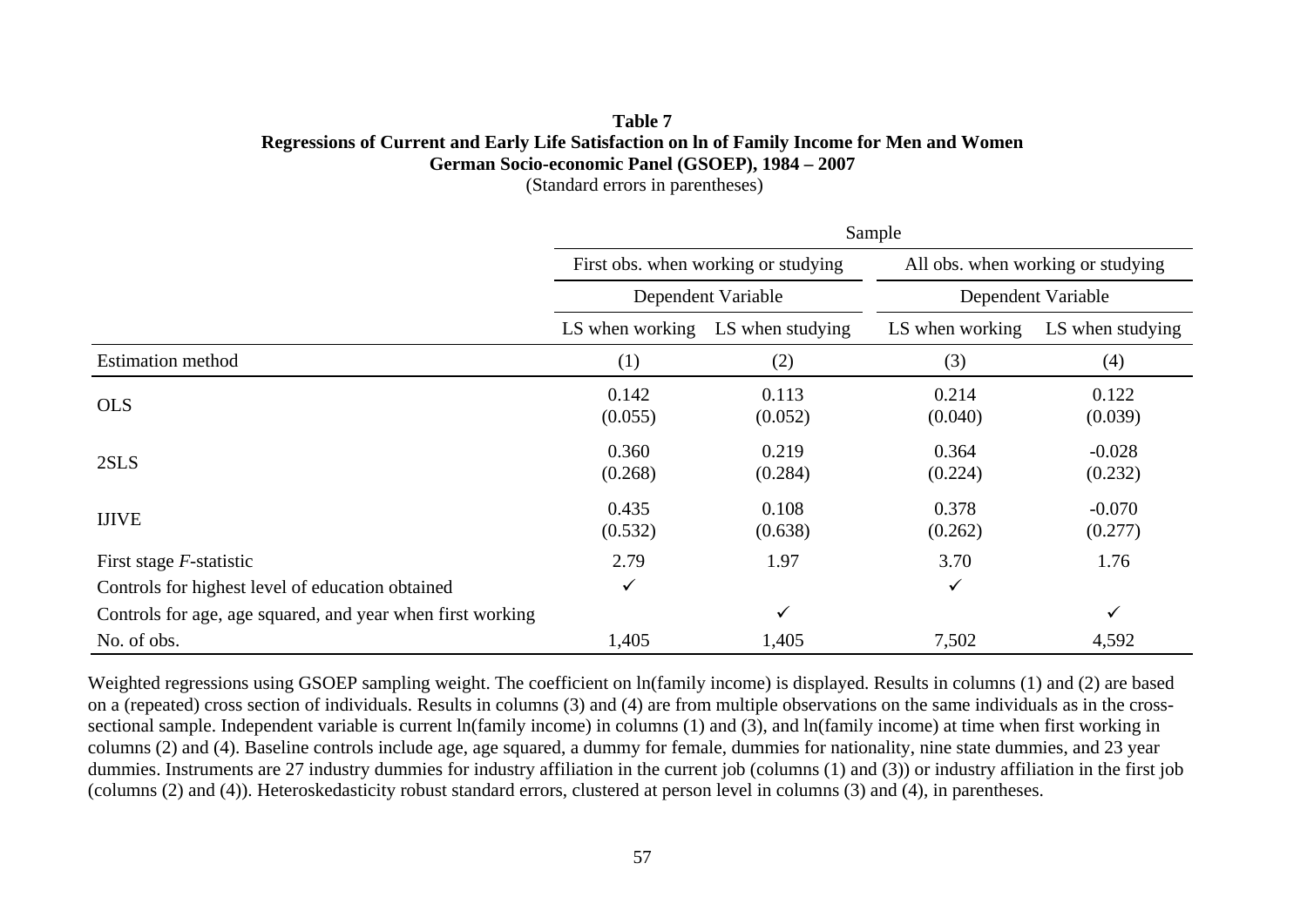## **Table 8 Comparison with Luttmer (2005) Men, General Social Survey, 1972 – 2006**  (Standard errors in parentheses)

| <b>Estimation method</b>   | (1)      | (2)        | (3)     |
|----------------------------|----------|------------|---------|
| <b>OLS</b>                 | 0.163    | 0.163      | 0.163   |
|                            | (0.014)  | (0.014)    | (0.014) |
| 2SLS                       | 0.192    | 0.332      | 0.261   |
|                            | (0.069)  | (0.065)    | (0.044) |
| <b>IJIVE</b>               | 0.196    | 0.347      | 0.306   |
|                            | (0.075)  | (0.069)    | (0.063) |
| First stage $F$ -statistic | 13.29    | 24.06      | 3.51    |
| Instruments                | Industry | Occupation | Ind*Occ |

Weighted regressions of happiness on ln(family income) using GSS sampling weight. The coefficient on ln(family income) is displayed. All regressions include controls for are age, age squared, dummies for black and other race, eight education dummies, and 25 year dummies. Instruments are 32 industry, 21 occupation dummies, or their interactions. Number of observations is 12,121. Heteroskedasticity robust standard errors in parentheses.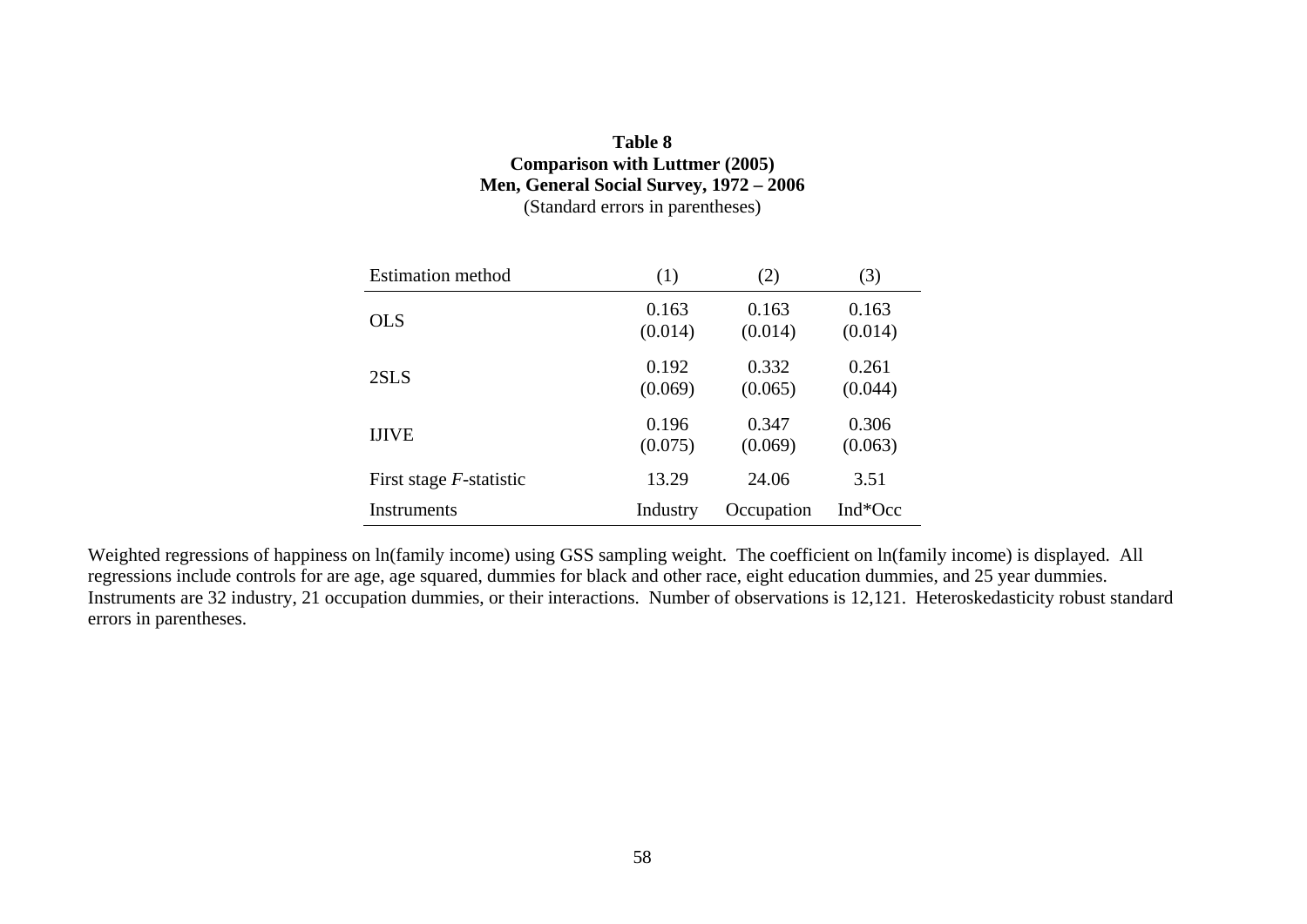## **Table 9 Alternative Instruments Using Employer Differentials Men, General Social Survey, 1972 – 2006**  (Standard errors in parentheses)

|                                               | Instruments      |                  |                  |                  |                  |                     |                  |                                  |  |
|-----------------------------------------------|------------------|------------------|------------------|------------------|------------------|---------------------|------------------|----------------------------------|--|
|                                               | Union status     |                  |                  | Firm size        |                  | Union and firm size |                  | Union, firm size<br>and industry |  |
| <b>Estimation method</b>                      | (1)              | (2)              | (3)              | (4)              | (5)              | (6)                 | (7)              | (8)                              |  |
| <b>OLS</b>                                    | 0.169<br>(0.017) | 0.122<br>(0.017) | 0.169<br>(0.021) | 0.108<br>(0.022) | 0.163<br>(0.026) | 0.101<br>(0.026)    | 0.163<br>(0.026) | 0.101<br>(0.026)                 |  |
| 2SLS                                          | 0.083<br>(0.158) | 0.130<br>(0.121) | 0.144<br>(0.142) | 0.131<br>(0.151) | 0.262<br>(0.153) | 0.251<br>(0.137)    | 0.333<br>(0.097) | 0.297<br>(0.106)                 |  |
| <b>IJIVE</b>                                  | 0.081<br>(0.160) | 0.129<br>(0.122) | 0.146<br>(0.153) | 0.136<br>(0.164) | 0.274<br>(0.166) | 0.259<br>(0.145)    | 0.384<br>(0.121) | 0.354<br>(0.137)                 |  |
| First stage $F$ -statistic                    | 88.06            | 148.55           | 14.28            | 8.34             | 11.31            | 14.51               | 6.37             | 4.76                             |  |
| Baseline controls                             | $\checkmark$     | $\checkmark$     | $\checkmark$     | $\checkmark$     | $\checkmark$     | $\checkmark$        | $\checkmark$     | ✓                                |  |
| 4 marital status and<br>21 occupation dummies |                  | ✓                |                  | ✓                |                  | $\checkmark$        |                  | ✓                                |  |
| Number of observations                        | 8,418            | 8,418            | 4,987            | 4,987            | 3,467            | 3,467               | 3,467            | 3,467                            |  |

Weighted regressions of happiness on ln(family income) using GSS sampling weight. The coefficient on ln(family income) is displayed. Baseline controls are age, age squared, dummies for black and other non-white race, eight education dummies, and 25 year dummies. Instruments are a dummy for union status, six dummies for firm size categories, and/or 32 industry dummies. Heteroskedasticity robust standard errors in parentheses.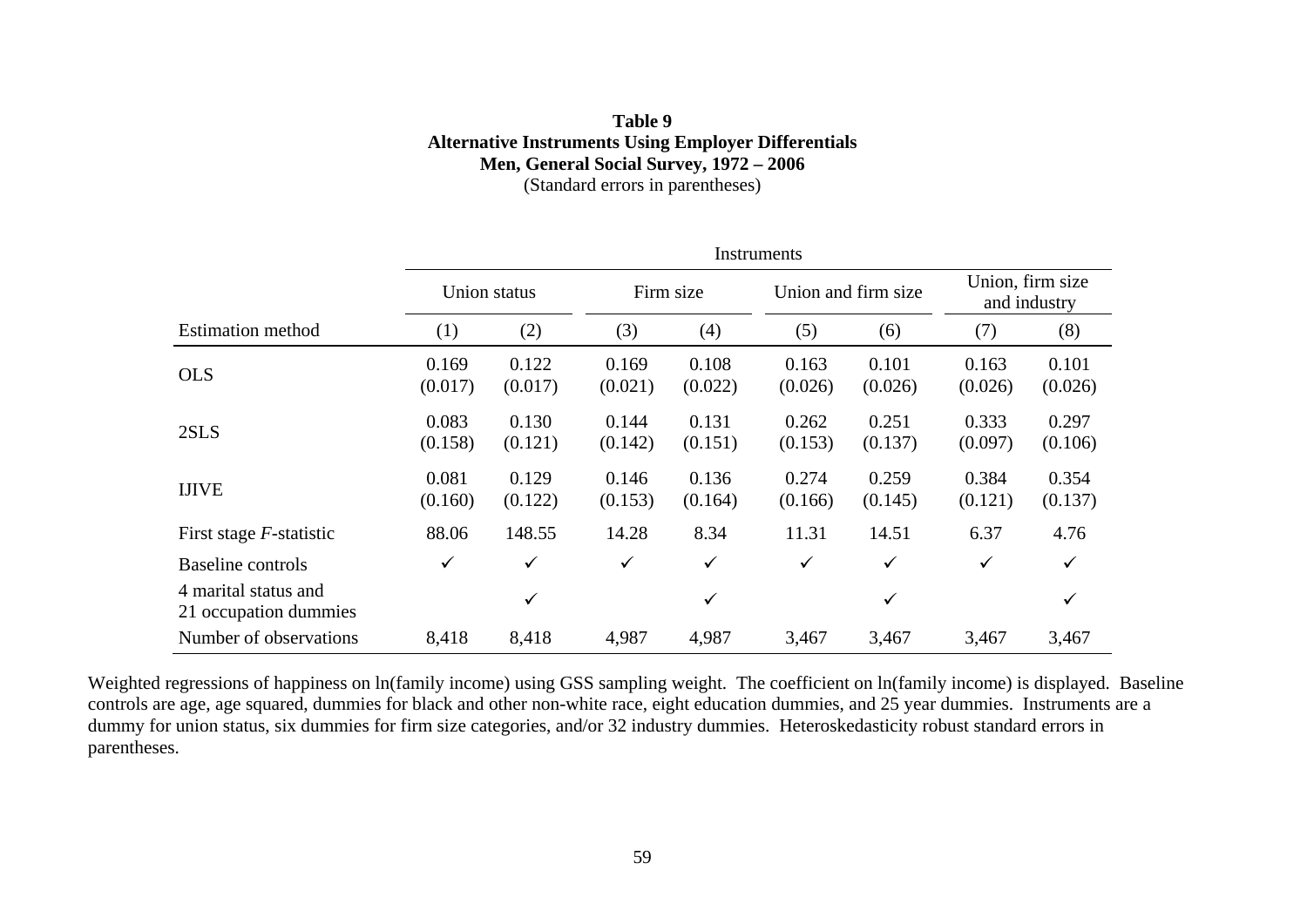## **Table 10 Alternative Instruments Using Changes in Wage Inequality Men, General Social Survey, 1972 – 2006**  (Standard errors in parentheses)

| <b>Estimation method</b>   | (1)              | (2)              |
|----------------------------|------------------|------------------|
| <b>OLS</b>                 | 0.163<br>(0.014) | 0.119<br>(0.014) |
| OLS controlling for rank   | 0.071<br>(0.035) | 0.034<br>(0.034) |
| 2SLS                       | 0.258<br>(0.219) | 0.167<br>(0.233) |
| <b>IJIVE</b>               | 0.329<br>(0.771) | 0.128<br>(1.081) |
| First stage $F$ -statistic | 1.10             | 0.93             |
| Baseline controls          | ✓                | ✓                |
| 21 occupation dummies      |                  |                  |

Weighted regressions of happiness on ln(family income) using GSS sampling weight. The coefficient on ln(family income) is displayed. Baseline controls are age, age squared, dummies for black and other non-white race, eight education dummies, and 25 year dummies. Instruments is a linear indicator for years of schooling interacted with 25 year dummies. Number of observations is 12,121. Heteroskedasticity robust standard errors in parentheses.